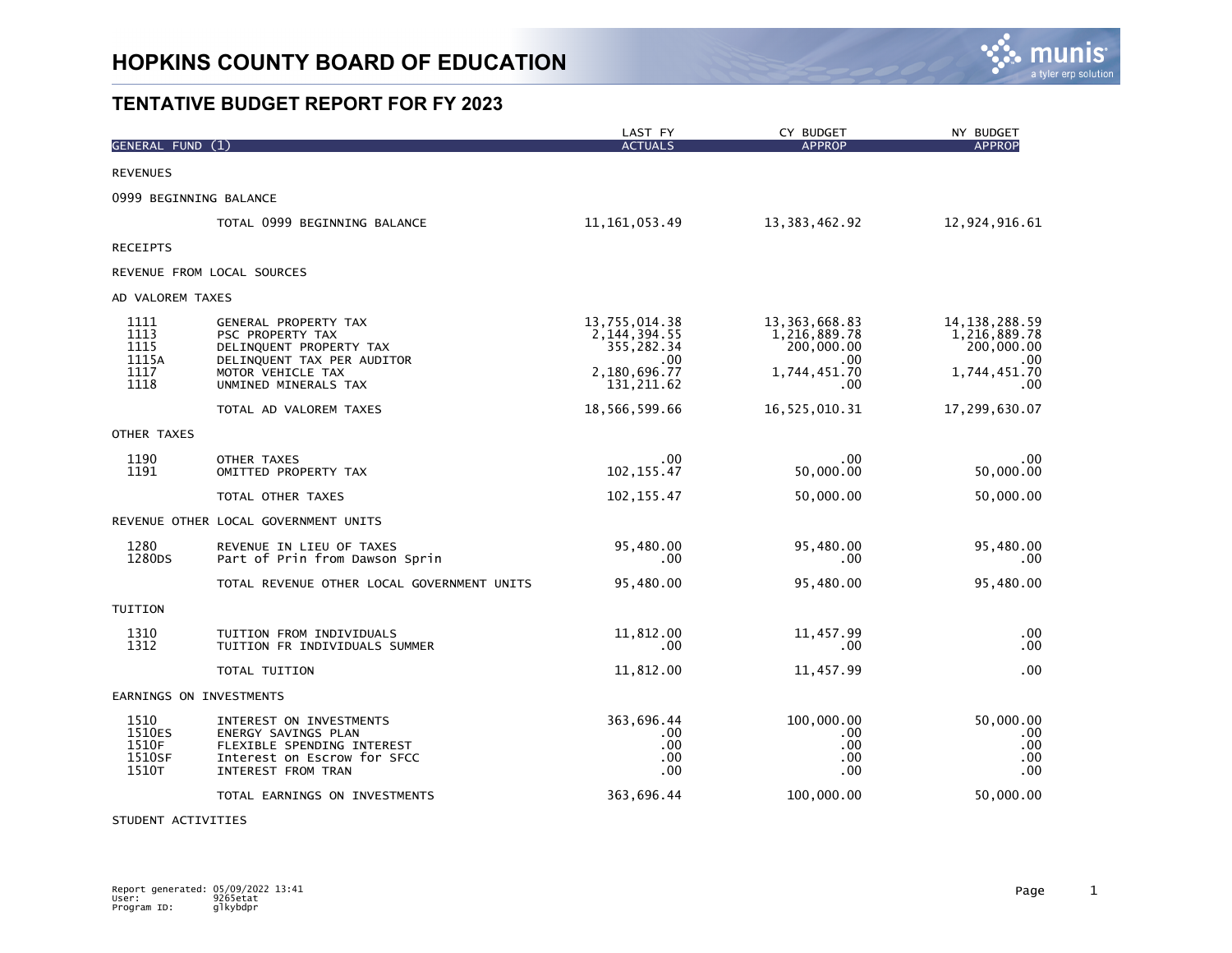| <b>GENERAL FUND</b>                                                                                     |                                                                                                                                                                                                                                                                                                                                                     | LAST FY<br><b>ACTUALS</b>                                                                                           | CY BUDGET<br><b>APPROP</b>                                                                        | NY BUDGET<br><b>APPROP</b>                                                                        |
|---------------------------------------------------------------------------------------------------------|-----------------------------------------------------------------------------------------------------------------------------------------------------------------------------------------------------------------------------------------------------------------------------------------------------------------------------------------------------|---------------------------------------------------------------------------------------------------------------------|---------------------------------------------------------------------------------------------------|---------------------------------------------------------------------------------------------------|
|                                                                                                         |                                                                                                                                                                                                                                                                                                                                                     |                                                                                                                     |                                                                                                   |                                                                                                   |
| 1750                                                                                                    | REVENUE FROM ENTERPRISE ACTIVI                                                                                                                                                                                                                                                                                                                      | .00                                                                                                                 | .00                                                                                               | .00                                                                                               |
|                                                                                                         | TOTAL STUDENT ACTIVITIES                                                                                                                                                                                                                                                                                                                            | .00                                                                                                                 | .00                                                                                               | .00                                                                                               |
|                                                                                                         | COMMUNITY SERVICE ACTIVITIES                                                                                                                                                                                                                                                                                                                        |                                                                                                                     |                                                                                                   |                                                                                                   |
| 1819                                                                                                    | OTHER FEES                                                                                                                                                                                                                                                                                                                                          | .00                                                                                                                 | .00                                                                                               | .00                                                                                               |
|                                                                                                         | TOTAL COMMUNITY SERVICE ACTIVITIES                                                                                                                                                                                                                                                                                                                  | .00                                                                                                                 | .00                                                                                               | .00                                                                                               |
|                                                                                                         | OTHER REVENUE FROM LOCAL SOURCES                                                                                                                                                                                                                                                                                                                    |                                                                                                                     |                                                                                                   |                                                                                                   |
| 1911<br>1911A<br>1912<br>1919<br>1920<br>1941<br>1942<br>1980<br>1990<br>1990FL<br>1997<br>1998<br>1999 | BUILDING RENTAL<br><b>BUILDING RENTAL</b><br><b>BUS RENTAL</b><br>OTHER RENTAL INCOME<br>CONTRIBUTIONS DONATIONS<br><b>TEXTBOOK SALES</b><br>TEXTBOOK RENTALS<br>REFUND OF PRIOR YR EXPENDITURE<br>MISCELLANEOUS REVENUE<br>FLU SHOT MONEY TO PAY HEALTH D<br>OTHER REIMBURSEMENTS<br>CRIMINAL CHECKS/FINGERPRINTING<br>OTHER MISCELLANEOUS REVENUE | 6,575.00<br>.00<br>.00<br>.00<br>44,068.44<br>.00<br>.00<br>54, 253.61<br>7,307.44<br>.00<br>.00<br>.00<br>$.00 \,$ | 4,500.00<br>.00<br>.00<br>.00<br>.00<br>.00<br>.00<br>.00<br>2,500.00<br>.00<br>.00<br>.00<br>.00 | 4,500.00<br>.00<br>.00<br>.00<br>.00<br>.00<br>.00<br>.00<br>2,500.00<br>.00<br>.00<br>.00<br>.00 |
|                                                                                                         | TOTAL OTHER REVENUE FROM LOCAL SOURCES                                                                                                                                                                                                                                                                                                              | 112,204.49                                                                                                          | 7,000.00                                                                                          | 7,000.00                                                                                          |
|                                                                                                         | TOTAL REVENUE FROM LOCAL SOURCES                                                                                                                                                                                                                                                                                                                    | 19,251,948.06                                                                                                       | 16,788,948.30                                                                                     | 17,502,110.07                                                                                     |
|                                                                                                         | REVENUE FROM STATE SOURCES                                                                                                                                                                                                                                                                                                                          |                                                                                                                     |                                                                                                   |                                                                                                   |
| STATE PROGRAM                                                                                           |                                                                                                                                                                                                                                                                                                                                                     |                                                                                                                     |                                                                                                   |                                                                                                   |
| 3111                                                                                                    | SEEK PROGRAM                                                                                                                                                                                                                                                                                                                                        | 23, 341, 063.00                                                                                                     | 24,665,023.00                                                                                     | 27,569,756.93                                                                                     |
|                                                                                                         | TOTAL STATE PROGRAM                                                                                                                                                                                                                                                                                                                                 | 23, 341, 063.00                                                                                                     | 24,665,023.00                                                                                     | 27,569,756.93                                                                                     |
| OTHER STATE FUNDING                                                                                     |                                                                                                                                                                                                                                                                                                                                                     |                                                                                                                     |                                                                                                   |                                                                                                   |
| 3122<br>3125<br>3126<br>3127<br>3128<br>3129                                                            | VOCATIONAL TRANSPORTATION<br>BUS DRVR TRAINING REIMB<br>SUB SALARY REIMB (STATE)<br>FLEXIBLE SPENDING REFUND<br>AUDIT REIMBURSEMENT<br>KSB/KSD TRANSP REIMBURSEMENT                                                                                                                                                                                 | 46,618.00<br>.00<br>.00<br>.00<br>.00<br>.00                                                                        | .00<br>.00<br>.00<br>.00<br>.00<br>.00                                                            | .00<br>.00<br>.00<br>.00<br>.00<br>.00                                                            |
|                                                                                                         | TOTAL OTHER STATE FUNDING                                                                                                                                                                                                                                                                                                                           | 46,618.00                                                                                                           | .00                                                                                               | .00                                                                                               |
|                                                                                                         | EXPENDITURE REIMBURSEMENTS                                                                                                                                                                                                                                                                                                                          |                                                                                                                     |                                                                                                   |                                                                                                   |
| 3130                                                                                                    | NATIONAL BOARD CERT. REIMB.                                                                                                                                                                                                                                                                                                                         | 21,910.00                                                                                                           | 20,000.00                                                                                         | 20,000,00                                                                                         |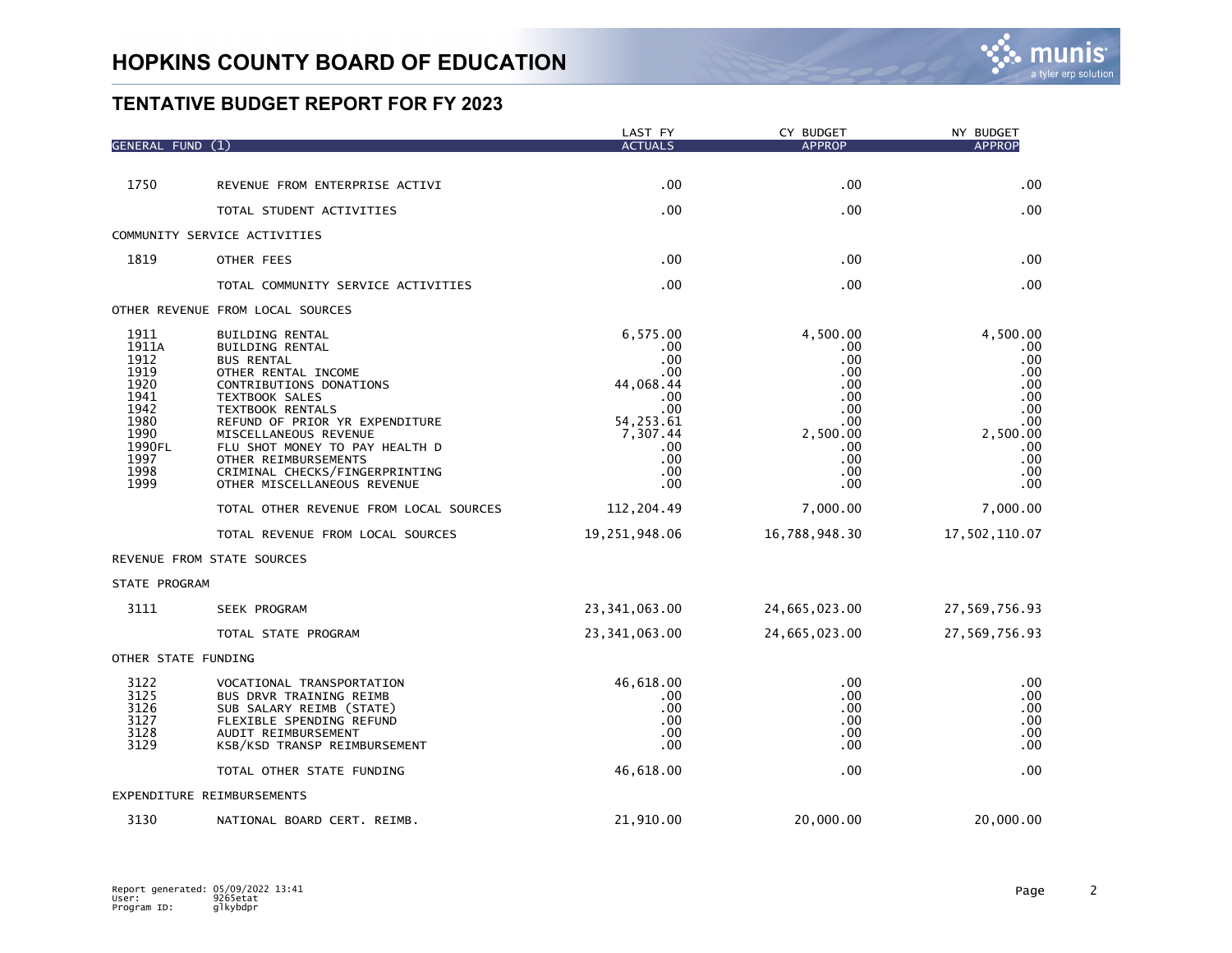| GENERAL FUND (1)                             |                                                                                                                                                      | LAST FY<br><b>ACTUALS</b>                             | CY BUDGET<br><b>APPROP</b>                       | NY BUDGET<br><b>APPROP</b>             |
|----------------------------------------------|------------------------------------------------------------------------------------------------------------------------------------------------------|-------------------------------------------------------|--------------------------------------------------|----------------------------------------|
| 3131                                         | STATE MISC REIMBURSEMENTS                                                                                                                            | .00                                                   | .00                                              | .00                                    |
|                                              | TOTAL EXPENDITURE REIMBURSEMENTS                                                                                                                     | 21,910.00                                             | 20,000.00                                        | 20,000.00                              |
| RESTRICTED                                   |                                                                                                                                                      |                                                       |                                                  |                                        |
| 3200                                         | RESTRICTED STATE REVENUE                                                                                                                             | .00.                                                  | $.00 \,$                                         | .00                                    |
|                                              | TOTAL RESTRICTED                                                                                                                                     | .00 <sub>1</sub>                                      | .00                                              | .00                                    |
|                                              | REVENUE IN LIEU OF TAXES/STATE                                                                                                                       |                                                       |                                                  |                                        |
| 3800                                         | REV. IN LIEU OF TAXES/STATE SO                                                                                                                       | 152, 102.26                                           | 150,000.00                                       | 150,000.00                             |
|                                              | TOTAL REVENUE IN LIEU OF TAXES/STATE                                                                                                                 | 152, 102.26                                           | 150,000.00                                       | 150,000.00                             |
|                                              | REVENUE FOR ON BEHALF PAYMENTS                                                                                                                       |                                                       |                                                  |                                        |
| 3900                                         | ON BEHALF                                                                                                                                            | 15,655,938.10                                         | 11, 359, 436.46                                  | 11, 359, 436.46                        |
|                                              | TOTAL REVENUE FOR ON BEHALF PAYMENTS                                                                                                                 | 15,655,938.10                                         | 11, 359, 436.46                                  | 11, 359, 436.46                        |
|                                              | TOTAL REVENUE FROM STATE SOURCES                                                                                                                     | 39, 217, 631.36                                       | 36, 194, 459. 46                                 | 39,099,193.39                          |
|                                              | REVENUE FROM FEDERAL SOURCES                                                                                                                         |                                                       |                                                  |                                        |
|                                              | FEDERAL REIMBURSEMENT                                                                                                                                |                                                       |                                                  |                                        |
| 4810                                         | MEDICAID REIMBURSEMENT                                                                                                                               | 87,061.84                                             | 100,000.00                                       | 70,000.00                              |
|                                              | TOTAL FEDERAL REIMBURSEMENT                                                                                                                          | 87,061.84                                             | 100,000.00                                       | 70,000.00                              |
|                                              | TOTAL REVENUE FROM FEDERAL SOURCES                                                                                                                   | 87,061.84                                             | 100,000.00                                       | 70,000.00                              |
| OTHER RECEIPTS                               |                                                                                                                                                      |                                                       |                                                  |                                        |
|                                              | <b>INTERFUND TRANSFERS</b>                                                                                                                           |                                                       |                                                  |                                        |
| 5210<br>5220                                 | <b>FUND TRANSFER</b><br>INDIRECT COSTS TRANSFER                                                                                                      | .00.<br>2,037.38                                      | .00<br>437,800.00                                | .00<br>.00.                            |
|                                              | TOTAL INTERFUND TRANSFERS                                                                                                                            | 2,037.38                                              | 437,800.00                                       | .00                                    |
|                                              | SALE OR COMP FOR LOSS OF ASSETS                                                                                                                      |                                                       |                                                  |                                        |
| 5311<br>5312<br>5331<br>5332<br>5341<br>5342 | SALE OF LAND & IMPROVEMENTS<br>LOSS COMPENSATION<br>SALE OF BUILDINGS<br>LOSS COMP - BUILDINGS<br>SALE OF EQUIPMENT ETC<br>LOSS COMP - EQUIPMENT ETC | .00<br>9,836.73<br>.00<br>.00<br>8,581.67<br>1,447.13 | .00<br>$.00 \,$<br>.00<br>.00<br>$.00 \,$<br>.00 | .00<br>.00<br>.00<br>.00<br>.00<br>.00 |
|                                              | TOTAL SALE OR COMP FOR LOSS OF ASSETS                                                                                                                | 19,865.53                                             | .00                                              | .00                                    |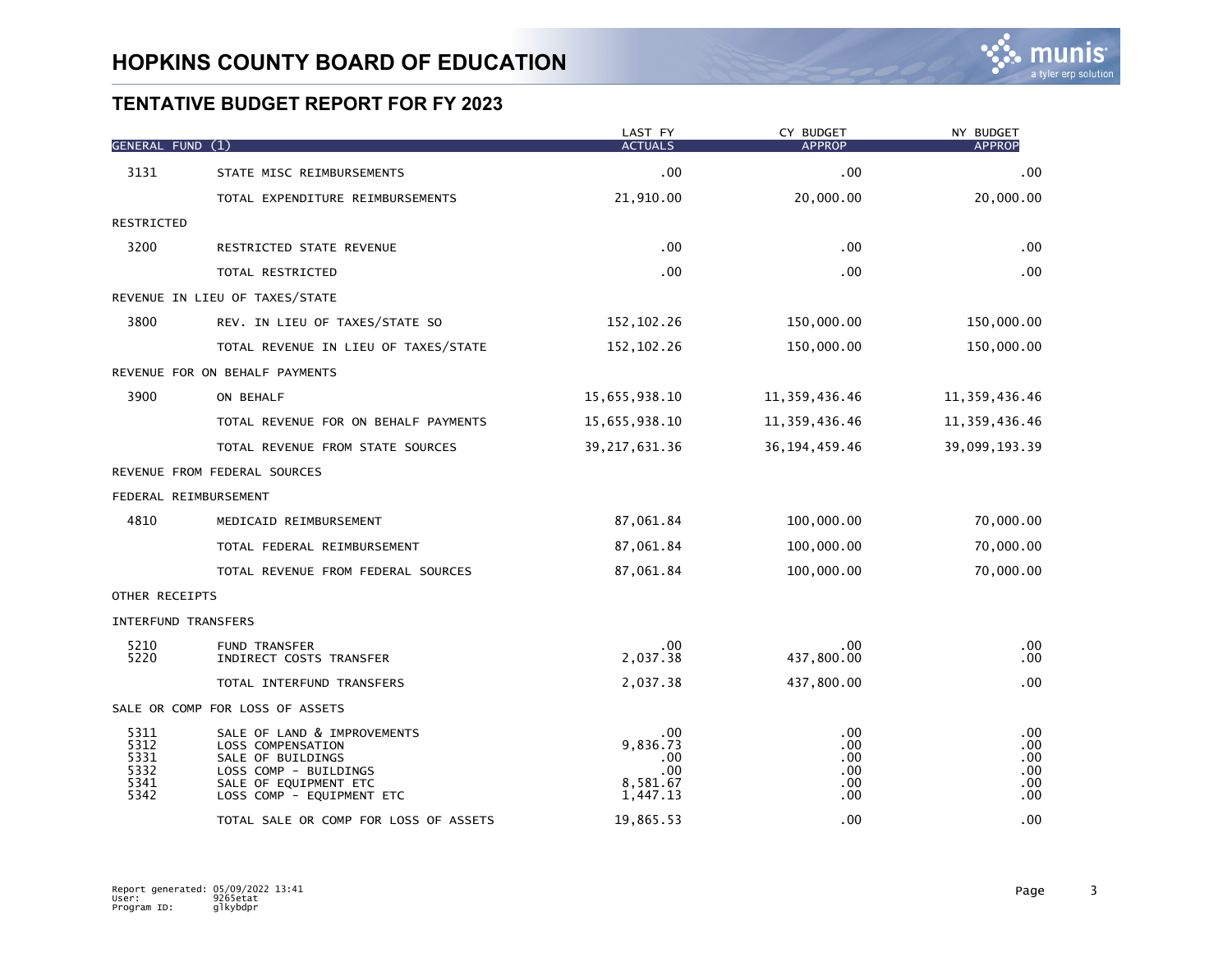

|                  |                              | LAST FY          | CY BUDGET     | NY BUDGET     |
|------------------|------------------------------|------------------|---------------|---------------|
| GENERAL FUND (1) |                              | <b>ACTUALS</b>   | <b>APPROP</b> | <b>APPROP</b> |
|                  |                              |                  |               |               |
|                  | CAPITAL LEASE PROCEEDS       |                  |               |               |
| 5500             | CAPITAL LEASE PROCEEDS       | .00              | $.00 \times$  | .00           |
|                  | TOTAL CAPITAL LEASE PROCEEDS | .00              | $.00 \times$  | .00           |
|                  | TOTAL OTHER RECEIPTS         | 21,902.91        | 437,800.00    | .00           |
|                  | TOTAL RECEIPTS               | 58, 578, 544. 17 | 53,521,207.76 | 56,671,303.46 |
|                  | <b>TOTAL REVENUES</b>        | 69,739,597.66    | 66,904,670.68 | 69,596,220.07 |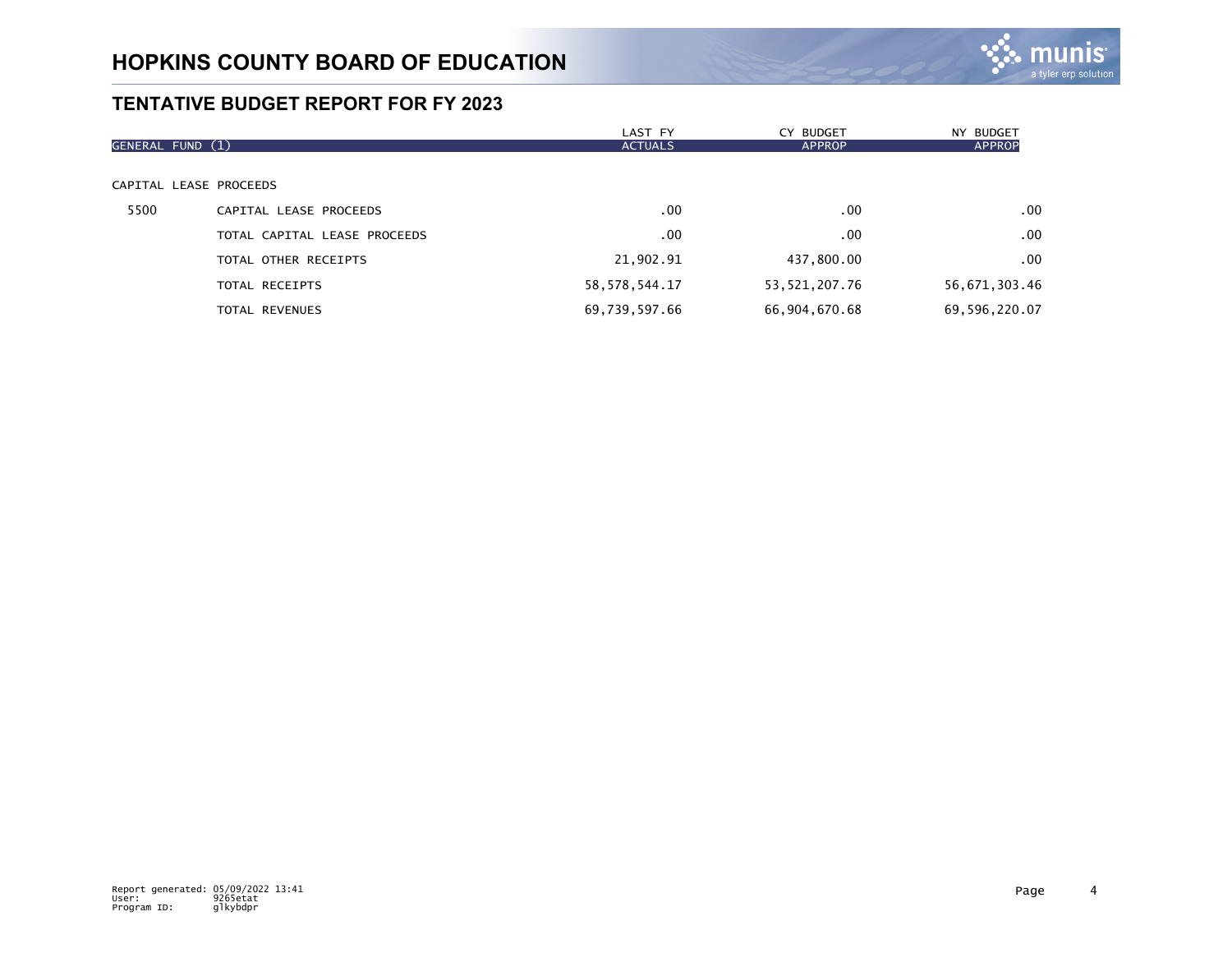

|                                                                              | GENERAL FUND (1)                                                                                                                                                                                                                         | LAST FY<br><b>ACTUALS</b>                                                                                                            | CY BUDGET<br><b>APPROP</b>                                                                                                            | NY BUDGET<br><b>APPROP</b>                                                                                                         |
|------------------------------------------------------------------------------|------------------------------------------------------------------------------------------------------------------------------------------------------------------------------------------------------------------------------------------|--------------------------------------------------------------------------------------------------------------------------------------|---------------------------------------------------------------------------------------------------------------------------------------|------------------------------------------------------------------------------------------------------------------------------------|
| <b>EXPENDITURES</b>                                                          |                                                                                                                                                                                                                                          |                                                                                                                                      |                                                                                                                                       |                                                                                                                                    |
|                                                                              | 1000 INSTRUCTION                                                                                                                                                                                                                         |                                                                                                                                      |                                                                                                                                       |                                                                                                                                    |
| 0100<br>0200<br>0280<br>0300<br>0400<br>0500<br>0600<br>0700<br>0800<br>0900 | SALARIES PERSONNEL SERVICES<br><b>EMPLOYEE BENEFITS</b><br>ON-BEHALF<br>PURCHASED PROF AND TECH SERV<br>PURCHASED PROPERTY SERVICES<br>OTHER PURCHASED SERVICES<br>SUPPLIES<br>PROPERTY<br>DEBT SERVICE AND MISCELLANEOUS<br>OTHER ITEMS | 21,509,985.87<br>1,781,059.91<br>10,514,070.12<br>75,647.68<br>117,794.35<br>7,778.99<br>277,463.11<br>$.00 \,$<br>13,500.14<br>.00. | 23,046,938.04<br>1,834,001.28<br>7,559,948.84<br>110,827.50<br>215, 353.44<br>54,602.18<br>534,050.45<br>5,000.00<br>24,450.00<br>.00 | 24, 229, 231.45<br>1,956,719.17<br>7,559,948.84<br>107, 310.00<br>193,793.70<br>50,850.00<br>253,713.47<br>.00<br>33,000.00<br>.00 |
|                                                                              | TOTAL 1000 INSTRUCTION                                                                                                                                                                                                                   | 34, 297, 300.17                                                                                                                      | 33, 385, 171. 73                                                                                                                      | 34, 384, 566.63                                                                                                                    |
|                                                                              | 2100 STUDENT SUPPORT SERVICES                                                                                                                                                                                                            |                                                                                                                                      |                                                                                                                                       |                                                                                                                                    |
| 0100<br>0200<br>0280<br>0300<br>0400<br>0500<br>0600<br>0700<br>0800         | SALARIES PERSONNEL SERVICES<br><b>EMPLOYEE BENEFITS</b><br>ON-BEHALF<br>PURCHASED PROF AND TECH SERV<br>PURCHASED PROPERTY SERVICES<br>OTHER PURCHASED SERVICES<br>SUPPLIES<br><b>PROPERTY</b><br>DEBT SERVICE AND MISCELLANEOUS         | 1,284,646.95<br>94,829.26<br>631, 123.49<br>164,214.00<br>$.00 \cdot$<br>1,852.15<br>6,301.73<br>$.00 \,$<br>.00                     | 1,485,982.86<br>115,594.55<br>389, 154.86<br>182,899.00<br>$.00 \,$<br>15,550.00<br>7,490.41<br>.00<br>.00                            | 1,558,416.12<br>122,978.36<br>389, 154.86<br>182,649.00<br>.00<br>15,100.00<br>7,950.00<br>.00<br>.00                              |
|                                                                              | TOTAL 2100 STUDENT SUPPORT SERVICES                                                                                                                                                                                                      | 2, 182, 967.58                                                                                                                       | 2,196,671.68                                                                                                                          | 2,276,248.34                                                                                                                       |
| 2200                                                                         | INSTRUCTIONAL STAFF SUPP SERV                                                                                                                                                                                                            |                                                                                                                                      |                                                                                                                                       |                                                                                                                                    |
| 0100<br>0200<br>0280<br>0300<br>0400<br>0500<br>0600<br>0700                 | SALARIES PERSONNEL SERVICES<br>EMPLOYEE BENEFITS<br>ON-BEHALF<br>PURCHASED PROF AND TECH SERV<br>PURCHASED PROPERTY SERVICES<br>OTHER PURCHASED SERVICES<br>SUPPLIES<br>PROPERTY<br>0800 DEBT SERVICE AND MISCELLANEOUS                  | 1,259,966.19<br>102,610.85<br>618,998.26<br>12,877.90<br>180.00<br>4,710.41<br>119,835.48<br>$.00 \,$<br>107.00                      | 1,251,983.95<br>108,705.74<br>425,024.54<br>30,578.00<br>.00<br>29,400.00<br>231,888.95<br>.00<br>17,200.00                           | 1,323,025.61<br>115,947.69<br>425,024.54<br>27,500.00<br>.00<br>29,900.00<br>229,735.00<br>.00<br>12,200.00                        |
|                                                                              | TOTAL 2200 INSTRUCTIONAL STAFF SUPP SERV                                                                                                                                                                                                 | 2, 119, 286.09                                                                                                                       | 2,094,781.18                                                                                                                          | 2, 163, 332.84                                                                                                                     |
|                                                                              | 2300 DISTRICT ADMIN SUPPORT                                                                                                                                                                                                              |                                                                                                                                      |                                                                                                                                       |                                                                                                                                    |
| 0100<br>0200<br>0280<br>0300<br>0400<br>0500                                 | SALARIES PERSONNEL SERVICES<br><b>EMPLOYEE BENEFITS</b><br>ON-BEHALF<br>PURCHASED PROF AND TECH SERV<br>PURCHASED PROPERTY SERVICES<br>OTHER PURCHASED SERVICES                                                                          | 350,841.04<br>25,332.42<br>172,361.78<br>60,544.39<br>22,950.62<br>21,061.47                                                         | 397, 313.84<br>2,860,184.97<br>146,905.50<br>145, 313.93<br>51,000.00<br>618,097.40                                                   | 417,095.58<br>2,862,201.51<br>146,905.50<br>141, 313.93<br>51,000.00<br>618,097.40                                                 |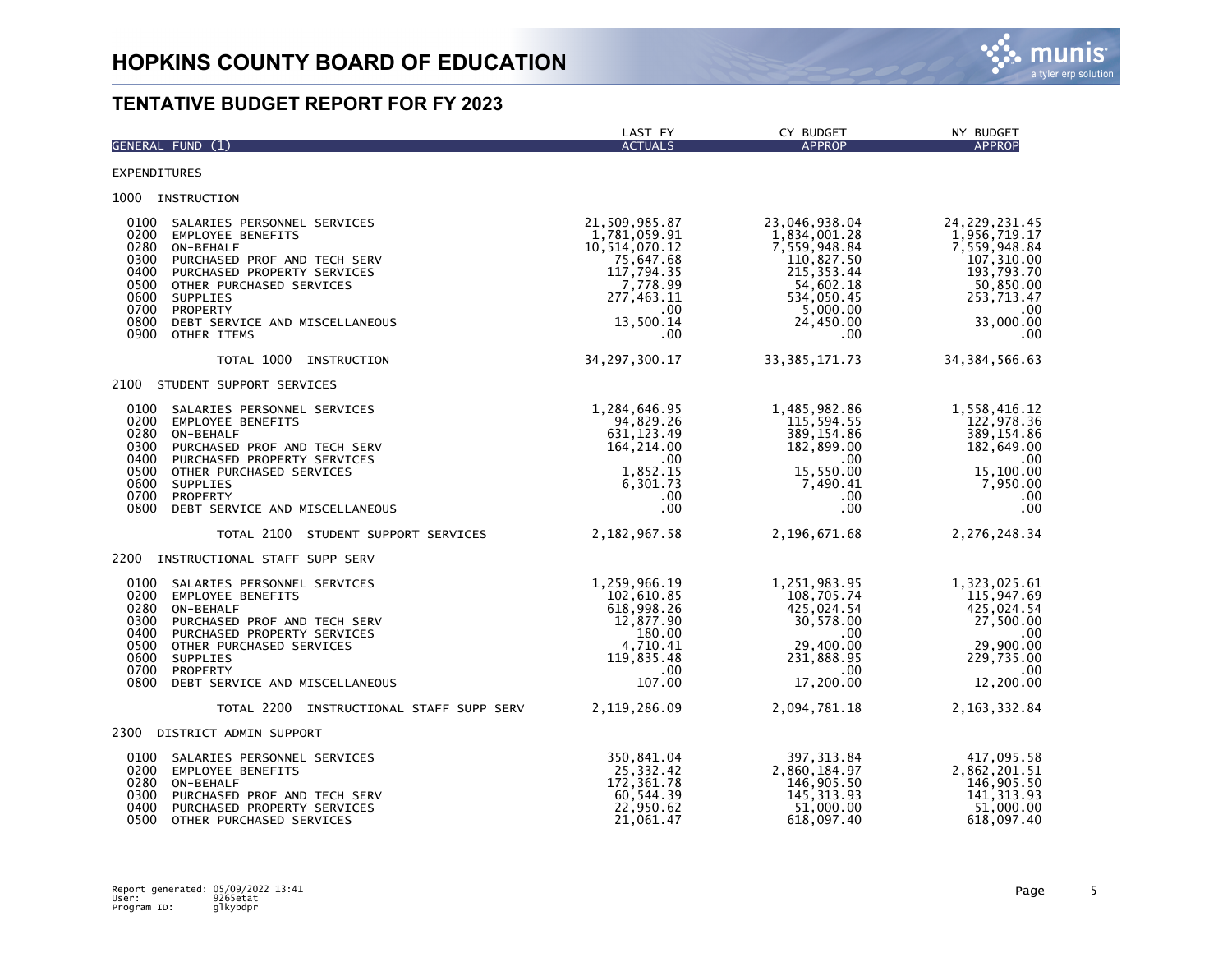|                                                                                                                                  |                                                                                                                                                                                      | LAST FY                                                                                                                         | CY BUDGET                                                                                                                       | NY BUDGET                                                                                                                      |
|----------------------------------------------------------------------------------------------------------------------------------|--------------------------------------------------------------------------------------------------------------------------------------------------------------------------------------|---------------------------------------------------------------------------------------------------------------------------------|---------------------------------------------------------------------------------------------------------------------------------|--------------------------------------------------------------------------------------------------------------------------------|
| GENERAL FUND (1)                                                                                                                 |                                                                                                                                                                                      | <b>ACTUALS</b>                                                                                                                  | APPROP                                                                                                                          | <b>APPROP</b>                                                                                                                  |
| 0600<br>SUPPLIES                                                                                                                 |                                                                                                                                                                                      | 3,847.65                                                                                                                        | 448,087.93                                                                                                                      | 611,989.00                                                                                                                     |
| 0700<br>PROPERTY                                                                                                                 | 0800 DEBT SERVICE AND MISCELLANEOUS                                                                                                                                                  | 36,700.00<br>30,836.44                                                                                                          | .00.<br>35,000.00                                                                                                               | $.00 \,$<br>35,000.00                                                                                                          |
|                                                                                                                                  | TOTAL 2300 DISTRICT ADMIN SUPPORT                                                                                                                                                    | 724,475.81                                                                                                                      | 4,701,903.57                                                                                                                    | 4,883,602.92                                                                                                                   |
| 2400 SCHOOL ADMIN SUPPORT                                                                                                        |                                                                                                                                                                                      |                                                                                                                                 |                                                                                                                                 |                                                                                                                                |
| 0100<br>0200<br>0280<br>ON-BEHALF<br>0300<br>0400<br>0500<br>0600<br>SUPPLIES<br>0700<br>PROPERTY<br>0800<br>0840<br>CONTINGENCY | SALARIES PERSONNEL SERVICES<br>EMPLOYEE BENEFITS<br>PURCHASED PROF AND TECH SERV<br>PURCHASED PROPERTY SERVICES<br>OTHER PURCHASED SERVICES<br>DEBT SERVICE AND MISCELLANEOUS        | 2,598,386.38<br>371,846.54<br>1,276,539.64<br>1,382.00<br>5,344.93<br>20,876.86<br>53,045.32<br>$.00\,$<br>6,829.28<br>$.00 \,$ | 2,615,144.32<br>430,797.44<br>880,734.66<br>2,755.00<br>6,500.00<br>35,396.31<br>149,735.33<br>$.00 \,$<br>9,550.00<br>$.00 \,$ | 2,761,651.18<br>445,732.28<br>880,734.66<br>2,150.00<br>6,400.00<br>29,560.00<br>50,860.91<br>.00<br>10,600.00<br>.00          |
|                                                                                                                                  | TOTAL 2400 SCHOOL ADMIN SUPPORT                                                                                                                                                      | 4,334,250.95                                                                                                                    | 4,130,613.06                                                                                                                    | 4,187,689.03                                                                                                                   |
|                                                                                                                                  | 2500 BUSINESS SUPPORT SERVICES                                                                                                                                                       |                                                                                                                                 |                                                                                                                                 |                                                                                                                                |
| 0100<br>0200<br>0280<br>ON-BEHALF<br>0300<br>0400<br>0500<br>0600<br>SUPPLIES<br>0700<br>PROPERTY<br>0800                        | SALARIES PERSONNEL SERVICES<br><b>EMPLOYEE BENEFITS</b><br>PURCHASED PROF AND TECH SERV<br>PURCHASED PROPERTY SERVICES<br>OTHER PURCHASED SERVICES<br>DEBT SERVICE AND MISCELLANEOUS | 1,038,702.02<br>205,699.03<br>510,295.30<br>137,842.75<br>754.40<br>214, 397.14<br>387,411.82<br>$.00 \,$<br>3,765.65           | 1,644,740.16<br>257,541.79<br>352,763.64<br>409,350.00<br>65,377.00<br>166,054.86<br>470,086.91<br>20,000.00<br>11,950.00       | 1,649,703.41<br>260, 189.25<br>352,763.64<br>410,350.00<br>65,377.00<br>174,904.86<br>472,336.91<br>20,000.00<br>10,550.00     |
|                                                                                                                                  | TOTAL 2500 BUSINESS SUPPORT SERVICES                                                                                                                                                 | 2,498,868.11                                                                                                                    | 3,397,864.36                                                                                                                    | 3,416,175.07                                                                                                                   |
|                                                                                                                                  | 2600 PLANT OPERATIONS & MAINTENANCE                                                                                                                                                  |                                                                                                                                 |                                                                                                                                 |                                                                                                                                |
| 0100<br>0200<br>0280<br>ON-BEHALF<br>0300<br>0400<br>0500<br>0600<br>SUPPLIES<br>0700<br>PROPERTY<br>0800                        | SALARIES PERSONNEL SERVICES<br><b>EMPLOYEE BENEFITS</b><br>PURCHASED PROF AND TECH SERV<br>PURCHASED PROPERTY SERVICES<br>OTHER PURCHASED SERVICES<br>DEBT SERVICE AND MISCELLANEOUS | 2,106,350.48<br>679,667.88<br>1,034,811.41<br>373,080.77<br>853,206.04<br>58,899.99<br>1,229,646.59<br>45,323.70<br>14,661.26   | 2,272,679.10<br>793,167.82<br>796,055.30<br>483,500.00<br>1,207,100.00<br>69,950.00<br>1,921,375.00<br>135,000.00<br>10,000.00  | 2,391,443.11<br>805,274.56<br>796,055.30<br>483,500.00<br>1,207,100.00<br>69,950.00<br>1,921,375.00<br>135,000.00<br>10,000.00 |
|                                                                                                                                  | TOTAL 2600 PLANT OPERATIONS & MAINTENANCE                                                                                                                                            | 6, 395, 648.12                                                                                                                  | 7,688,827.22                                                                                                                    | 7,819,697.97                                                                                                                   |
| 2700 STUDENT TRANSPORTATION                                                                                                      |                                                                                                                                                                                      |                                                                                                                                 |                                                                                                                                 |                                                                                                                                |
| 0100<br>0200                                                                                                                     | SALARIES PERSONNEL SERVICES<br>EMPLOYEE BENEFITS                                                                                                                                     | 1,546,226.38<br>518,605.43                                                                                                      | 1,750,519.39<br>595,663.45                                                                                                      | 1,837,701.49<br>604,550.74                                                                                                     |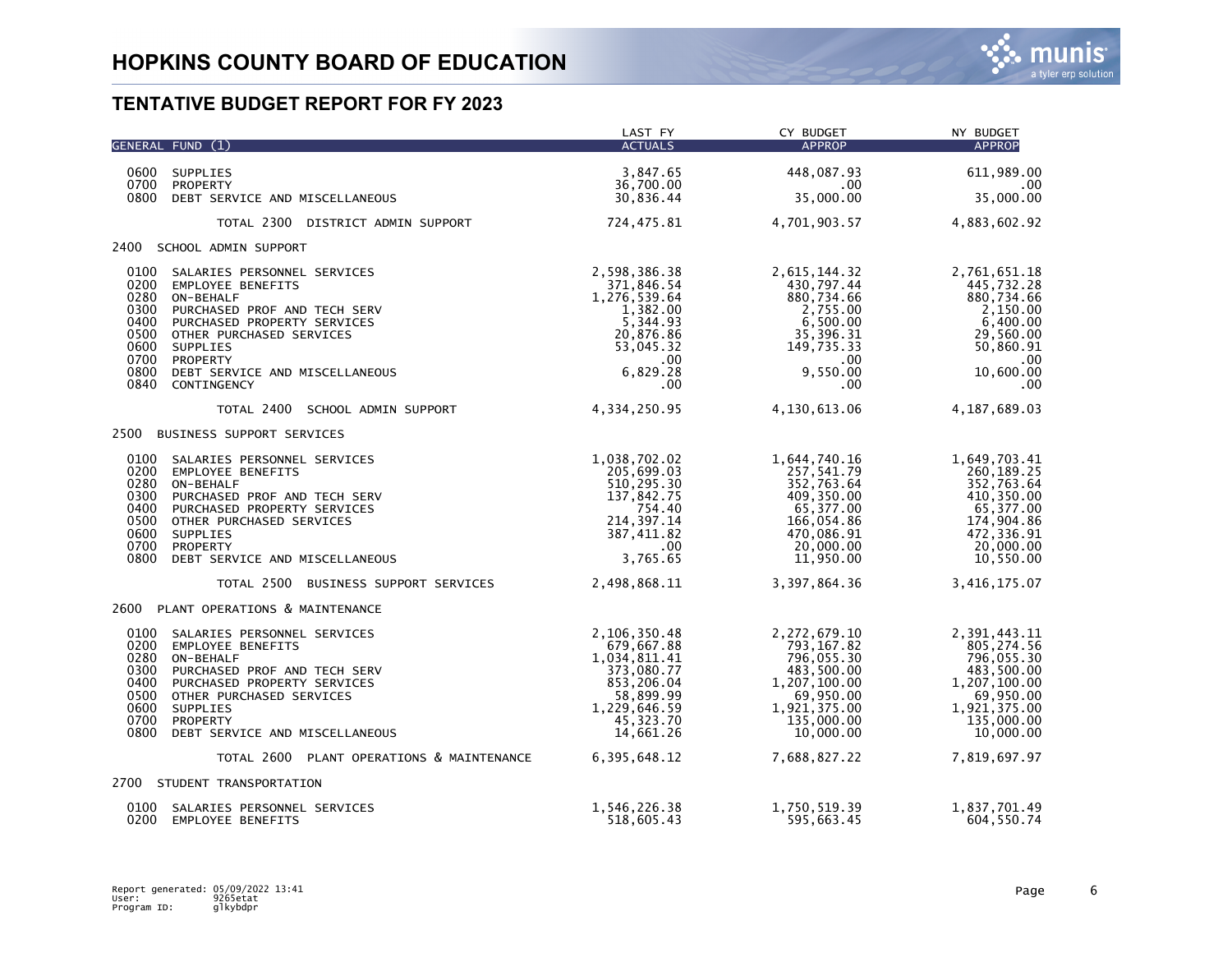

| GENERAL FUND (1)                                                        | LAST FY<br><b>ACTUALS</b> | CY BUDGET<br><b>APPROP</b> | NY BUDGET<br><b>APPROP</b> |
|-------------------------------------------------------------------------|---------------------------|----------------------------|----------------------------|
| 0280<br>ON-BEHALF                                                       | 759,857.33                | 711,999.52                 | 711,999.52                 |
| 0300<br>PURCHASED PROF AND TECH SERV                                    | 10.804.95                 | 16,350.00                  | 16,350.00                  |
| 0400<br>PURCHASED PROPERTY SERVICES<br>0500<br>OTHER PURCHASED SERVICES | 3,878.53<br>15,622.69     | 9,000.00<br>13,350.00      | 9,000.00<br>53,350.00      |
| 0600<br>SUPPLIES<br>0700<br>PROPERTY                                    | 347,550.88<br>422,008.00  | 565,550.00<br>420,000.00   | 565,550.00<br>490,000.00   |
| 0800<br>DEBT SERVICE AND MISCELLANEOUS                                  | 6,955.50                  | 7,000.00                   | 7,000.00                   |
| TOTAL 2700 STUDENT TRANSPORTATION                                       | 3,631,509.69              | 4,089,432.36               | 4,295,501.75               |
| 2900 OTHER INSTRUCTIONAL                                                |                           |                            |                            |
| 0600 SUPPLIES                                                           | .00                       | .00                        | .00                        |
| TOTAL 2900 OTHER INSTRUCTIONAL                                          | .00                       | .00                        | .00                        |
| 3100<br>FOOD SERVICE OPERATION                                          |                           |                            |                            |
| 0280 ON-BEHALF                                                          | .00                       | .00                        | .00                        |
| TOTAL 3100 FOOD SERVICE OPERATION                                       | .00                       | .00                        | .00                        |
| 3300 COMMUNITY SERVICES                                                 |                           |                            |                            |
| 0100<br>SALARIES PERSONNEL SERVICES                                     | .00                       | .00                        | .00                        |
| 0200<br><b>EMPLOYEE BENEFITS</b><br>0500<br>OTHER PURCHASED SERVICES    | .00<br>.00                | .00<br>.00                 | .00<br>.00                 |
| 0600<br>SUPPLIES                                                        | .00                       | .00                        | .00                        |
| 0700<br>PROPERTY                                                        | .00                       | .00                        | .00                        |
| TOTAL 3300 COMMUNITY SERVICES                                           | .00                       | .00                        | .00                        |
| 5100<br><b>DEBT SERVICE</b>                                             |                           |                            |                            |
| 0800<br>DEBT SERVICE AND MISCELLANEOUS<br>0900 OTHER ITEMS              | 42,938.52<br>.00          | 42,905.52<br>.00           | 42,905.52<br>.00.          |
| TOTAL 5100 DEBT SERVICE                                                 | 42,938.52                 | 42,905.52                  | 42,905.52                  |
| <b>FUND TRANSFERS</b><br>5200                                           |                           |                            |                            |
| 0900 OTHER ITEMS                                                        | 128,889.70                | 176,500.00                 | 126,500.00                 |
| TOTAL 5200 FUND TRANSFERS                                               | 128,889.70                | 176,500.00                 | 126,500.00                 |
| CONTINGENCY<br>5300                                                     |                           |                            |                            |
| 0840 CONTINGENCY                                                        | .00.                      | 5,000,000.00               | 6,000,000.00               |
| TOTAL 5300 CONTINGENCY                                                  | .00                       | 5,000,000.00               | 6,000,000.00               |
| TOTAL EXPENDITURES                                                      | 56, 356, 134.74           | 66,904,670.68              | 69,596,220.07              |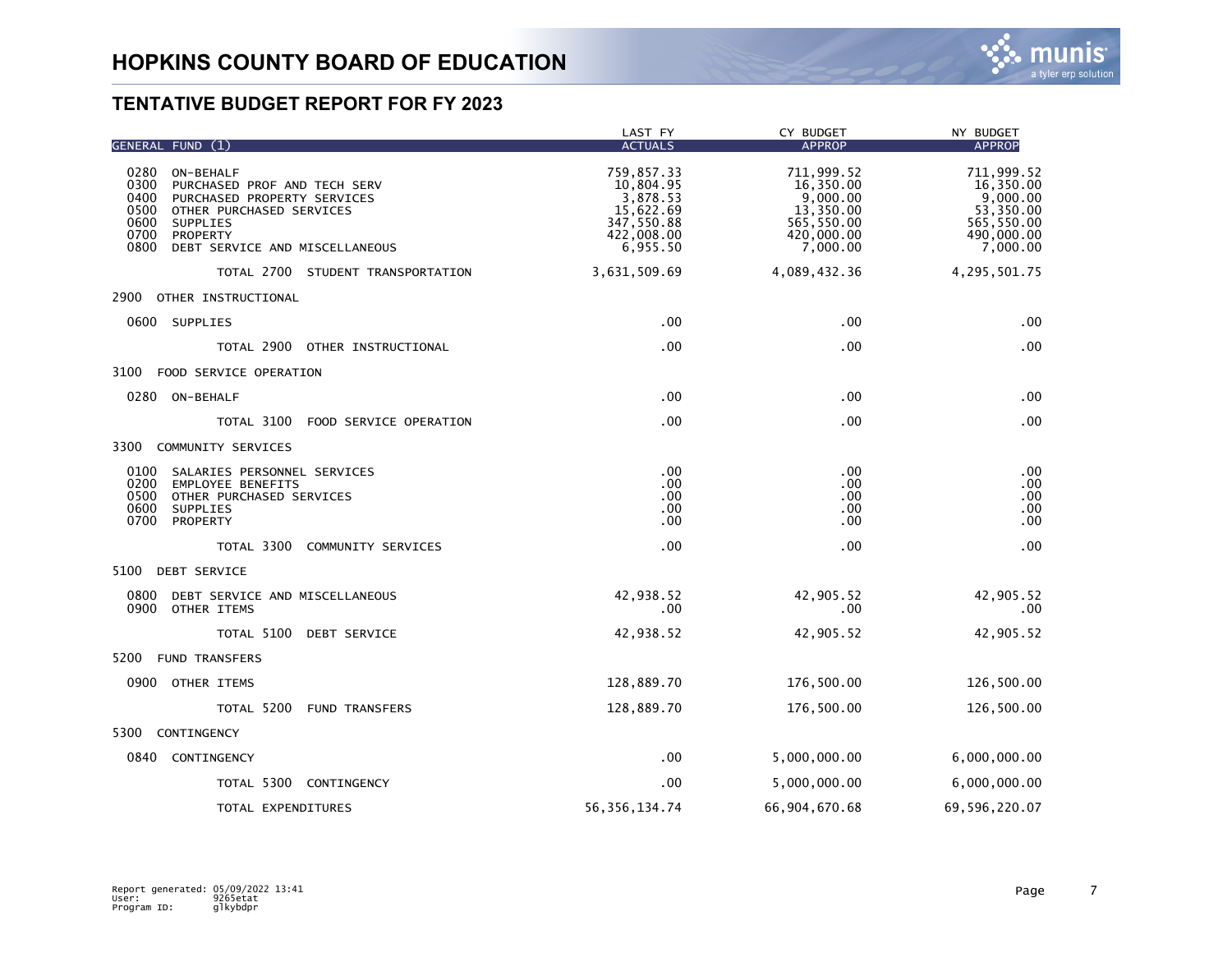

| GENERAL FUND (1) |                            | LAST FY<br><b>ACTUALS</b> | CY BUDGET<br><b>APPROP</b> | NY BUDGET<br><b>APPROP</b> |
|------------------|----------------------------|---------------------------|----------------------------|----------------------------|
|                  | TOTAL FOR GENERAL FUND (1) | 13, 383, 462. 92          | $.00 \cdot$                | .00                        |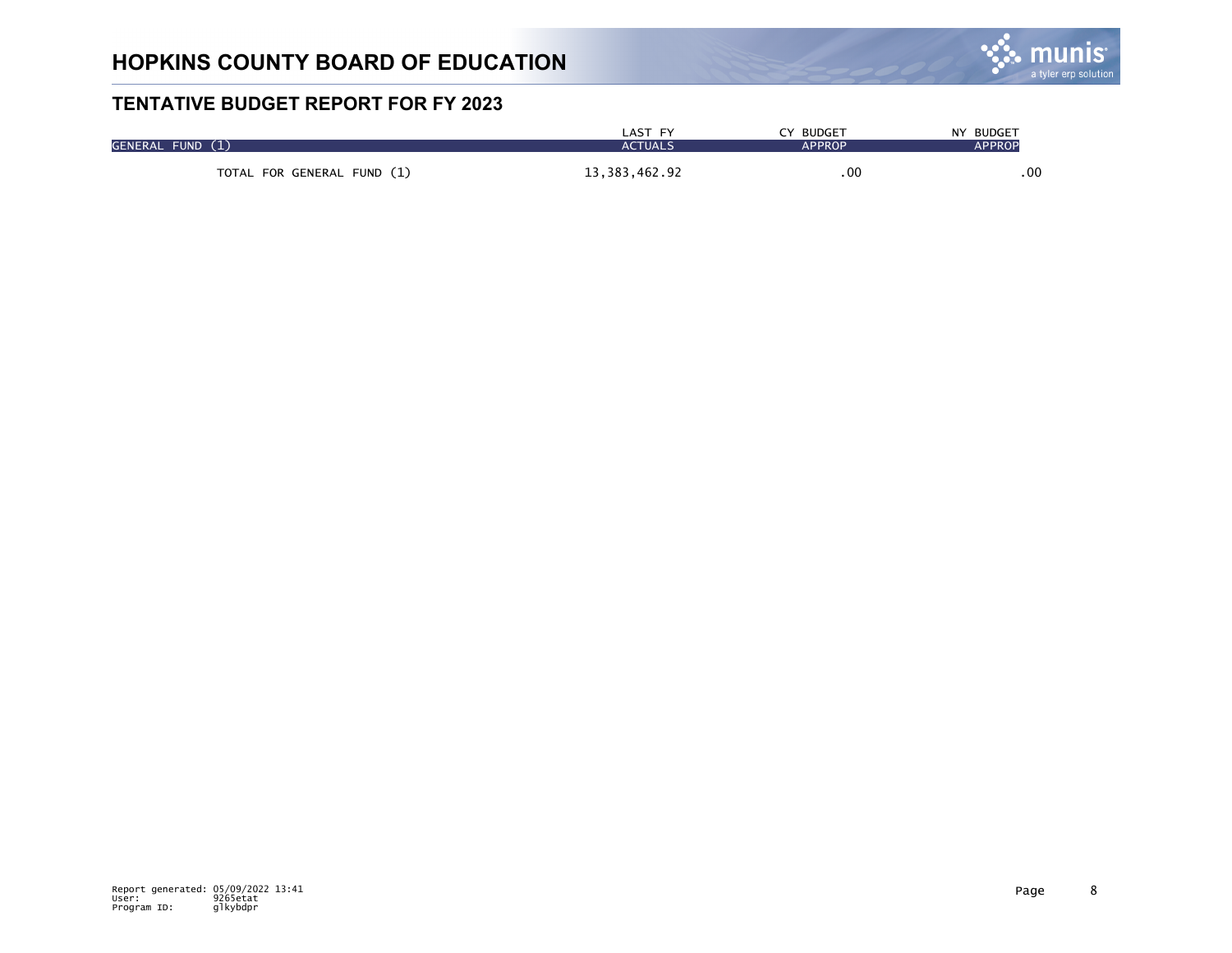

| SPECIAL REVENUE (2)  |                                                                          | LAST FY<br><b>ACTUALS</b> | CY BUDGET<br><b>APPROP</b> | NY BUDGET<br><b>APPROP</b> |
|----------------------|--------------------------------------------------------------------------|---------------------------|----------------------------|----------------------------|
| <b>REVENUES</b>      |                                                                          |                           |                            |                            |
|                      | 0999 BEGINNING BALANCE                                                   |                           |                            |                            |
|                      | TOTAL 0999 BEGINNING BALANCE                                             | .00                       | .00                        | .00                        |
| <b>RECEIPTS</b>      |                                                                          |                           |                            |                            |
|                      | REVENUE FROM LOCAL SOURCES                                               |                           |                            |                            |
|                      | EARNINGS ON INVESTMENTS                                                  |                           |                            |                            |
| 1510                 | INTEREST ON INVESTMENTS                                                  | 13,368.55                 | .00.                       | .00                        |
|                      | TOTAL EARNINGS ON INVESTMENTS                                            | 13,368.55                 | .00.                       | .00                        |
| STUDENT ACTIVITIES   |                                                                          |                           |                            |                            |
| 1750<br>1790         | REVENUE FROM ENTERPRISE ACTIVI<br>OTHER STUD INCOME DIST ACT FUN         | .00<br>687.95             | .00<br>.00                 | .00<br>.00                 |
|                      | TOTAL STUDENT ACTIVITIES                                                 | 687.95                    | .00                        | .00                        |
|                      | OTHER REVENUE FROM LOCAL SOURCES                                         |                           |                            |                            |
| 1920<br>1990<br>1999 | CONTRIBUTIONS DONATIONS<br>MISCELLANEOUS REVENUE<br><b>FUND TRANSFER</b> | 174,840.22<br>.00.<br>.00 | 60,000.00<br>.00<br>.00    | .00<br>.00<br>.00          |
|                      | TOTAL OTHER REVENUE FROM LOCAL SOURCES                                   | 174,840.22                | 60,000.00                  | .00                        |
|                      | TOTAL REVENUE FROM LOCAL SOURCES                                         | 188,896.72                | 60,000.00                  | .00                        |
|                      | REVENUE FROM STATE SOURCES                                               |                           |                            |                            |
| STATE PROGRAM        |                                                                          |                           |                            |                            |
| 3111                 | SEEK PROGRAM                                                             | 1,398,212.00              | .00                        | .00                        |
|                      | TOTAL STATE PROGRAM                                                      | 1,398,212.00              | .00                        | .00                        |
|                      | EXPENDITURE REIMBURSEMENTS                                               |                           |                            |                            |
| 3131                 | STATE MISC REIMBURSEMENTS                                                | .00                       | .00                        | .00                        |
|                      | TOTAL EXPENDITURE REIMBURSEMENTS                                         | .00                       | .00.                       | .00                        |
| RESTRICTED           |                                                                          |                           |                            |                            |
| 3200<br>3200HS       | RESTRICTED STATE REVENUE<br>REVENUE HIGH SCHOOL                          | 2,015,583.46<br>.00       | 1,997,223.60<br>.00        | 1,897,012.60<br>.00.       |
|                      | TOTAL RESTRICTED                                                         | 2,015,583.46              | 1,997,223.60               | 1,897,012.60               |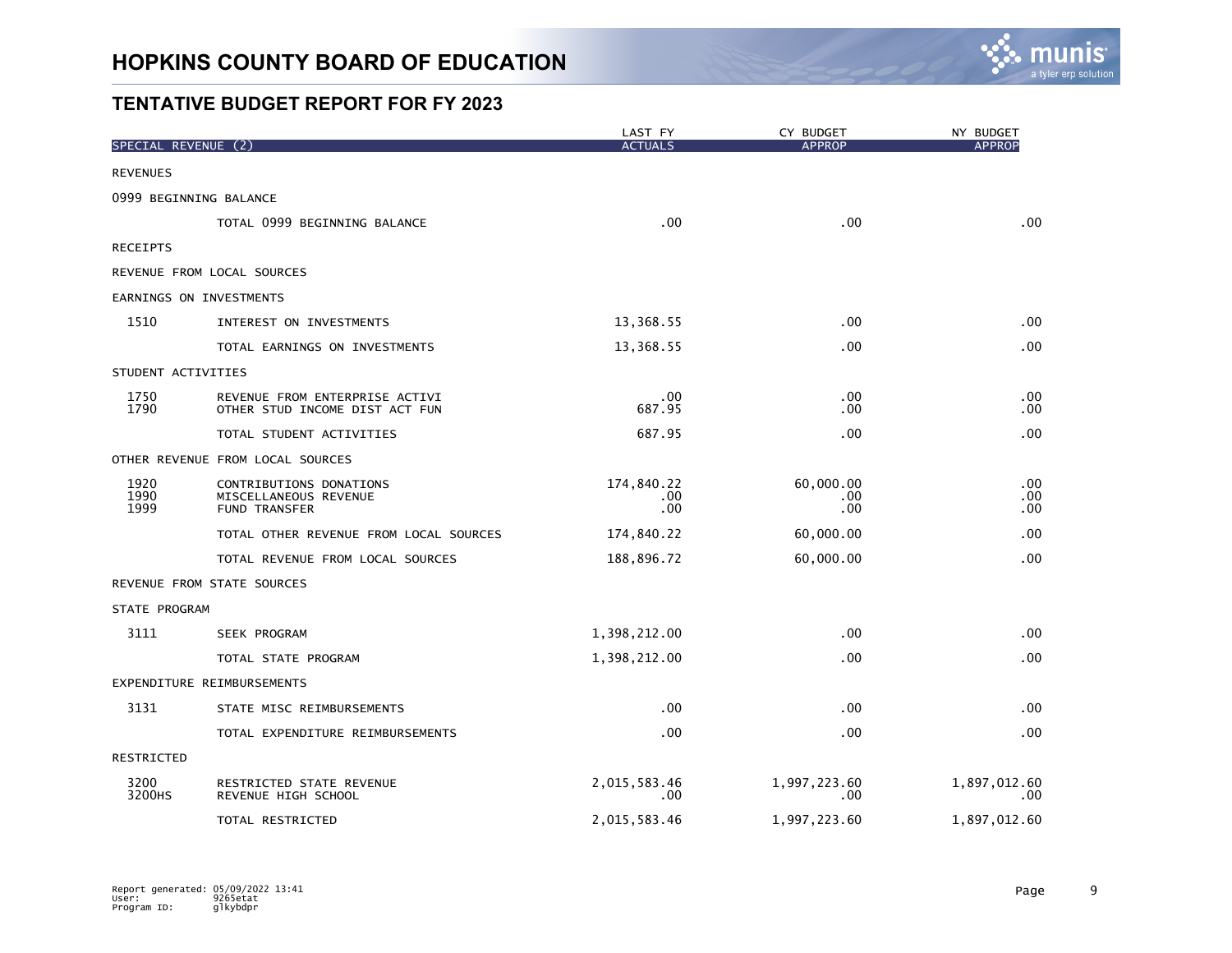

|                                   |                                                                                                                    | LAST FY                         | CY BUDGET<br><b>APPROP</b> | NY BUDGET<br><b>APPROP</b> |
|-----------------------------------|--------------------------------------------------------------------------------------------------------------------|---------------------------------|----------------------------|----------------------------|
| SPECIAL REVENUE (2)               |                                                                                                                    | <b>ACTUALS</b>                  |                            |                            |
| REVENUE FOR ON BEHALF PAYMENTS    |                                                                                                                    |                                 |                            |                            |
| 3900                              | ON BEHALF                                                                                                          | .00                             | $.00 \times$               | .00                        |
|                                   | TOTAL REVENUE FOR ON BEHALF PAYMENTS                                                                               | .00                             | .00                        | .00                        |
|                                   | TOTAL REVENUE FROM STATE SOURCES                                                                                   | 3, 413, 795.46                  | 1,997,223.60               | 1,897,012.60               |
| REVENUE FROM FEDERAL SOURCES      |                                                                                                                    |                                 |                            |                            |
| RESTRICTED DIRECT                 |                                                                                                                    |                                 |                            |                            |
| 4300<br>4300E<br>4300GV<br>4300SS | RESTRICTED DIRECT FEDERAL<br>EARLINGTON CHILD CARE RECT<br>GVINE CHILD CARE RECEIPT<br>SSIDE RECEIPT FOR CHILDCARE | 135,415.97<br>.00<br>.00<br>.00 | .00.<br>.00<br>.00<br>.00. | .00<br>.00<br>.00<br>.00   |
|                                   | TOTAL RESTRICTED DIRECT                                                                                            | 135, 415.97                     | .00                        | .00                        |
| RESTRICTED THROUGH THE STATE      |                                                                                                                    |                                 |                            |                            |
| 4500                              | RESTRICTED FED THRU STATE                                                                                          | 6,475,328.83                    | 17,253,927.60              | 4,524,509.00               |
|                                   | TOTAL RESTRICTED THROUGH THE STATE                                                                                 | 6,475,328.83                    | 17,253,927.60              | 4,524,509.00               |
| THROUGH INTERMEDIATE AGENCIES     |                                                                                                                    |                                 |                            |                            |
| 4700                              | FEDERAL REV THRU INTERMED SRC                                                                                      | .00                             | .00                        | .00                        |
|                                   | TOTAL THROUGH INTERMEDIATE AGENCIES                                                                                | .00                             | .00                        | .00                        |
|                                   | TOTAL REVENUE FROM FEDERAL SOURCES                                                                                 | 6,610,744.80                    | 17,253,927.60              | 4,524,509.00               |
| OTHER RECEIPTS                    |                                                                                                                    |                                 |                            |                            |
| INTERFUND TRANSFERS               |                                                                                                                    |                                 |                            |                            |
| 5210<br>5220                      | <b>FUND TRANSFER</b><br>INDIRECT COSTS TRANSFER                                                                    | 124,889.00<br>$.00 \,$          | 176,500.00<br>$.00 \,$     | 126,500.00<br>.00          |
|                                   | TOTAL INTERFUND TRANSFERS                                                                                          | 124,889.00                      | 176,500.00                 | 126,500.00                 |
| SALE OR COMP FOR LOSS OF ASSETS   |                                                                                                                    |                                 |                            |                            |
| 5341                              | SALE OF EQUIPMENT ETC                                                                                              | .00                             | .00                        | .00                        |
|                                   | TOTAL SALE OR COMP FOR LOSS OF ASSETS                                                                              | .00                             | $.00 \,$                   | .00                        |
|                                   | TOTAL OTHER RECEIPTS                                                                                               | 124,889.00                      | 176,500.00                 | 126,500.00                 |
|                                   | TOTAL RECEIPTS                                                                                                     | 10, 338, 325.98                 | 19,487,651.20              | 6,548,021.60               |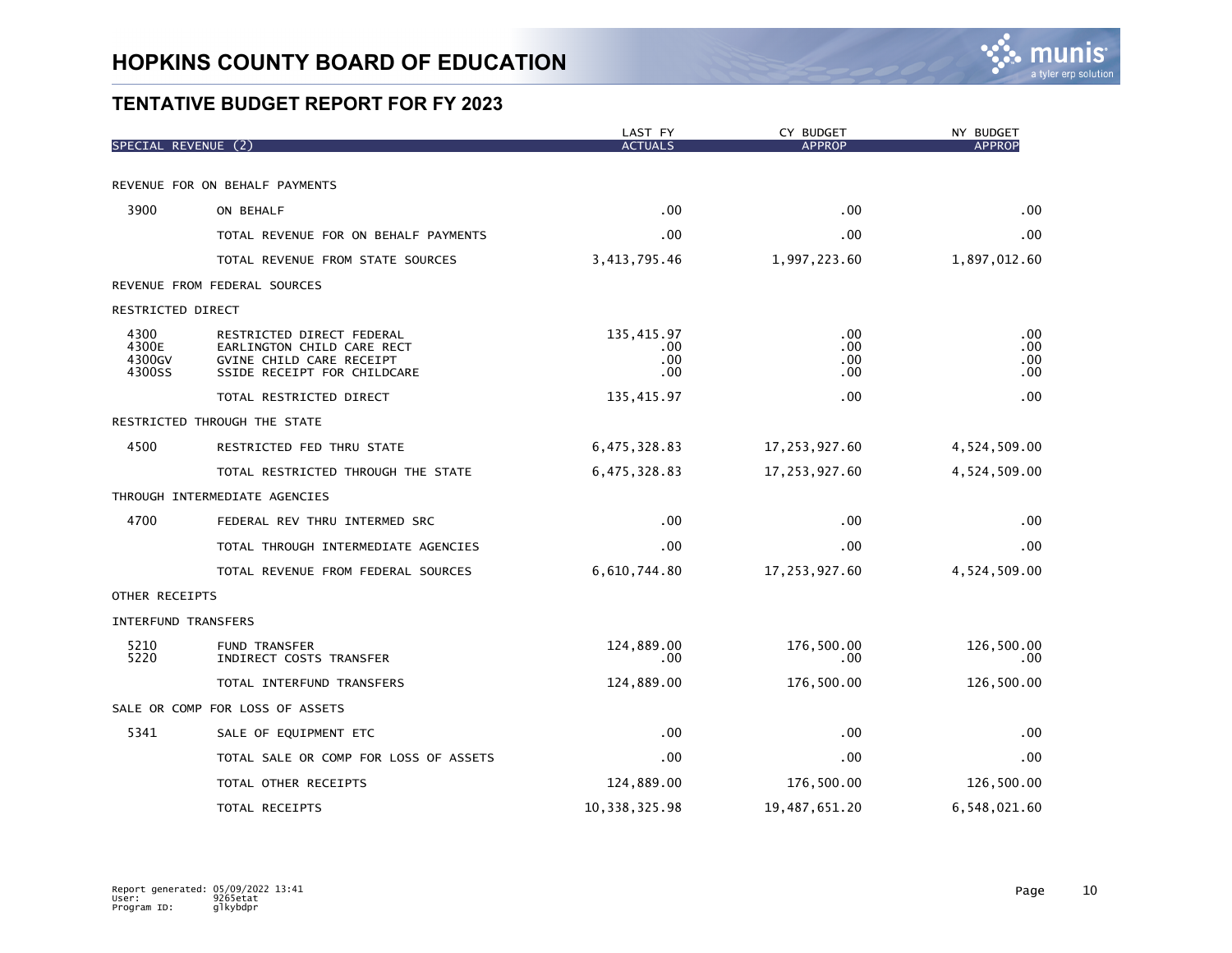

| SPECIAL REVENUE (2) | LAST FY        | CY BUDGET     | NY BUDGET     |
|---------------------|----------------|---------------|---------------|
|                     | <b>ACTUALS</b> | <b>APPROP</b> | <b>APPROP</b> |
| TOTAL REVENUES      | 10,338,325.98  | 19,487,651.20 | 6,548,021.60  |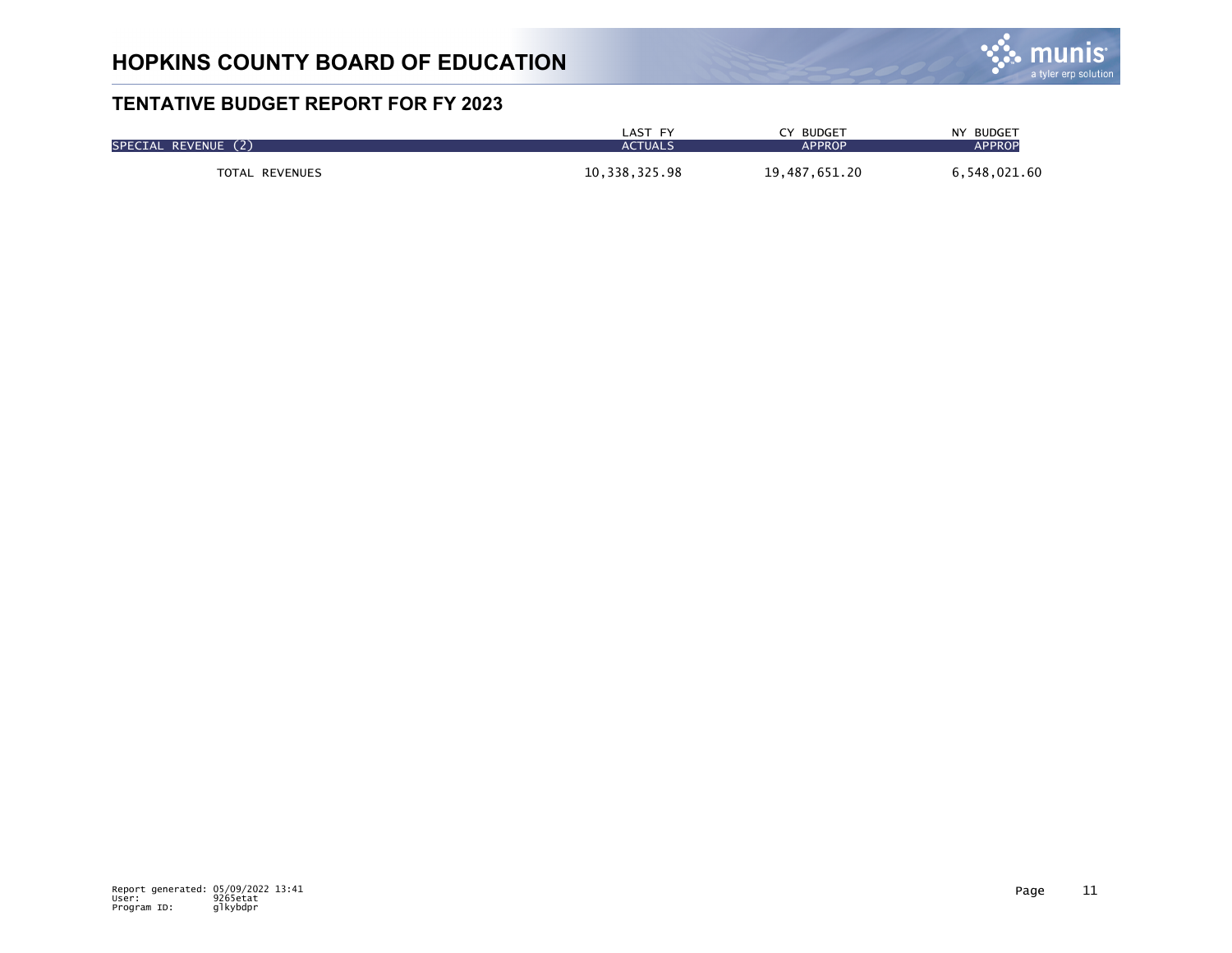

|                                                                      | SPECIAL REVENUE (2)                                                                                                                                                                                                         | LAST FY<br><b>ACTUALS</b>                                                                                          | CY BUDGET<br><b>APPROP</b>                                                                                                    | NY BUDGET<br><b>APPROP</b>                                                                                          |
|----------------------------------------------------------------------|-----------------------------------------------------------------------------------------------------------------------------------------------------------------------------------------------------------------------------|--------------------------------------------------------------------------------------------------------------------|-------------------------------------------------------------------------------------------------------------------------------|---------------------------------------------------------------------------------------------------------------------|
| <b>EXPENDITURES</b>                                                  |                                                                                                                                                                                                                             |                                                                                                                    |                                                                                                                               |                                                                                                                     |
|                                                                      | 0000 RESTRICT TO REV & BAL SHT ONLY                                                                                                                                                                                         |                                                                                                                    |                                                                                                                               |                                                                                                                     |
| 0100<br>0200                                                         | SALARIES PERSONNEL SERVICES<br><b>EMPLOYEE BENEFITS</b>                                                                                                                                                                     | .00<br>.00                                                                                                         | 129,226.00<br>41,767.00                                                                                                       | .00<br>.00                                                                                                          |
|                                                                      | TOTAL 0000<br>RESTRICT TO REV & BAL SHT ONLY                                                                                                                                                                                | .00                                                                                                                | 170,993.00                                                                                                                    | .00                                                                                                                 |
| 1000                                                                 | INSTRUCTION                                                                                                                                                                                                                 |                                                                                                                    |                                                                                                                               |                                                                                                                     |
| 0100<br>0200<br>0300<br>0400<br>0500<br>0600<br>0700<br>0800<br>0900 | SALARIES PERSONNEL SERVICES<br><b>EMPLOYEE BENEFITS</b><br>PURCHASED PROF AND TECH SERV<br>PURCHASED PROPERTY SERVICES<br>OTHER PURCHASED SERVICES<br>SUPPLIES<br>PROPERTY<br>DEBT SERVICE AND MISCELLANEOUS<br>OTHER ITEMS | 3,441,575.68<br>1,008,904.88<br>37,822.89<br>9,913.03<br>32,127.10<br>1,281,690.00<br>66,156.49<br>7,709.95<br>.00 | 3,405,562.22<br>1,058,553.87<br>108,243.27<br>36,000.00<br>97,766.70<br>2,027,144.17<br>1,000.00<br>22,875.00<br>$.00 \times$ | 3,041,477.42<br>1,053,478.74<br>99,493.27<br>36,000.00<br>89,579.33<br>1,136,650.14<br>1,000.00<br>22,875.00<br>.00 |
|                                                                      | TOTAL 1000 INSTRUCTION                                                                                                                                                                                                      | 5,885,900.02                                                                                                       | 6,757,145.23                                                                                                                  | 5,480,553.90                                                                                                        |
|                                                                      | 2100 STUDENT SUPPORT SERVICES                                                                                                                                                                                               |                                                                                                                    |                                                                                                                               |                                                                                                                     |
| 0100<br>0200<br>0300<br>0400<br>0500<br>0600<br>0700<br>0800         | SALARIES PERSONNEL SERVICES<br><b>EMPLOYEE BENEFITS</b><br>PURCHASED PROF AND TECH SERV<br>PURCHASED PROPERTY SERVICES<br>OTHER PURCHASED SERVICES<br>SUPPLIES<br>PROPERTY<br>DEBT SERVICE AND MISCELLANEOUS                | 137,098.98<br>25,983.99<br>.00.<br>.00.<br>7,314.76<br>40,834.51<br>.00<br>.00                                     | 104,704.00<br>24,900.00<br>2,800.00<br>.00<br>6,289.35<br>13,653.75<br>$.00 \,$<br>.00                                        | 63,775.00<br>22,734.00<br>2,800.00<br>.00<br>6,289.35<br>13,653.75<br>.00<br>.00                                    |
|                                                                      | TOTAL 2100 STUDENT SUPPORT SERVICES                                                                                                                                                                                         | 211, 232. 24                                                                                                       | 152,347.10                                                                                                                    | 109,252.10                                                                                                          |
|                                                                      | 2200 INSTRUCTIONAL STAFF SUPP SERV                                                                                                                                                                                          |                                                                                                                    |                                                                                                                               |                                                                                                                     |
| 0100<br>0200<br>0300<br>0500<br>0600<br>0700                         | SALARIES PERSONNEL SERVICES<br>EMPLOYEE BENEFITS<br>0280 ON-BEHALF<br>PURCHASED PROF AND TECH SERV<br>OTHER PURCHASED SERVICES<br>SUPPLIES<br>PROPERTY                                                                      | 1,425.00<br>204.50<br>.00<br>11,737.50<br>91,685.06<br>1,576,077.62<br>.00                                         | .00<br>.00.<br>$.00 \times$<br>162,840.00<br>.00<br>262,200.00<br>.00                                                         | .00<br>.00<br>.00<br>.00<br>.00<br>.00<br>.00                                                                       |
|                                                                      | TOTAL 2200<br>INSTRUCTIONAL STAFF SUPP SERV                                                                                                                                                                                 | 1,681,129.68                                                                                                       | 425,040.00                                                                                                                    | .00                                                                                                                 |
|                                                                      | 2300 DISTRICT ADMIN SUPPORT                                                                                                                                                                                                 |                                                                                                                    |                                                                                                                               |                                                                                                                     |
| 0100<br>0200<br>0300                                                 | SALARIES PERSONNEL SERVICES<br><b>EMPLOYEE BENEFITS</b><br>PURCHASED PROF AND TECH SERV                                                                                                                                     | .00<br>.00<br>.00                                                                                                  | .00<br>.00<br>356,000.00                                                                                                      | .00<br>.00<br>.00                                                                                                   |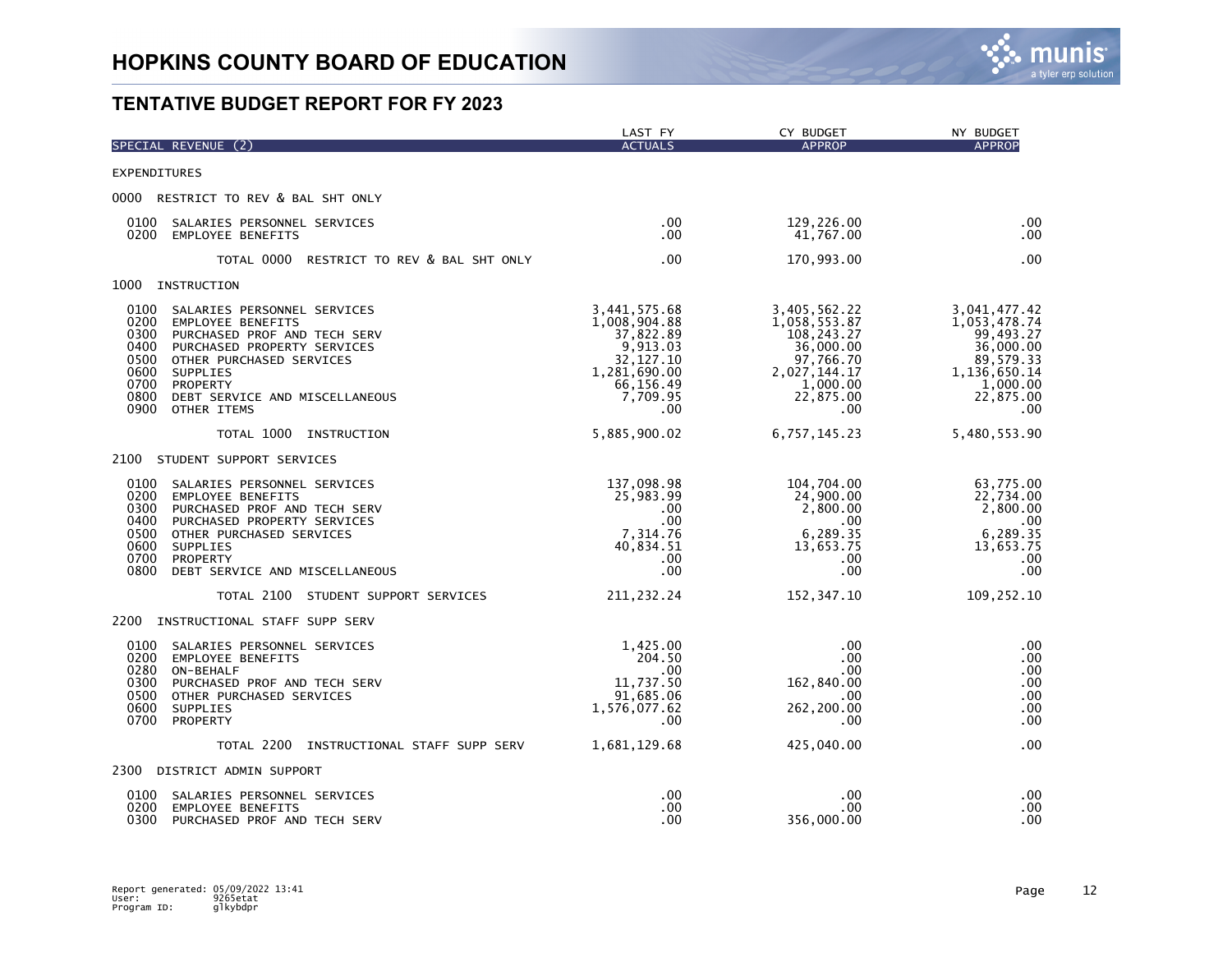|                                                      | SPECIAL REVENUE (2)                                                                                                                                                    | LAST FY<br><b>ACTUALS</b>                                                   | CY BUDGET<br><b>APPROP</b>                                                         | NY BUDGET<br><b>APPROP</b>                                  |
|------------------------------------------------------|------------------------------------------------------------------------------------------------------------------------------------------------------------------------|-----------------------------------------------------------------------------|------------------------------------------------------------------------------------|-------------------------------------------------------------|
|                                                      | 0500 OTHER PURCHASED SERVICES                                                                                                                                          | 505,841.87                                                                  | 423,146.27                                                                         | .00                                                         |
|                                                      | TOTAL 2300 DISTRICT ADMIN SUPPORT                                                                                                                                      | 505,841.87                                                                  | 779,146.27                                                                         | .00                                                         |
|                                                      | 2400 SCHOOL ADMIN SUPPORT                                                                                                                                              |                                                                             |                                                                                    |                                                             |
| 0100                                                 | SALARIES PERSONNEL SERVICES<br>0200 EMPLOYEE BENEFITS                                                                                                                  | 18,252.83<br>1,165.98                                                       | .00<br>.00                                                                         | .00<br>$.00 \,$                                             |
|                                                      | TOTAL 2400 SCHOOL ADMIN SUPPORT                                                                                                                                        | 19,418.81                                                                   | .00                                                                                | .00                                                         |
| 2500                                                 | BUSINESS SUPPORT SERVICES                                                                                                                                              |                                                                             |                                                                                    |                                                             |
| 0100<br>0200<br>0300<br>0500<br>0600<br>0700<br>0800 | SALARIES PERSONNEL SERVICES<br>EMPLOYEE BENEFITS<br>PURCHASED PROF AND TECH SERV<br>OTHER PURCHASED SERVICES<br>SUPPLIES<br>PROPERTY<br>DEBT SERVICE AND MISCELLANEOUS | 4,348.56<br>3,739.52<br>278,997.28<br>.00<br>.00<br>.00<br>.00              | .00<br>.00<br>.00<br>$.00 \,$<br>.00<br>.00<br>.00                                 | .00<br>.00<br>.00<br>.00<br>.00<br>.00<br>.00               |
|                                                      | TOTAL 2500 BUSINESS SUPPORT SERVICES                                                                                                                                   | 287,085.36                                                                  | .00                                                                                | .00                                                         |
|                                                      | 2600 PLANT OPERATIONS & MAINTENANCE                                                                                                                                    |                                                                             |                                                                                    |                                                             |
| 0100<br>0200<br>0300<br>0400<br>0500<br>0600<br>0700 | SALARIES PERSONNEL SERVICES<br>EMPLOYEE BENEFITS<br>PURCHASED PROF AND TECH SERV<br>PURCHASED PROPERTY SERVICES<br>OTHER PURCHASED SERVICES<br>SUPPLIES<br>PROPERTY    | 227.16<br>172.28<br>135,804.31<br>40,000.00<br>.00.<br>613, 163. 53<br>.00. | .00<br>$.00 \,$<br>1,212,125.00<br>8,556,000.00<br>.00.<br>75,538.00<br>100,000.00 | .00<br>.00.<br>68,125.00<br>.00<br>.00<br>75,538.00<br>.00. |
|                                                      | TOTAL 2600 PLANT OPERATIONS & MAINTENANCE                                                                                                                              | 789, 367.28                                                                 | 9,943,663.00                                                                       | 143,663.00                                                  |
|                                                      | 2700 STUDENT TRANSPORTATION                                                                                                                                            |                                                                             |                                                                                    |                                                             |
| 0100<br>0200<br>0600<br>0700<br>0800                 | SALARIES PERSONNEL SERVICES<br>EMPLOYEE BENEFITS<br><b>SUPPLIES</b><br><b>PROPERTY</b><br>DEBT SERVICE AND MISCELLANEOUS                                               | 122,541.12<br>47,456.95<br>7,683.96<br>.00<br>.00                           | 92,096.00<br>31, 143.00<br>$.00 \times$<br>.00<br>$.00 \,$                         | 92,096.00<br>31, 143.00<br>.00<br>.00<br>.00                |
|                                                      | TOTAL 2700 STUDENT TRANSPORTATION                                                                                                                                      | 177,682.03                                                                  | 123,239.00                                                                         | 123,239.00                                                  |
|                                                      | 2900 OTHER INSTRUCTIONAL                                                                                                                                               |                                                                             |                                                                                    |                                                             |
| 0600<br>0800                                         | SUPPLIES<br>DEBT SERVICE AND MISCELLANEOUS                                                                                                                             | .00<br>.00                                                                  | .00<br>.00                                                                         | .00<br>.00                                                  |
|                                                      | TOTAL 2900 OTHER INSTRUCTIONAL                                                                                                                                         | .00                                                                         | .00                                                                                | .00                                                         |

3100 FOOD SERVICE OPERATION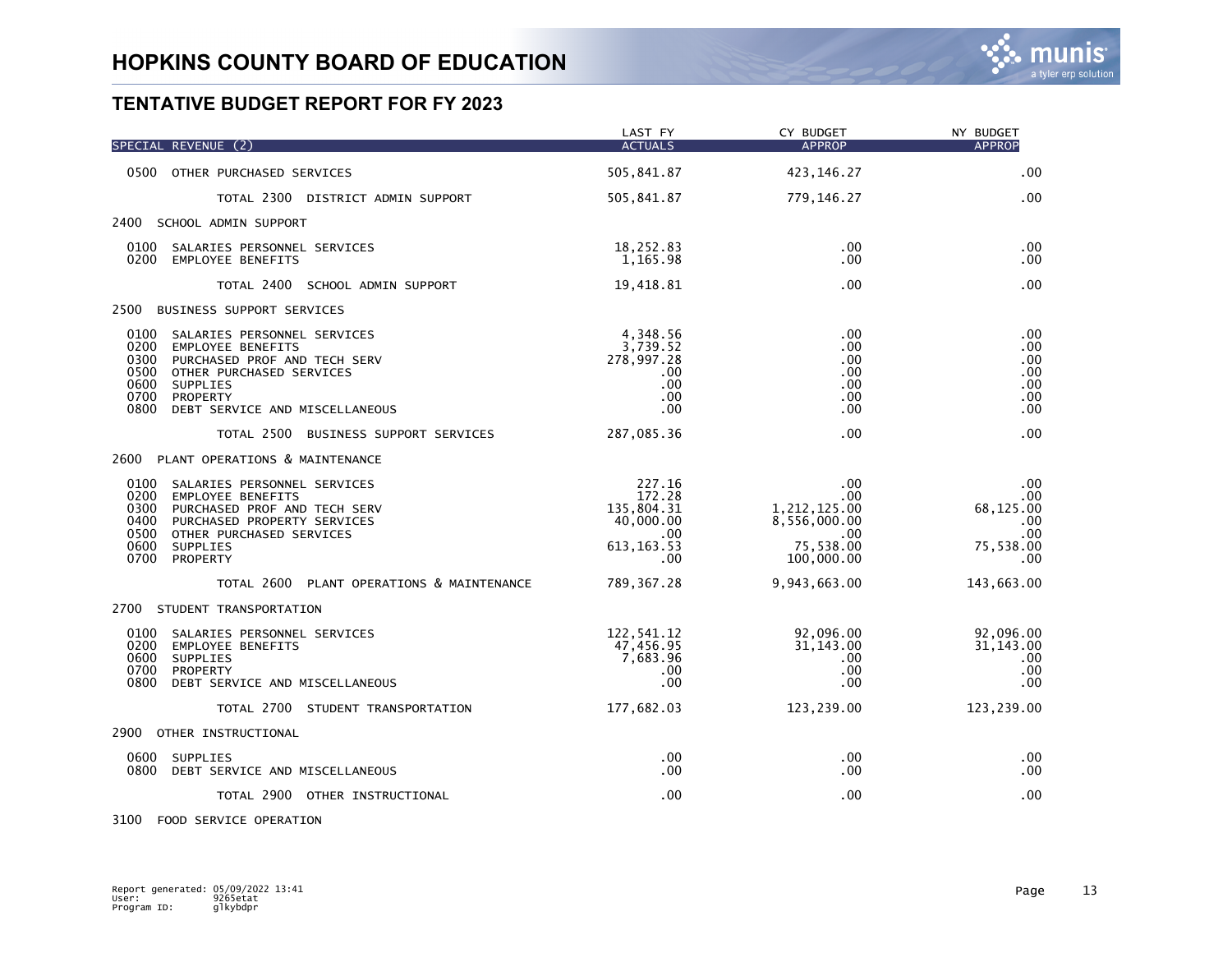

|                                                                                                                                                                                                                                                                              | LAST FY                                                                              | CY BUDGET                                                                              | NY BUDGET                                                                              |
|------------------------------------------------------------------------------------------------------------------------------------------------------------------------------------------------------------------------------------------------------------------------------|--------------------------------------------------------------------------------------|----------------------------------------------------------------------------------------|----------------------------------------------------------------------------------------|
| SPECIAL REVENUE (2)                                                                                                                                                                                                                                                          | <b>ACTUALS</b>                                                                       | <b>APPROP</b>                                                                          | <b>APPROP</b>                                                                          |
| 0100<br>SALARIES PERSONNEL SERVICES<br>0200<br><b>EMPLOYEE BENEFITS</b><br>0600<br>SUPPLIES                                                                                                                                                                                  | 10,209.88<br>7,203.13<br>32,109.84                                                   | .00<br>.00<br>.00                                                                      | .00<br>.00<br>.00                                                                      |
| TOTAL 3100<br>FOOD SERVICE OPERATION                                                                                                                                                                                                                                         | 49,522.85                                                                            | .00                                                                                    | .00                                                                                    |
| 3200<br>DAY CARE OPERATIONS                                                                                                                                                                                                                                                  |                                                                                      |                                                                                        |                                                                                        |
| 0100<br>SALARIES PERSONNEL SERVICES<br>0200<br><b>EMPLOYEE BENEFITS</b>                                                                                                                                                                                                      | 9,605.87<br>4,678.15                                                                 | .00<br>.00                                                                             | .00<br>.00                                                                             |
| TOTAL 3200<br>DAY CARE OPERATIONS                                                                                                                                                                                                                                            | 14,284.02                                                                            | .00                                                                                    | .00                                                                                    |
| 3300<br>COMMUNITY SERVICES                                                                                                                                                                                                                                                   |                                                                                      |                                                                                        |                                                                                        |
| 0100<br>SALARIES PERSONNEL SERVICES<br>0200<br><b>EMPLOYEE BENEFITS</b><br>0300<br>PURCHASED PROF AND TECH SERV<br>0400<br>PURCHASED PROPERTY SERVICES<br>0500<br>OTHER PURCHASED SERVICES<br>0600<br>SUPPLIES<br>0700<br>PROPERTY<br>0800<br>DEBT SERVICE AND MISCELLANEOUS | 490,276.60<br>164,830.13<br>$.00 \,$<br>.00<br>1,524.92<br>58, 192. 79<br>.00<br>.00 | 480,579.44<br>176,780.82<br>1, 113.72<br>.00<br>2,898.01<br>29,821.61<br>.00<br>120.00 | 480,579.44<br>176,780.82<br>1, 113.72<br>.00<br>2,898.01<br>29,821.61<br>.00<br>120.00 |
| TOTAL 3300 COMMUNITY SERVICES                                                                                                                                                                                                                                                | 714,824.44                                                                           | 691, 313.60                                                                            | 691, 313.60                                                                            |
| 5100<br><b>DEBT SERVICE</b>                                                                                                                                                                                                                                                  |                                                                                      |                                                                                        |                                                                                        |
| 0800<br>DEBT SERVICE AND MISCELLANEOUS                                                                                                                                                                                                                                       | .00                                                                                  | .00                                                                                    | .00                                                                                    |
| TOTAL 5100<br><b>DEBT SERVICE</b>                                                                                                                                                                                                                                            | .00                                                                                  | .00                                                                                    | .00                                                                                    |
| 5200<br><b>FUND TRANSFERS</b>                                                                                                                                                                                                                                                |                                                                                      |                                                                                        |                                                                                        |
| 0800<br>DEBT SERVICE AND MISCELLANEOUS<br>0900<br>OTHER ITEMS                                                                                                                                                                                                                | $.00 \,$<br>2,037.38                                                                 | $.00 \,$<br>444,764.00                                                                 | .00<br>.00                                                                             |
| TOTAL 5200<br><b>FUND TRANSFERS</b>                                                                                                                                                                                                                                          | 2,037.38                                                                             | 444,764.00                                                                             | .00                                                                                    |
| TOTAL EXPENDITURES                                                                                                                                                                                                                                                           | 10, 338, 325.98                                                                      | 19,487,651.20                                                                          | 6,548,021.60                                                                           |
| TOTAL FOR SPECIAL REVENUE (2)                                                                                                                                                                                                                                                | .00                                                                                  | .00                                                                                    | .00                                                                                    |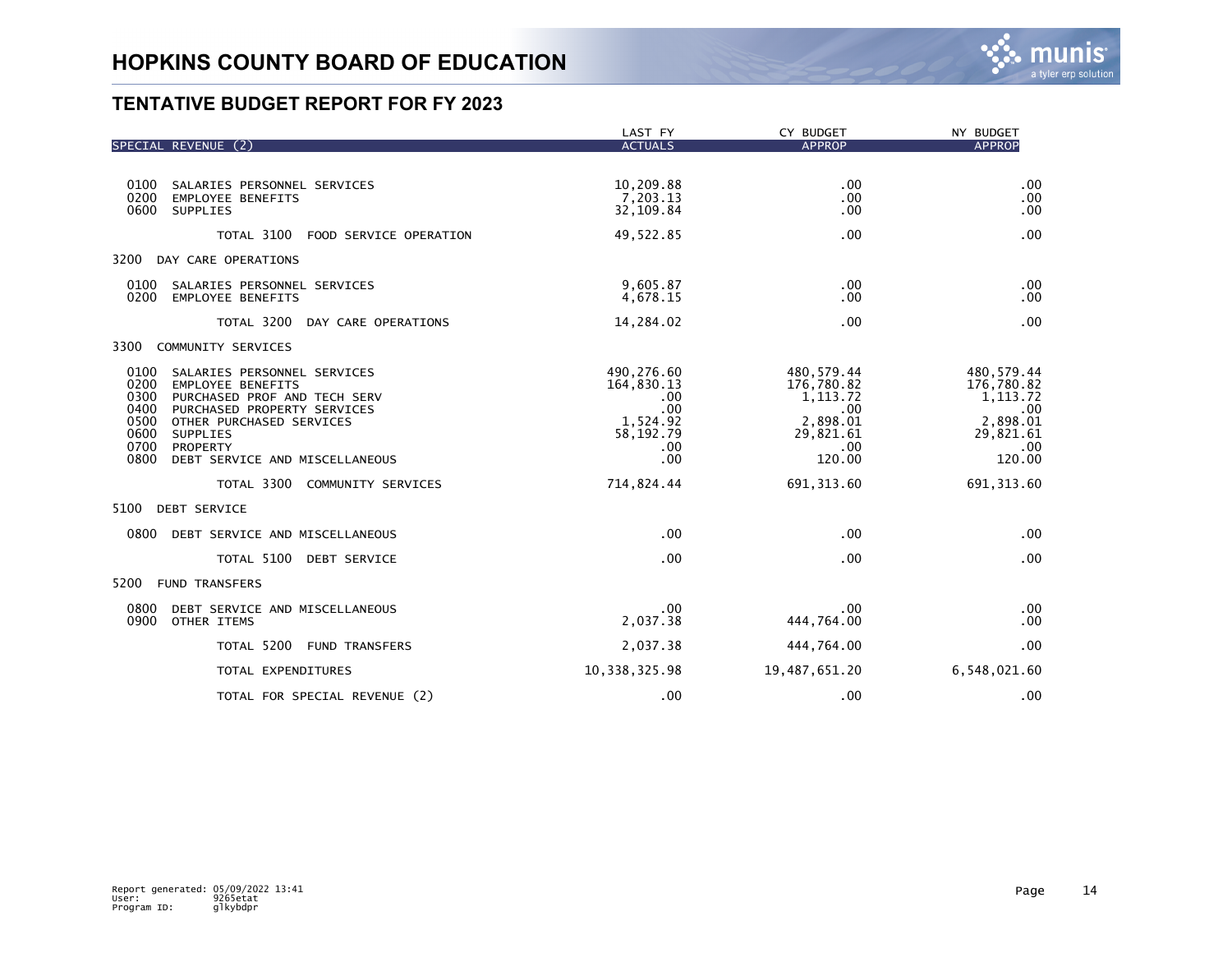

|                    |                                                  | LAST FY        | CY BUDGET            | NY BUDGET     |
|--------------------|--------------------------------------------------|----------------|----------------------|---------------|
|                    | DIST ACTIVITY (SPEC REV ANN) (21)                | <b>ACTUALS</b> | <b>APPROP</b>        | <b>APPROP</b> |
| <b>REVENUES</b>    |                                                  |                |                      |               |
|                    | 0999 BEGINNING BALANCE                           |                |                      |               |
|                    | TOTAL 0999 BEGINNING BALANCE                     | 507,716.48     | 461,627.79           | .00           |
| <b>RECEIPTS</b>    |                                                  |                |                      |               |
|                    | REVENUE FROM LOCAL SOURCES                       |                |                      |               |
| STUDENT ACTIVITIES |                                                  |                |                      |               |
| 1790               | OTHER STUD INCOME DIST ACT FUN                   | 1,000.00       | 134,939.70           | .00           |
|                    | TOTAL STUDENT ACTIVITIES                         | 1,000.00       | 134,939.70           | .00           |
|                    | OTHER REVENUE FROM LOCAL SOURCES                 |                |                      |               |
| 1920<br>1990       | CONTRIBUTIONS DONATIONS<br>MISCELLANEOUS REVENUE | .00<br>.00     | $.00 \,$<br>$.00 \,$ | .00<br>.00    |
|                    | TOTAL OTHER REVENUE FROM LOCAL SOURCES           | .00            | $.00 \,$             | .00           |
|                    | TOTAL REVENUE FROM LOCAL SOURCES                 | 1,000.00       | 134,939.70           | .00           |
| OTHER RECEIPTS     |                                                  |                |                      |               |
|                    | <b>INTERFUND TRANSFERS</b>                       |                |                      |               |
| 5210               | <b>FUND TRANSFER</b>                             | 35, 165.04     | .00                  | .00           |
|                    | TOTAL INTERFUND TRANSFERS                        | 35, 165.04     | .00                  | .00           |
|                    | TOTAL OTHER RECEIPTS                             | 35, 165.04     | .00                  | .00           |
|                    | TOTAL RECEIPTS                                   | 36, 165.04     | 134,939.70           | .00           |
|                    | TOTAL REVENUES                                   | 543,881.52     | 596, 567.49          | .00           |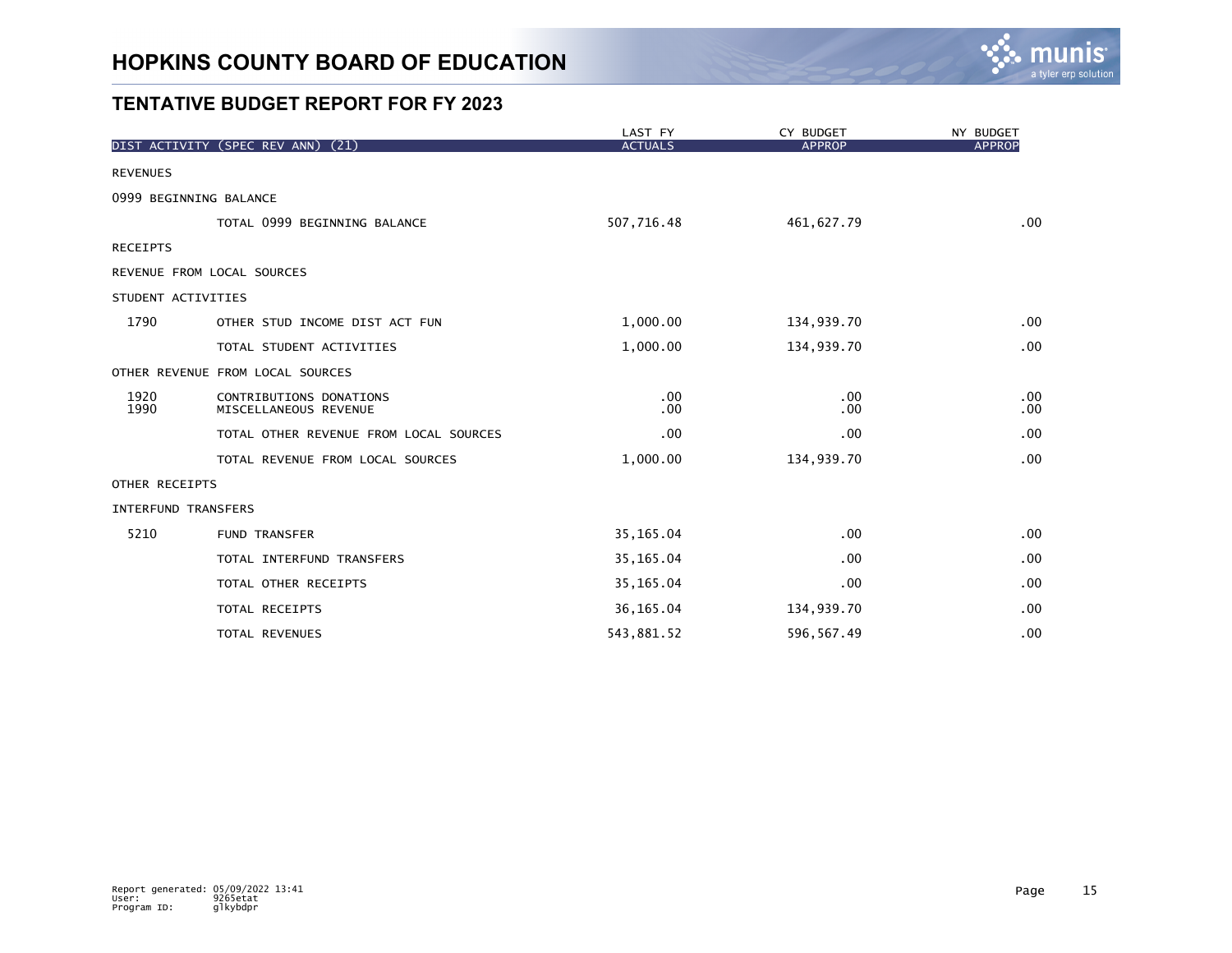

| DIST ACTIVITY (SPEC REV ANN) (21)                                                                                                                                                                                                                                                                   | LAST FY<br><b>ACTUALS</b>                                                            | CY BUDGET<br><b>APPROP</b>                                                                   | NY BUDGET<br><b>APPROP</b>                                  |
|-----------------------------------------------------------------------------------------------------------------------------------------------------------------------------------------------------------------------------------------------------------------------------------------------------|--------------------------------------------------------------------------------------|----------------------------------------------------------------------------------------------|-------------------------------------------------------------|
|                                                                                                                                                                                                                                                                                                     |                                                                                      |                                                                                              |                                                             |
| <b>EXPENDITURES</b>                                                                                                                                                                                                                                                                                 |                                                                                      |                                                                                              |                                                             |
| 1000 INSTRUCTION                                                                                                                                                                                                                                                                                    |                                                                                      |                                                                                              |                                                             |
| 0100<br>SALARIES PERSONNEL SERVICES<br>0200<br><b>EMPLOYEE BENEFITS</b><br>0300<br>PURCHASED PROF AND TECH SERV<br>0400<br>PURCHASED PROPERTY SERVICES<br>0500<br>OTHER PURCHASED SERVICES<br>0600<br>SUPPLIES<br>0700<br>PROPERTY<br>0800<br>DEBT SERVICE AND MISCELLANEOUS<br>0840<br>CONTINGENCY | .00<br>.00<br>95.00<br>488.28<br>550.00<br>61,687.07<br>13,594.50<br>2,535.90<br>.00 | .00<br>.00<br>5,352.05<br>4,578.89<br>3,309.99<br>526,624.17<br>27,964.81<br>1,253.75<br>.00 | .00<br>.00<br>.00<br>.00<br>.00<br>.00<br>.00<br>.00<br>.00 |
| TOTAL 1000<br>INSTRUCTION                                                                                                                                                                                                                                                                           | 78,950.75                                                                            | 569,083.66                                                                                   | .00                                                         |
| 2200<br>INSTRUCTIONAL STAFF SUPP SERV                                                                                                                                                                                                                                                               |                                                                                      |                                                                                              |                                                             |
| 0300<br>PURCHASED PROF AND TECH SERV<br>0500<br>OTHER PURCHASED SERVICES<br>0600<br><b>SUPPLIES</b><br>0700<br>PROPERTY                                                                                                                                                                             | .00<br>.00<br>2,084.99<br>.00                                                        | .00<br>719.88<br>5,890.24<br>.00                                                             | .00<br>.00<br>.00<br>.00                                    |
| TOTAL 2200<br>INSTRUCTIONAL STAFF SUPP SERV                                                                                                                                                                                                                                                         | 2,084.99                                                                             | 6,610.12                                                                                     | .00                                                         |
| 2600<br>PLANT OPERATIONS & MAINTENANCE                                                                                                                                                                                                                                                              |                                                                                      |                                                                                              |                                                             |
| 0400<br>PURCHASED PROPERTY SERVICES<br>0600<br><b>SUPPLIES</b><br>0700<br>PROPERTY                                                                                                                                                                                                                  | 1,217.99<br>$.00 \,$<br>.00                                                          | 6,263.15<br>6,530.56<br>.00                                                                  | .00<br>.00<br>.00                                           |
| TOTAL 2600<br>PLANT OPERATIONS & MAINTENANCE                                                                                                                                                                                                                                                        | 1,217.99                                                                             | 12,793.71                                                                                    | .00                                                         |
| 2700<br>STUDENT TRANSPORTATION                                                                                                                                                                                                                                                                      |                                                                                      |                                                                                              |                                                             |
| 0300<br>PURCHASED PROF AND TECH SERV<br>0800<br>DEBT SERVICE AND MISCELLANEOUS                                                                                                                                                                                                                      | $.00 \,$<br>.00                                                                      | .00<br>8,080.00                                                                              | .00<br>.00                                                  |
| TOTAL 2700 STUDENT TRANSPORTATION                                                                                                                                                                                                                                                                   | .00                                                                                  | 8,080.00                                                                                     | .00                                                         |
| TOTAL EXPENDITURES                                                                                                                                                                                                                                                                                  | 82,253.73                                                                            | 596, 567.49                                                                                  | .00                                                         |
| TOTAL FOR DIST ACTIVITY (SPEC REV ANN (21)                                                                                                                                                                                                                                                          | 461, 627.79                                                                          | .00                                                                                          | .00                                                         |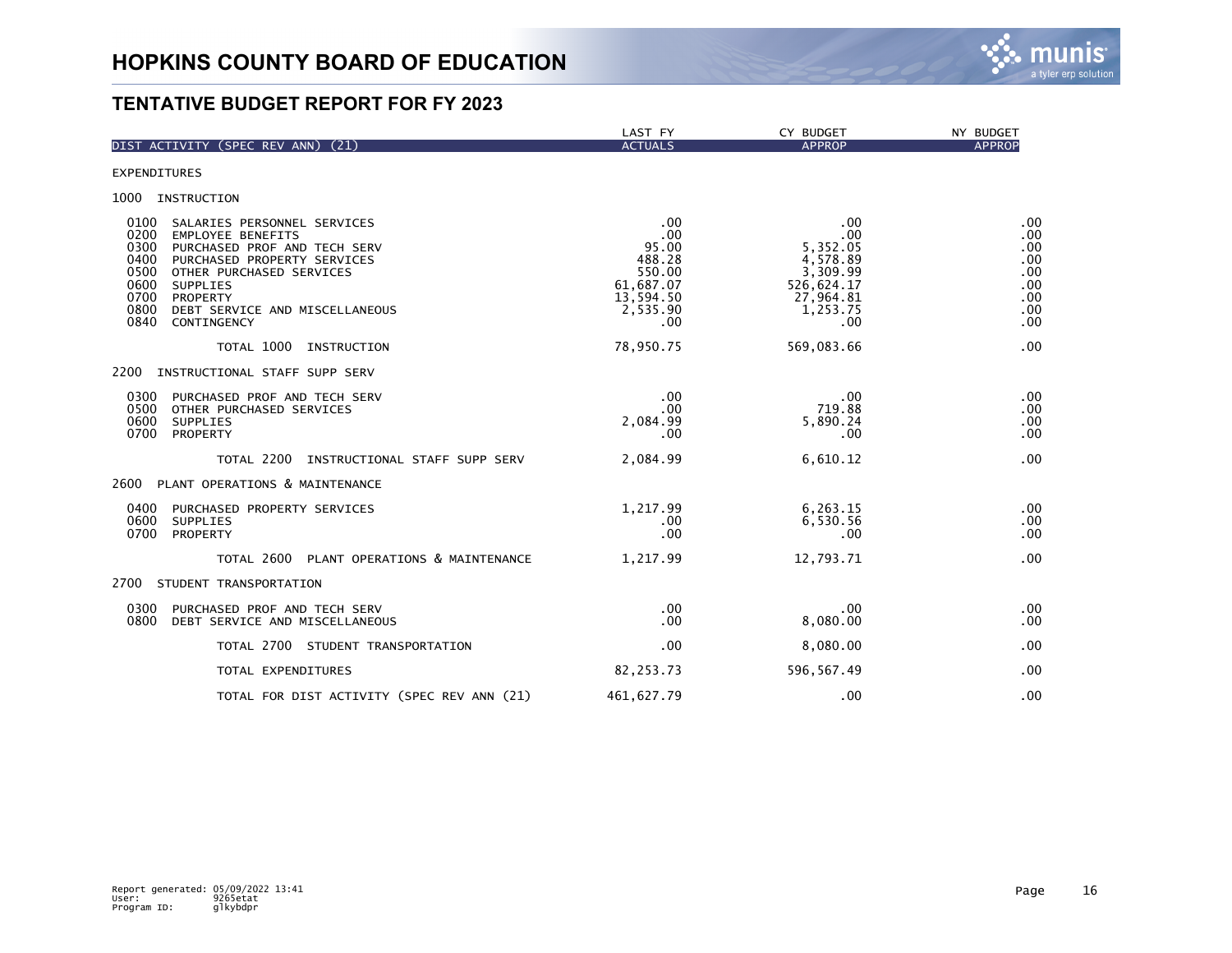

|                 |                                      | LAST FY        | CY BUDGET     | NY BUDGET        |
|-----------------|--------------------------------------|----------------|---------------|------------------|
|                 | STUDENT ACTIVITY (SPEC REV ANN) (25) | <b>ACTUALS</b> | <b>APPROP</b> | <b>APPROP</b>    |
| <b>REVENUES</b> |                                      |                |               |                  |
| <b>RECEIPTS</b> |                                      |                |               |                  |
|                 | REVENUE FROM LOCAL SOURCES           |                |               |                  |
|                 | STUDENT ACTIVITIES                   |                |               |                  |
| 1790            | OTHER STUD INCOME DIST ACT FUN       | 554,152.00     | $.00 \,$      | .00 <sub>1</sub> |
|                 | TOTAL STUDENT ACTIVITIES             | 554,152.00     | .00.          | .00 <sub>1</sub> |
|                 | TOTAL REVENUE FROM LOCAL SOURCES     | 554,152.00     | $.00 \,$      | .00              |
|                 | TOTAL RECEIPTS                       | 554,152.00     | .00.          | $.00 \,$         |
|                 | <b>TOTAL REVENUES</b>                | 554,152.00     | .00.          | .00 <sub>1</sub> |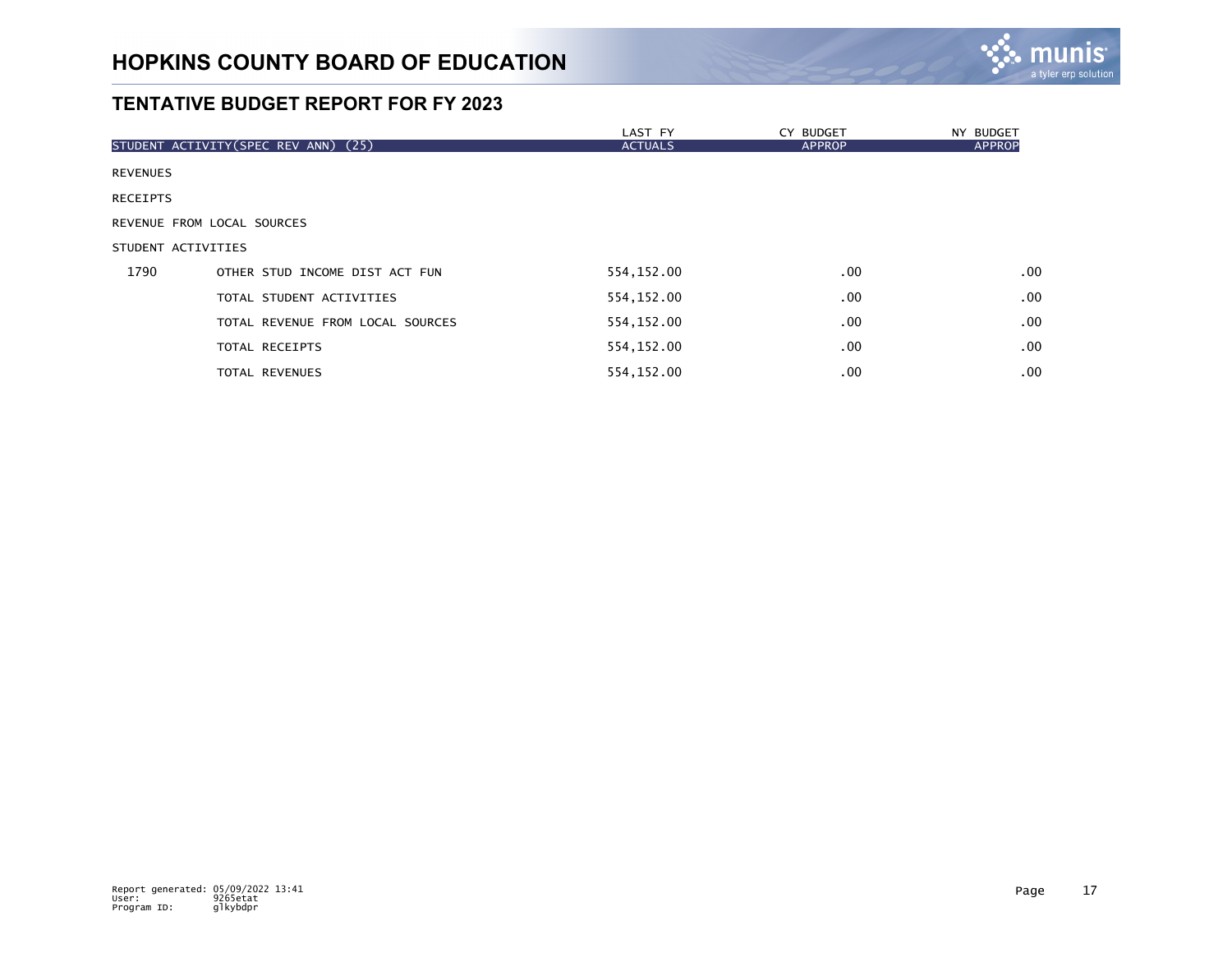

| STUDENT ACTIVITY (SPEC REV ANN) (25)                                                                                                                                                 | LAST FY<br><b>ACTUALS</b>                                    | CY BUDGET<br><b>APPROP</b>               | NY BUDGET<br><b>APPROP</b>      |
|--------------------------------------------------------------------------------------------------------------------------------------------------------------------------------------|--------------------------------------------------------------|------------------------------------------|---------------------------------|
|                                                                                                                                                                                      |                                                              |                                          |                                 |
| <b>EXPENDITURES</b>                                                                                                                                                                  |                                                              |                                          |                                 |
| 1000 INSTRUCTION                                                                                                                                                                     |                                                              |                                          |                                 |
| 0100<br>SALARIES PERSONNEL SERVICES<br>0300<br>PURCHASED PROF AND TECH SERV<br>0500<br>OTHER PURCHASED SERVICES<br>0600<br><b>SUPPLIES</b><br>DEBT SERVICE AND MISCELLANEOUS<br>0800 | 411.12<br>178,674.56<br>28,360.07<br>258,000.55<br>88,939.86 | .00<br>.00<br>.00<br>.00<br>.00          | .00<br>.00<br>.00<br>.00<br>.00 |
| TOTAL 1000<br>INSTRUCTION                                                                                                                                                            | 554, 386.16                                                  | .00                                      | .00                             |
| 2200<br>INSTRUCTIONAL STAFF SUPP SERV                                                                                                                                                |                                                              |                                          |                                 |
| 0100<br>SALARIES PERSONNEL SERVICES<br>0300<br>PURCHASED PROF AND TECH SERV<br>0500<br>OTHER PURCHASED SERVICES<br>0600<br><b>SUPPLIES</b><br>0800<br>DEBT SERVICE AND MISCELLANEOUS | .00<br>.00<br>.00<br>20,025.67<br>.00                        | $.00 \times$<br>.00<br>.00<br>.00<br>.00 | .00<br>.00<br>.00<br>.00<br>.00 |
| TOTAL 2200 INSTRUCTIONAL STAFF SUPP SERV                                                                                                                                             | 20,025.67                                                    | .00 <sub>1</sub>                         | .00                             |
| 2700<br>STUDENT TRANSPORTATION                                                                                                                                                       |                                                              |                                          |                                 |
| 0100<br>SALARIES PERSONNEL SERVICES<br>0300<br>PURCHASED PROF AND TECH SERV<br>0500<br>OTHER PURCHASED SERVICES<br>0600<br><b>SUPPLIES</b><br>0800<br>DEBT SERVICE AND MISCELLANEOUS | .00<br>.00<br>21, 345.95<br>.00<br>.00                       | .00<br>.00<br>.00<br>.00<br>.00          | .00<br>.00<br>.00<br>.00<br>.00 |
| TOTAL 2700 STUDENT TRANSPORTATION                                                                                                                                                    | 21, 345.95                                                   | .00                                      | .00                             |
| 5200<br><b>FUND TRANSFERS</b>                                                                                                                                                        |                                                              |                                          |                                 |
| 0900<br>OTHER ITEMS                                                                                                                                                                  | 35, 165.04                                                   | .00                                      | .00                             |
| TOTAL 5200<br><b>FUND TRANSFERS</b>                                                                                                                                                  | 35, 165.04                                                   | .00                                      | .00                             |
| TOTAL EXPENDITURES                                                                                                                                                                   | 630,922.82                                                   | .00                                      | .00                             |
| TOTAL FOR STUDENT ACTIVITY (SPEC REV A (25)                                                                                                                                          | $-76,770.82$                                                 | .00                                      | .00                             |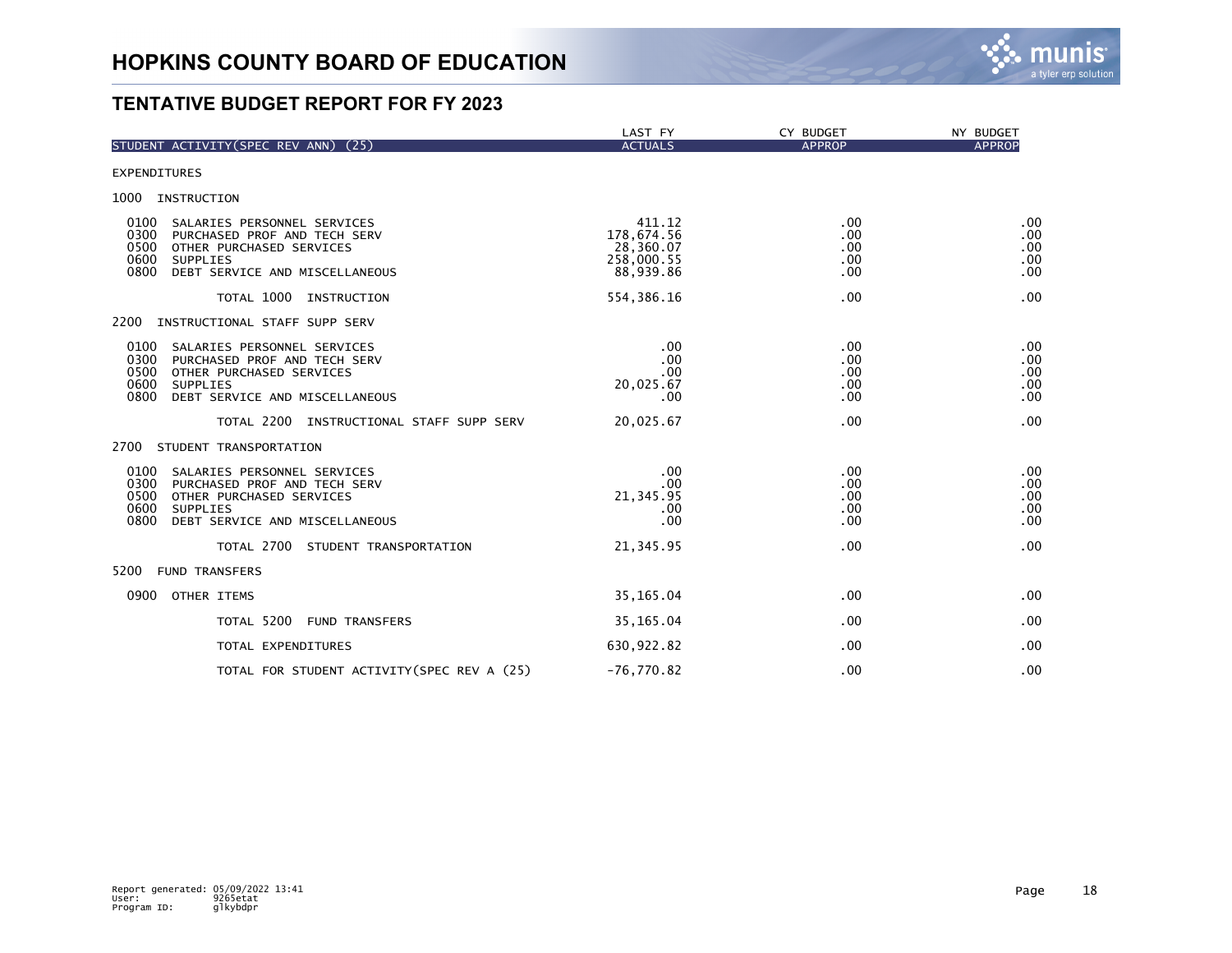

|                     | CAPITAL OUTLAY FUND (310)                              | LAST FY<br><b>ACTUALS</b> | CY BUDGET<br><b>APPROP</b> | NY BUDGET<br><b>APPROP</b> |
|---------------------|--------------------------------------------------------|---------------------------|----------------------------|----------------------------|
|                     |                                                        |                           |                            |                            |
| <b>REVENUES</b>     |                                                        |                           |                            |                            |
|                     | 0999 BEGINNING BALANCE                                 |                           |                            |                            |
|                     | TOTAL 0999 BEGINNING BALANCE                           | .00                       | .00 <sub>1</sub>           | .00                        |
| <b>RECEIPTS</b>     |                                                        |                           |                            |                            |
|                     | REVENUE FROM LOCAL SOURCES                             |                           |                            |                            |
|                     | EARNINGS ON INVESTMENTS                                |                           |                            |                            |
| 1510<br>1510SF      | INTEREST ON INVESTMENTS<br>Interest on Escrow for SFCC | .00<br>.00                | .00<br>.00.                | .00<br>.00                 |
|                     | TOTAL EARNINGS ON INVESTMENTS                          | .00                       | .00.                       | .00                        |
|                     | TOTAL REVENUE FROM LOCAL SOURCES                       | .00                       | .00                        | .00                        |
|                     | REVENUE FROM STATE SOURCES                             |                           |                            |                            |
| RESTRICTED          |                                                        |                           |                            |                            |
| 3200                | RESTRICTED STATE REVENUE                               | 594,712.00                | 616,339.00                 | 616, 339.00                |
|                     | TOTAL RESTRICTED                                       | 594,712.00                | 616,339.00                 | 616, 339.00                |
|                     | TOTAL REVENUE FROM STATE SOURCES                       | 594,712.00                | 616,339.00                 | 616, 339.00                |
| OTHER RECEIPTS      |                                                        |                           |                            |                            |
| INTERFUND TRANSFERS |                                                        |                           |                            |                            |
| 5210                | FUND TRANSFER                                          | 7,055.00                  | .00                        | .00                        |
|                     | TOTAL INTERFUND TRANSFERS                              | 7,055.00                  | .00.                       | .00                        |
|                     | TOTAL OTHER RECEIPTS                                   | 7,055.00                  | .00                        | .00                        |
|                     | TOTAL RECEIPTS                                         | 601,767.00                | 616,339.00                 | 616, 339.00                |
|                     | TOTAL REVENUES                                         | 601,767.00                | 616,339.00                 | 616, 339.00                |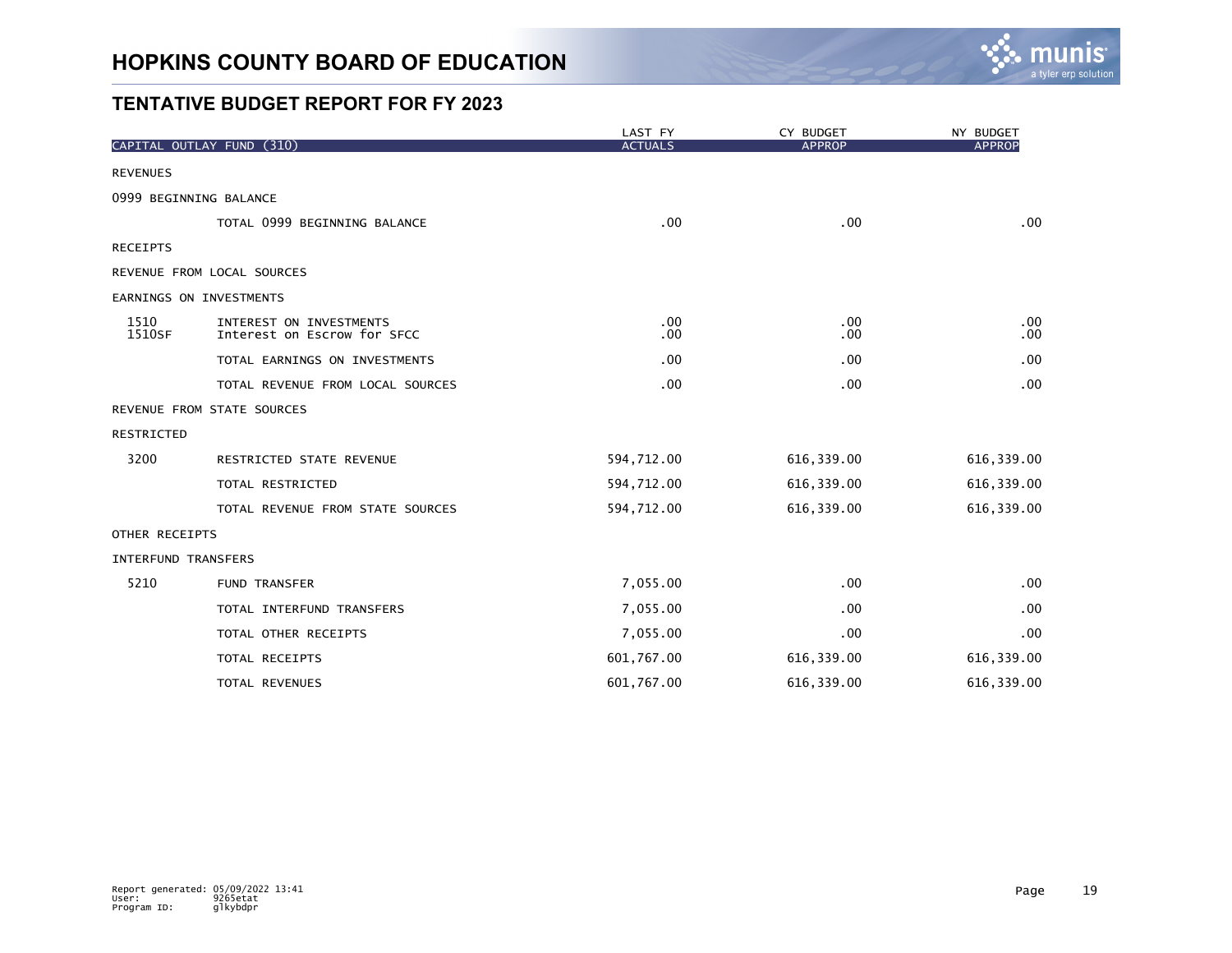

|                                                               | LAST FY        | CY BUDGET     | NY BUDGET       |
|---------------------------------------------------------------|----------------|---------------|-----------------|
| CAPITAL OUTLAY FUND (310)                                     | <b>ACTUALS</b> | <b>APPROP</b> | <b>APPROP</b>   |
| <b>EXPENDITURES</b>                                           |                |               |                 |
| ARCHITECTURAL/ENGIN<br>4300                                   |                |               |                 |
| 0400<br>PURCHASED PROPERTY SERVICES                           | .00            | .00           | $.00 \,$        |
| TOTAL 4300<br>ARCHITECTURAL/ENGIN                             | .00            | .00           | .00             |
| 5100<br>DEBT SERVICE                                          |                |               |                 |
| 0800<br>DEBT SERVICE AND MISCELLANEOUS<br>0840<br>CONTINGENCY | .00<br>.00     | .00<br>.00    | .00<br>$.00 \,$ |
| TOTAL 5100<br><b>DEBT SERVICE</b>                             | .00            | .00           | .00             |
| 5200<br><b>FUND TRANSFERS</b>                                 |                |               |                 |
| 0900<br>OTHER ITEMS                                           | 601,767.00     | 616,339.00    | 616, 339.00     |
| TOTAL 5200<br><b>FUND TRANSFERS</b>                           | 601,767.00     | 616,339.00    | 616, 339.00     |
| TOTAL EXPENDITURES                                            | 601,767.00     | 616,339.00    | 616, 339.00     |
| TOTAL FOR CAPITAL OUTLAY FUND (310)                           | .00            | .00           | .00             |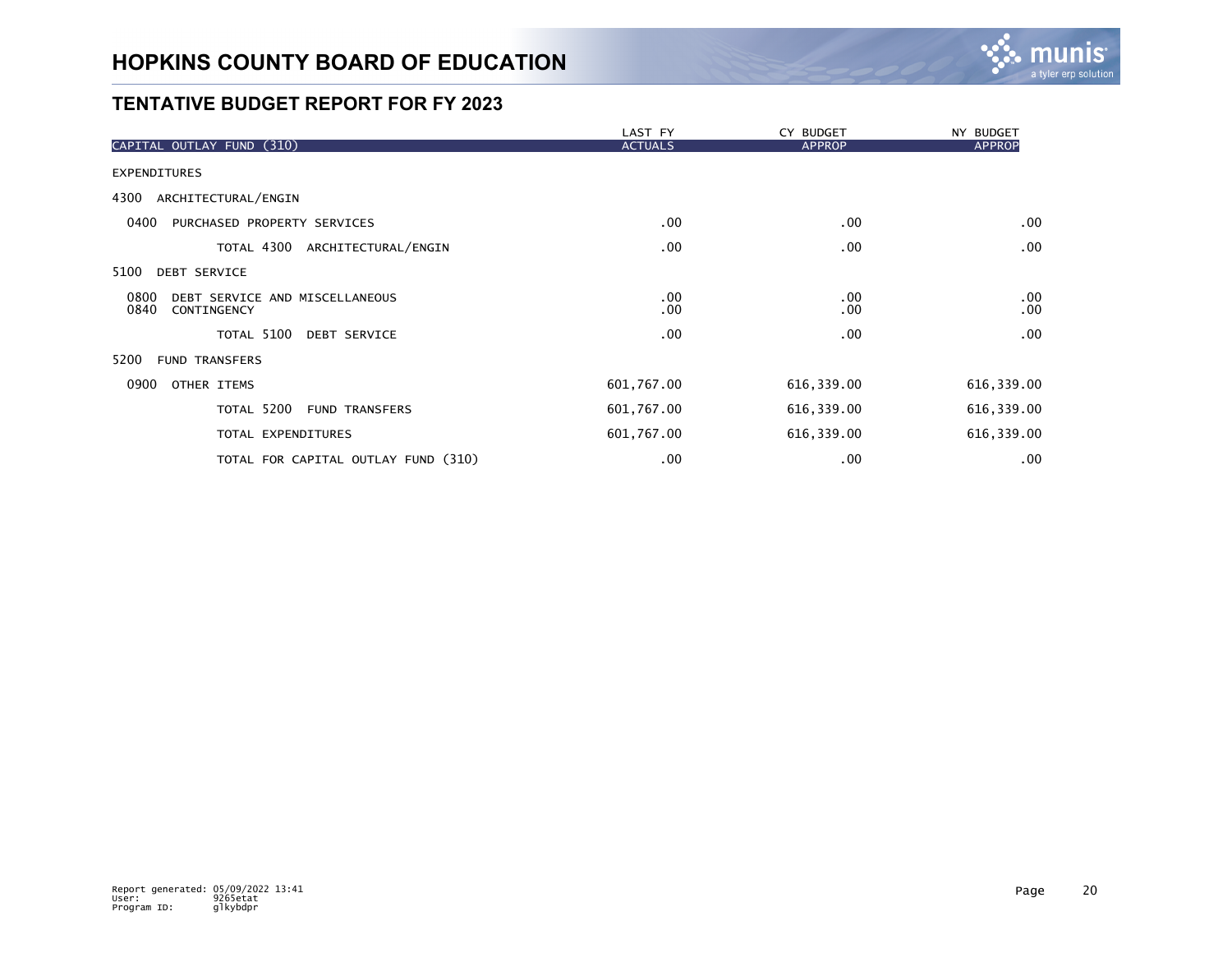

|                                              | BUILDING FUND (5 CENT LEVY)<br>(320)                                                                                                      | LAST FY<br><b>ACTUALS</b>                       | CY BUDGET<br><b>APPROP</b>                      | NY BUDGET<br><b>APPROP</b>                      |
|----------------------------------------------|-------------------------------------------------------------------------------------------------------------------------------------------|-------------------------------------------------|-------------------------------------------------|-------------------------------------------------|
|                                              |                                                                                                                                           |                                                 |                                                 |                                                 |
| <b>REVENUES</b>                              |                                                                                                                                           |                                                 |                                                 |                                                 |
|                                              | 0999 BEGINNING BALANCE                                                                                                                    |                                                 |                                                 |                                                 |
|                                              | TOTAL 0999 BEGINNING BALANCE                                                                                                              | .00                                             | .00                                             | .00                                             |
| <b>RECEIPTS</b>                              |                                                                                                                                           |                                                 |                                                 |                                                 |
|                                              | REVENUE FROM LOCAL SOURCES                                                                                                                |                                                 |                                                 |                                                 |
| AD VALOREM TAXES                             |                                                                                                                                           |                                                 |                                                 |                                                 |
| 1111<br>1113<br>1115<br>1116<br>1117<br>1118 | GENERAL PROPERTY TAX<br>PSC PROPERTY TAX<br>DELINQUENT PROPERTY TAX<br>DISTILLED SPIRITS TAX<br>MOTOR VEHICLE TAX<br>UNMINED MINERALS TAX | 1,773,867.00<br>.00<br>.00<br>.00<br>.00<br>.00 | 1,928,068.00<br>.00<br>.00<br>.00<br>.00<br>.00 | 1,928,068.00<br>.00<br>.00<br>.00<br>.00<br>.00 |
|                                              | TOTAL AD VALOREM TAXES                                                                                                                    | 1,773,867.00                                    | 1,928,068.00                                    | 1,928,068.00                                    |
|                                              | PENALTIES & INTEREST ON TAXES                                                                                                             |                                                 |                                                 |                                                 |
| 1140                                         | PENALTIES & INTEREST ON TAXES                                                                                                             | .00                                             | .00                                             | .00                                             |
|                                              | TOTAL PENALTIES & INTEREST ON TAXES                                                                                                       | .00                                             | .00                                             | .00                                             |
| OTHER TAXES                                  |                                                                                                                                           |                                                 |                                                 |                                                 |
| 1191<br>1192                                 | OMITTED PROPERTY TAX<br>EXCISE TAX                                                                                                        | .00<br>.00                                      | .00.<br>.00                                     | .00<br>.00                                      |
|                                              | TOTAL OTHER TAXES                                                                                                                         | .00                                             | .00                                             | .00                                             |
|                                              | EARNINGS ON INVESTMENTS                                                                                                                   |                                                 |                                                 |                                                 |
| 1510<br>1510SF                               | INTEREST ON INVESTMENTS<br>Interest on Escrow for SFCC                                                                                    | 29,664.67<br>.00                                | .00<br>.00                                      | .00<br>.00                                      |
|                                              | TOTAL EARNINGS ON INVESTMENTS                                                                                                             | 29,664.67                                       | .00                                             | .00                                             |
|                                              | TOTAL REVENUE FROM LOCAL SOURCES                                                                                                          | 1,803,531.67                                    | 1,928,068.00                                    | 1,928,068.00                                    |
|                                              | REVENUE FROM STATE SOURCES                                                                                                                |                                                 |                                                 |                                                 |
| RESTRICTED                                   |                                                                                                                                           |                                                 |                                                 |                                                 |
| 3200                                         | RESTRICTED STATE REVENUE                                                                                                                  | 949, 915.00                                     | 894,763.00                                      | 894,763.00                                      |
|                                              | TOTAL RESTRICTED                                                                                                                          | 949, 915.00                                     | 894,763.00                                      | 894,763.00                                      |
|                                              | TOTAL REVENUE FROM STATE SOURCES                                                                                                          | 949, 915.00                                     | 894,763.00                                      | 894,763.00                                      |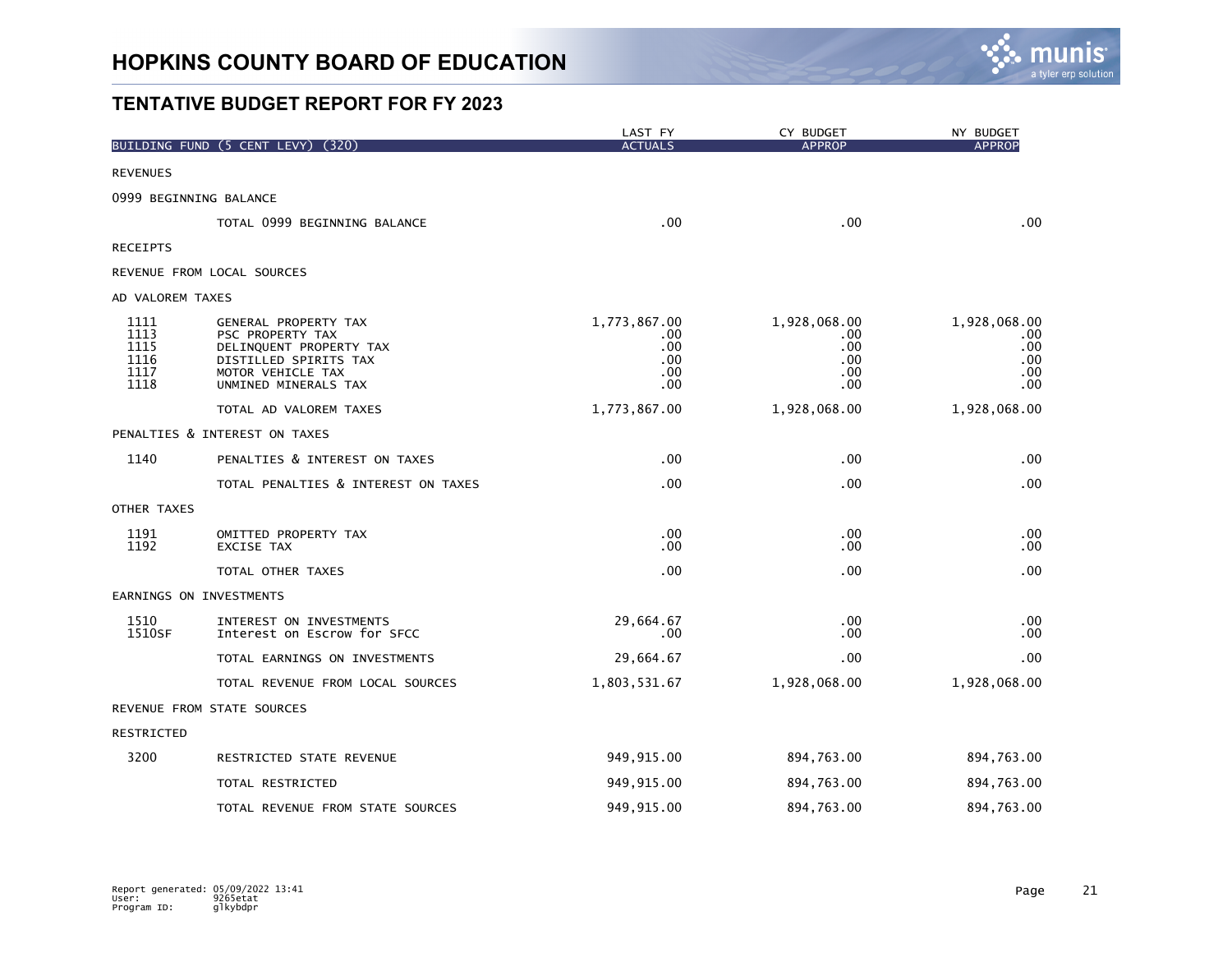

|                                              |                                                                                                                                                      | LAST FY                                | CY BUDGET                              | NY BUDGET                              |
|----------------------------------------------|------------------------------------------------------------------------------------------------------------------------------------------------------|----------------------------------------|----------------------------------------|----------------------------------------|
|                                              | (320)<br>BUILDING FUND (5 CENT LEVY)                                                                                                                 | <b>ACTUALS</b>                         | <b>APPROP</b>                          | <b>APPROP</b>                          |
| OTHER RECEIPTS                               |                                                                                                                                                      |                                        |                                        |                                        |
| <b>INTERFUND TRANSFERS</b>                   |                                                                                                                                                      |                                        |                                        |                                        |
| 5210                                         | <b>FUND TRANSFER</b>                                                                                                                                 | .00                                    | .00                                    | .00                                    |
|                                              | TOTAL INTERFUND TRANSFERS                                                                                                                            | .00                                    | .00.                                   | .00                                    |
|                                              | SALE OR COMP FOR LOSS OF ASSETS                                                                                                                      |                                        |                                        |                                        |
| 5311<br>5312<br>5331<br>5332<br>5341<br>5342 | SALE OF LAND & IMPROVEMENTS<br>LOSS COMPENSATION<br>SALE OF BUILDINGS<br>LOSS COMP - BUILDINGS<br>SALE OF EQUIPMENT ETC<br>LOSS COMP - EQUIPMENT ETC | .00<br>.00<br>.00<br>.00<br>.00<br>.00 | .00<br>.00<br>.00<br>.00<br>.00<br>.00 | .00<br>.00<br>.00<br>.00<br>.00<br>.00 |
|                                              | TOTAL SALE OR COMP FOR LOSS OF ASSETS                                                                                                                | .00                                    | .00                                    | .00                                    |
| SPECIAL ITEMS                                |                                                                                                                                                      |                                        |                                        |                                        |
| 5630                                         | SPECIAL ITEMS                                                                                                                                        | .00                                    | .00.                                   | .00                                    |
|                                              | TOTAL SPECIAL ITEMS                                                                                                                                  | .00                                    | .00                                    | .00                                    |
|                                              | TOTAL OTHER RECEIPTS                                                                                                                                 | .00                                    | .00                                    | .00                                    |
|                                              | <b>TOTAL RECEIPTS</b>                                                                                                                                | 2,753,446.67                           | 2,822,831.00                           | 2,822,831.00                           |
|                                              | TOTAL REVENUES                                                                                                                                       | 2,753,446.67                           | 2,822,831.00                           | 2,822,831.00                           |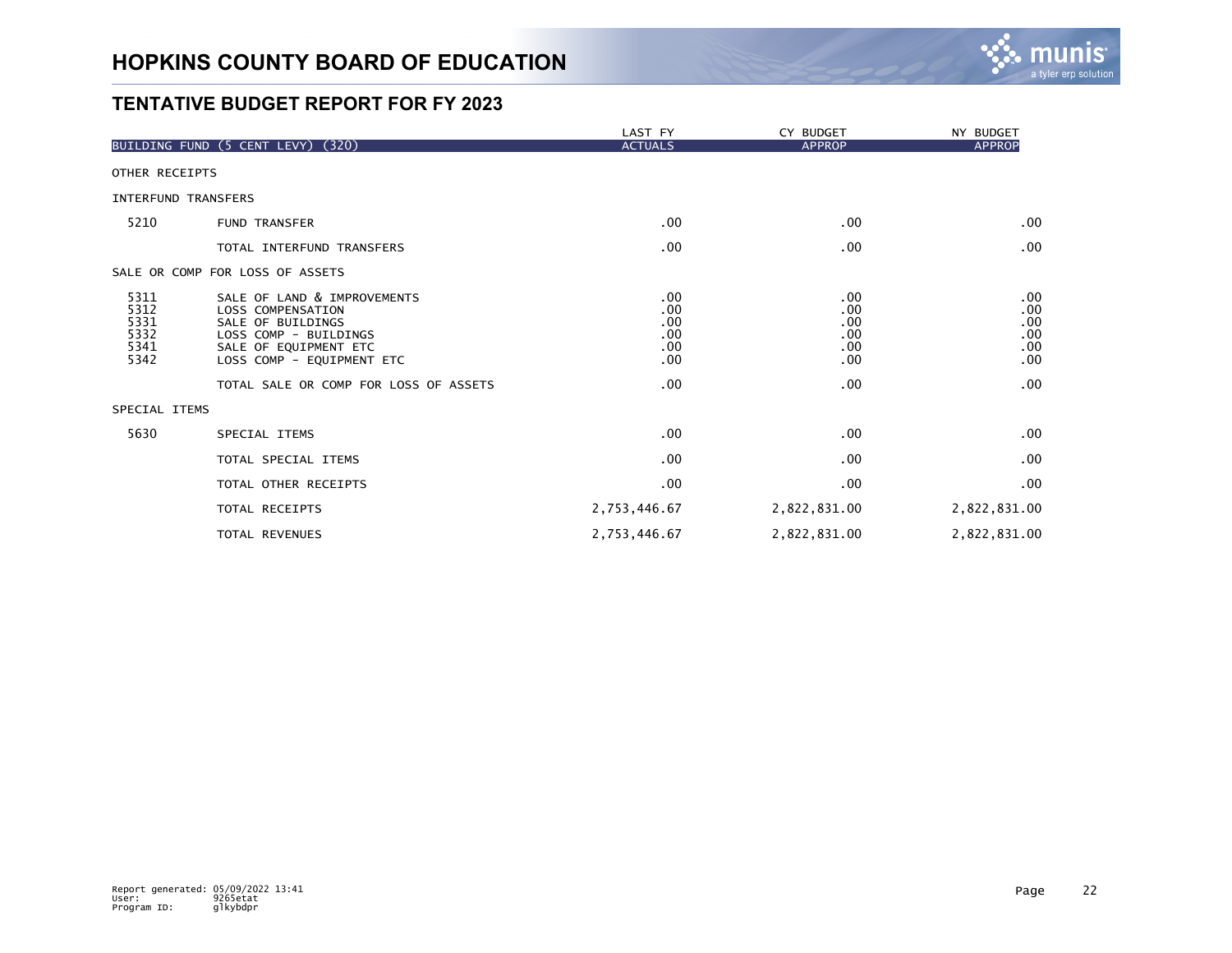

|                                                                                      | LAST FY           | CY BUDGET                   | NY BUDGET              |
|--------------------------------------------------------------------------------------|-------------------|-----------------------------|------------------------|
| (320)<br>BUILDING FUND (5 CENT LEVY)                                                 | <b>ACTUALS</b>    | <b>APPROP</b>               | <b>APPROP</b>          |
| <b>EXPENDITURES</b>                                                                  |                   |                             |                        |
| 4300<br>ARCHITECTURAL/ENGIN                                                          |                   |                             |                        |
| 0400<br>PURCHASED PROPERTY SERVICES                                                  | .00               | $.00 \,$                    | $.00 \,$               |
| TOTAL 4300 ARCHITECTURAL/ENGIN                                                       | $.00 \,$          | $.00 \,$                    | .00                    |
| 5100<br><b>DEBT SERVICE</b>                                                          |                   |                             |                        |
| 0800<br>DEBT SERVICE AND MISCELLANEOUS<br>0840<br>CONTINGENCY<br>0900<br>OTHER ITEMS | .00<br>.00<br>.00 | $.00 \,$<br>.00<br>$.00 \,$ | $.00 \,$<br>.00<br>.00 |
| TOTAL 5100<br><b>DEBT SERVICE</b>                                                    | .00               | $.00 \,$                    | .00                    |
| 5200<br><b>FUND TRANSFERS</b>                                                        |                   |                             |                        |
| 0900<br>OTHER ITEMS                                                                  | 2,422,558.21      | 2,822,831.00                | 2,822,831.00           |
| TOTAL 5200<br><b>FUND TRANSFERS</b>                                                  | 2,422,558.21      | 2,822,831.00                | 2,822,831.00           |
| TOTAL EXPENDITURES                                                                   | 2,422,558.21      | 2,822,831.00                | 2,822,831.00           |
| TOTAL FOR BUILDING FUND (5 CENT LEVY) (320)                                          | 330,888.46        | $.00 \,$                    | .00                    |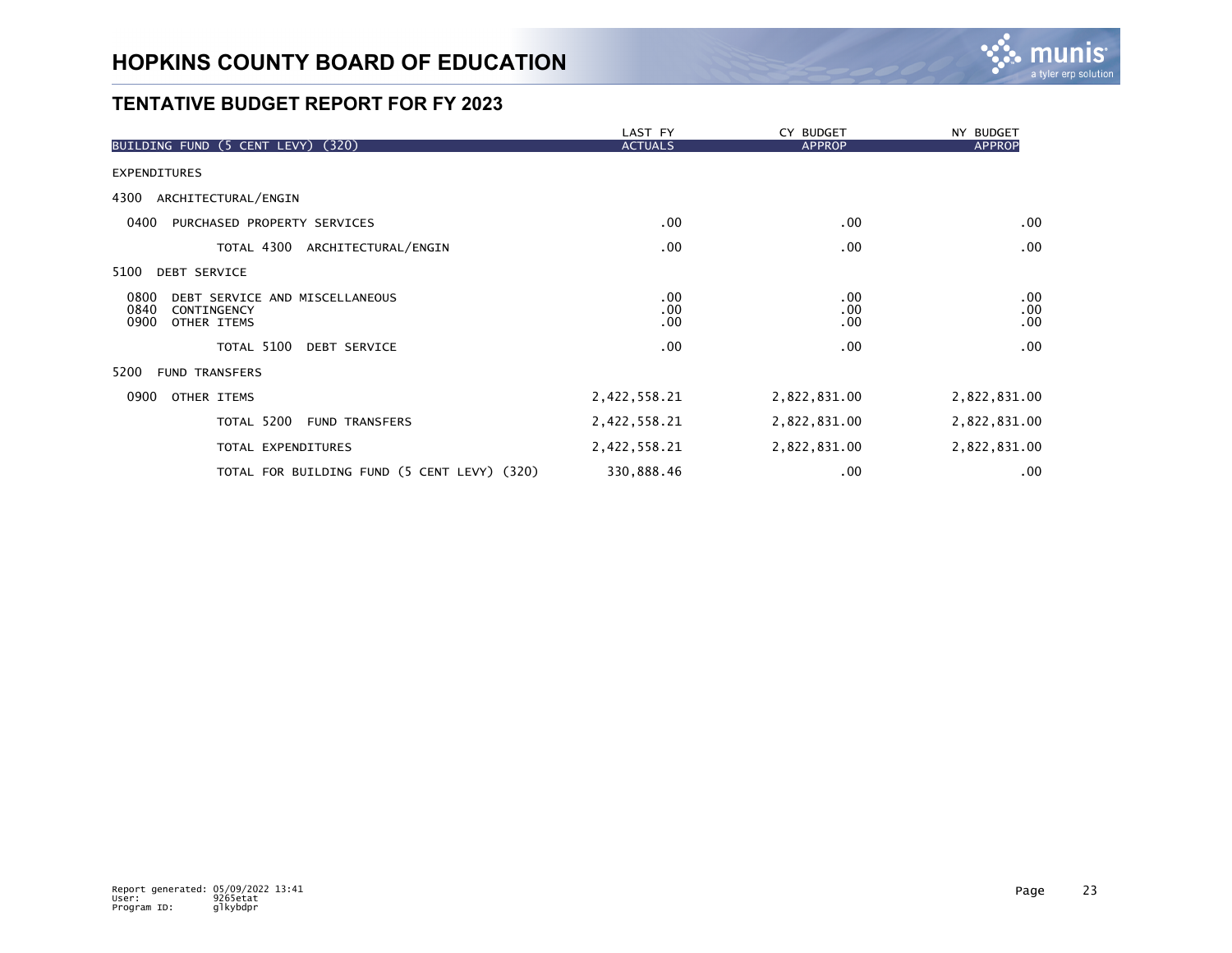

|                      | CONSTRUCTION FUND (360)                        | LAST FY<br><b>ACTUALS</b>     | CY BUDGET<br><b>APPROP</b> | NY BUDGET<br><b>APPROP</b> |
|----------------------|------------------------------------------------|-------------------------------|----------------------------|----------------------------|
| <b>REVENUES</b>      |                                                |                               |                            |                            |
|                      | 0999 BEGINNING BALANCE                         |                               |                            |                            |
|                      | TOTAL 0999 BEGINNING BALANCE                   | .00                           | .00                        | .00                        |
| <b>RECEIPTS</b>      |                                                |                               |                            |                            |
|                      | REVENUE FROM LOCAL SOURCES                     |                               |                            |                            |
|                      | EARNINGS ON INVESTMENTS                        |                               |                            |                            |
| 1510                 | INTEREST ON INVESTMENTS                        | 7,883.44                      | .00                        | .00                        |
|                      | TOTAL EARNINGS ON INVESTMENTS                  | 7,883.44                      | .00                        | .00                        |
|                      | OTHER REVENUE FROM LOCAL SOURCES               |                               |                            |                            |
| 1920                 | CONTRIBUTIONS DONATIONS                        | 5,500.00                      | .00                        | .00                        |
|                      | TOTAL OTHER REVENUE FROM LOCAL SOURCES         | 5,500.00                      | .00                        | .00                        |
|                      | TOTAL REVENUE FROM LOCAL SOURCES               | 13,383.44                     | .00.                       | .00                        |
|                      | REVENUE FROM STATE SOURCES                     |                               |                            |                            |
|                      | EXPENDITURE REIMBURSEMENTS                     |                               |                            |                            |
| 3131                 | STATE MISC REIMBURSEMENTS                      | .00                           | .00                        | .00                        |
|                      | TOTAL EXPENDITURE REIMBURSEMENTS               | .00                           | .00                        | .00                        |
|                      | TOTAL REVENUE FROM STATE SOURCES               | .00                           | .00.                       | .00                        |
| OTHER RECEIPTS       |                                                |                               |                            |                            |
| <b>BOND PROCEEDS</b> |                                                |                               |                            |                            |
| 5110<br>5120         | BOND PRINCIPAL PROCEEDS<br><b>BOND PREMIUM</b> | 19,235,000.00<br>1,546,911.15 | .00<br>.00                 | .00<br>$.00 \,$            |
|                      | TOTAL BOND PROCEEDS                            | 20,781,911.15                 | .00                        | .00                        |
|                      | <b>INTERFUND TRANSFERS</b>                     |                               |                            |                            |
| 5210                 | <b>FUND TRANSFER</b>                           | 182,809.81                    | .00                        | .00                        |
|                      | TOTAL INTERFUND TRANSFERS                      | 182,809.81                    | .00                        | .00                        |
|                      | SALE OR COMP FOR LOSS OF ASSETS                |                               |                            |                            |
| 5332                 | LOSS COMP - BUILDINGS                          | .00                           | .00                        | .00                        |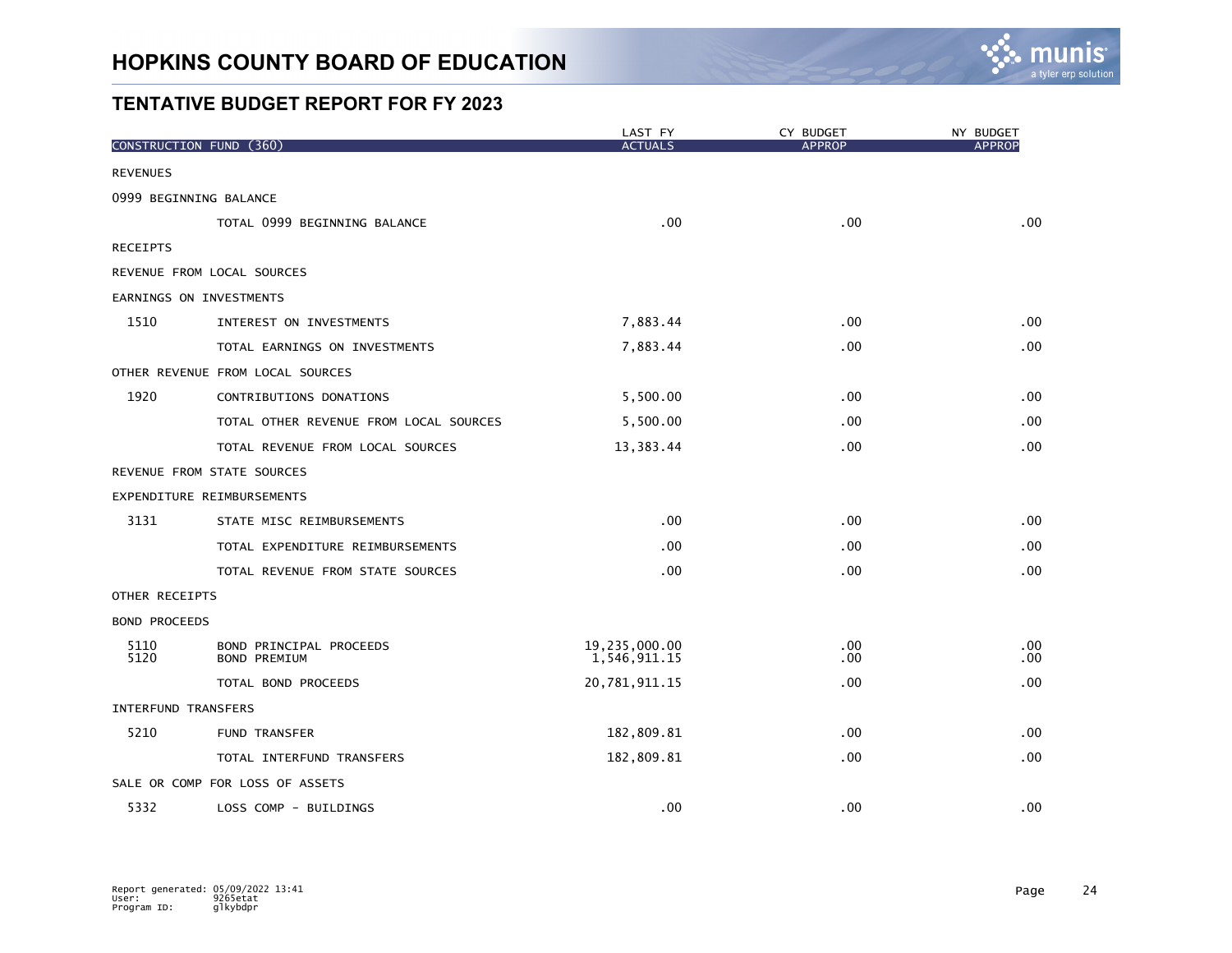

| CONSTRUCTION FUND (360)               | LAST FY<br><b>ACTUALS</b> | CY BUDGET<br><b>APPROP</b> | NY BUDGET<br><b>APPROP</b> |
|---------------------------------------|---------------------------|----------------------------|----------------------------|
| TOTAL SALE OR COMP FOR LOSS OF ASSETS | .00                       | .00                        | .00                        |
| TOTAL OTHER RECEIPTS                  | 20,964,720.96             | .00                        | .00                        |
| TOTAL RECEIPTS                        | 20,978,104.40             | .00                        | .00                        |
| TOTAL REVENUES                        | 20,978,104.40             | .00                        | .00                        |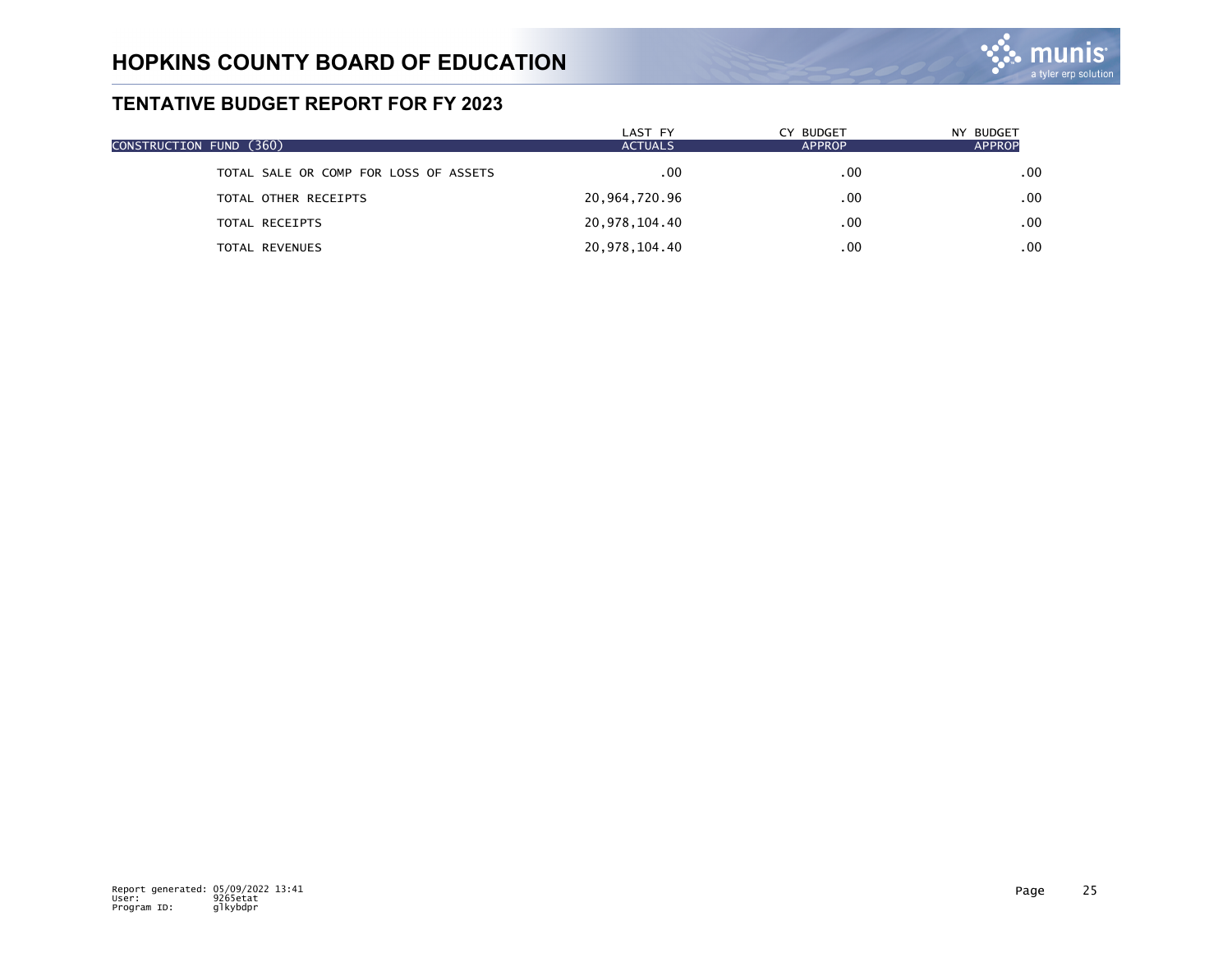

| CONSTRUCTION FUND (360)                                                                                                                                                                                                                                                                                           | LAST FY<br><b>ACTUALS</b>                                                          | CY BUDGET<br><b>APPROP</b>                                                 | NY BUDGET<br><b>APPROP</b>                                         |
|-------------------------------------------------------------------------------------------------------------------------------------------------------------------------------------------------------------------------------------------------------------------------------------------------------------------|------------------------------------------------------------------------------------|----------------------------------------------------------------------------|--------------------------------------------------------------------|
| <b>EXPENDITURES</b>                                                                                                                                                                                                                                                                                               |                                                                                    |                                                                            |                                                                    |
| 4100 LAND/SITE ACQUISITIONS                                                                                                                                                                                                                                                                                       |                                                                                    |                                                                            |                                                                    |
| 0300<br>PURCHASED PROF AND TECH SERV<br>0400<br>PURCHASED PROPERTY SERVICES<br>0500 OTHER PURCHASED SERVICES<br>0600 SUPPLIES<br>0700 PROPERTY                                                                                                                                                                    | .00<br>.00<br>.00<br>.00<br>.00                                                    | .00<br>$.00 \,$<br>.00<br>.00<br>.00                                       | .00<br>.00<br>.00<br>.00<br>.00                                    |
| TOTAL 4100 LAND/SITE ACQUISITIONS                                                                                                                                                                                                                                                                                 | .00                                                                                | .00                                                                        | .00                                                                |
| 4500 BUILDING ACQUISTIONS & CONSTRUCTION                                                                                                                                                                                                                                                                          |                                                                                    |                                                                            |                                                                    |
| 0300<br>PURCHASED PROF AND TECH SERV<br>0400<br>PURCHASED PROPERTY SERVICES<br>0500 OTHER PURCHASED SERVICES<br>0600 SUPPLIES<br>0700<br>PROPERTY<br>0800 DEBT SERVICE AND MISCELLANEOUS<br>0840 CONTINGENCY<br>0900 OTHER ITEMS                                                                                  | 372,997.00<br>2,347,489.58<br>22,196.65<br>.00<br>.00<br>.00<br>.00<br>.00         | .00<br>.00.<br>.00.<br>.00<br>.00<br>.00<br>.00<br>.00                     | .00<br>.00<br>.00<br>.00<br>.00<br>.00<br>.00<br>.00               |
| TOTAL 4500 BUILDING ACQUISTIONS & CONSTRUCTION 2,742,683.23                                                                                                                                                                                                                                                       |                                                                                    | .00                                                                        | .00                                                                |
| 4600<br>SITE IMPROVEMENT                                                                                                                                                                                                                                                                                          |                                                                                    |                                                                            |                                                                    |
| 0700 PROPERTY                                                                                                                                                                                                                                                                                                     | .00                                                                                | .00                                                                        | .00                                                                |
| TOTAL 4600 SITE IMPROVEMENT                                                                                                                                                                                                                                                                                       | .00                                                                                | .00                                                                        | .00                                                                |
| 4700 BUILDING IMPROVEMENTS                                                                                                                                                                                                                                                                                        |                                                                                    |                                                                            |                                                                    |
| 0100 SALARIES PERSONNEL SERVICES<br>0200<br><b>EMPLOYEE BENEFITS</b><br>0300<br>PURCHASED PROF AND TECH SERV<br>0400<br>PURCHASED PROPERTY SERVICES<br>0500<br>OTHER PURCHASED SERVICES<br>0600 SUPPLIES<br>0700<br>PROPERTY<br>0800<br>DEBT SERVICE AND MISCELLANEOUS<br>0840<br>CONTINGENCY<br>0900 OTHER ITEMS | .00<br>.00<br>15,375.00<br>186,986.48<br>119.11<br>.00<br>.00<br>.00<br>.00<br>.00 | .00<br>.00.<br>.00<br>.00<br>.00<br>.00<br>.00<br>$.00 \,$<br>.00.<br>.00. | .00<br>.00<br>.00<br>.00<br>.00<br>.00<br>.00<br>.00<br>.00<br>.00 |
| TOTAL 4700 BUILDING IMPROVEMENTS                                                                                                                                                                                                                                                                                  | 202,480.59                                                                         | .00.                                                                       | .00                                                                |
| 4900 OTHER - FACILITIES                                                                                                                                                                                                                                                                                           |                                                                                    |                                                                            |                                                                    |
| 0400<br>PURCHASED PROPERTY SERVICES<br>0600<br>SUPPLIES<br>0700<br>PROPERTY                                                                                                                                                                                                                                       | .00<br>.00<br>.00                                                                  | .00<br>.00.<br>.00                                                         | .00<br>.00<br>.00                                                  |
| TOTAL 4900 OTHER - FACILITIES                                                                                                                                                                                                                                                                                     | .00                                                                                | .00                                                                        | .00                                                                |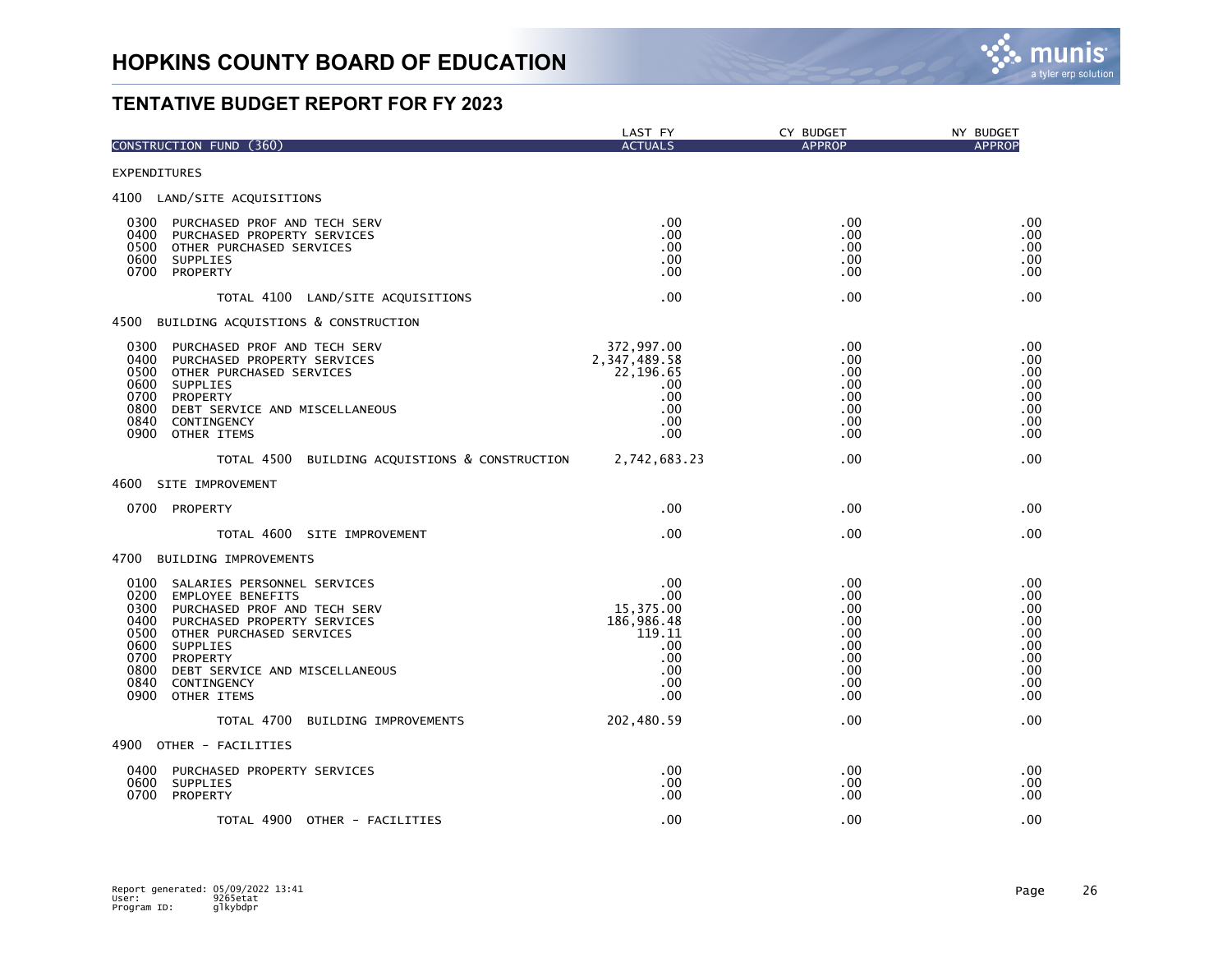

|                                                               | LAST FY                | CY BUDGET     | NY BUDGET     |
|---------------------------------------------------------------|------------------------|---------------|---------------|
| CONSTRUCTION FUND (360)                                       | <b>ACTUALS</b>         | <b>APPROP</b> | <b>APPROP</b> |
| 5100<br><b>DEBT SERVICE</b>                                   |                        |               |               |
| 0800<br>DEBT SERVICE AND MISCELLANEOUS<br>0900<br>OTHER ITEMS | 231,804.27<br>$.00 \,$ | .00<br>.00    | .00<br>.00    |
| TOTAL 5100<br><b>DEBT SERVICE</b>                             | 231,804.27             | .00           | .00           |
| 5200<br><b>FUND TRANSFERS</b>                                 |                        |               |               |
| 0900<br>OTHER ITEMS                                           | .00                    | $.00 \,$      | .00           |
| TOTAL 5200<br><b>FUND TRANSFERS</b>                           | .00                    | .00           | .00           |
| TOTAL EXPENDITURES                                            | 3,176,968.09           | .00.          | .00           |
| TOTAL FOR CONSTRUCTION FUND (360)                             | 17,801,136.31          | .00.          | .00           |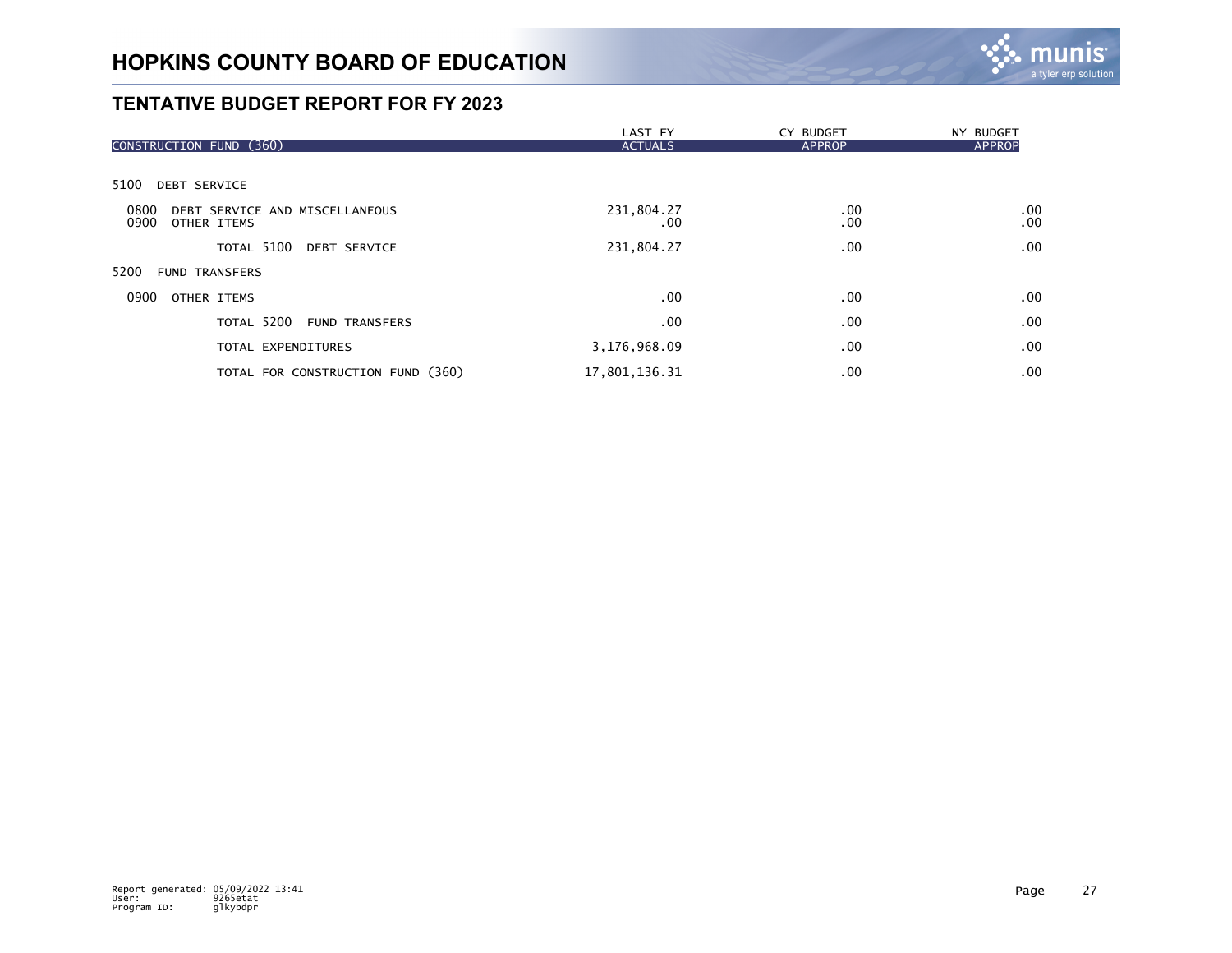

|                            | DEBT SERVICE FUND (400)                                                 | LAST FY<br><b>ACTUALS</b> | CY BUDGET<br><b>APPROP</b> | NY BUDGET<br><b>APPROP</b> |
|----------------------------|-------------------------------------------------------------------------|---------------------------|----------------------------|----------------------------|
| <b>REVENUES</b>            |                                                                         |                           |                            |                            |
|                            | 0999 BEGINNING BALANCE                                                  |                           |                            |                            |
|                            | TOTAL 0999 BEGINNING BALANCE                                            | 516, 961.67               | .00                        | .00                        |
| <b>RECEIPTS</b>            |                                                                         |                           |                            |                            |
|                            | REVENUE FROM LOCAL SOURCES                                              |                           |                            |                            |
|                            | EARNINGS ON INVESTMENTS                                                 |                           |                            |                            |
| 1510                       | INTEREST ON INVESTMENTS                                                 | 13,288.33                 | .00                        | .00                        |
|                            | TOTAL EARNINGS ON INVESTMENTS                                           | 13,288.33                 | .00                        | .00                        |
|                            | TOTAL REVENUE FROM LOCAL SOURCES                                        | 13,288.33                 | .00                        | .00                        |
|                            | REVENUE FROM STATE SOURCES                                              |                           |                            |                            |
| RESTRICTED                 |                                                                         |                           |                            |                            |
| 3200                       | RESTRICTED STATE REVENUE                                                | .00                       | .00                        | .00                        |
|                            | TOTAL RESTRICTED                                                        | .00                       | .00                        | .00                        |
|                            | REVENUE FOR ON BEHALF PAYMENTS                                          |                           |                            |                            |
| 3900                       | ON BEHALF                                                               | 662, 185. 17              | 1,206,580.56               | 1,206,580.56               |
|                            | TOTAL REVENUE FOR ON BEHALF PAYMENTS                                    | 662, 185. 17              | 1,206,580.56               | 1,206,580.56               |
|                            | TOTAL REVENUE FROM STATE SOURCES                                        | 662, 185. 17              | 1,206,580.56               | 1,206,580.56               |
| OTHER RECEIPTS             |                                                                         |                           |                            |                            |
| <b>BOND PROCEEDS</b>       |                                                                         |                           |                            |                            |
| 5110<br>5120<br>5130       | BOND PRINCIPAL PROCEEDS<br><b>BOND PREMIUM</b><br>ACCRUED BOND INTEREST | .00<br>.00<br>.00         | .00<br>.00<br>.00          | .00<br>.00<br>.00          |
|                            | TOTAL BOND PROCEEDS                                                     | .00                       | .00                        | .00                        |
| <b>INTERFUND TRANSFERS</b> |                                                                         |                           |                            |                            |
| 5210                       | FUND TRANSFER                                                           | 2,838,461.10              | 3,439,170.00               | 3,439,170.00               |
|                            | TOTAL INTERFUND TRANSFERS                                               | 2,838,461.10              | 3,439,170.00               | 3,439,170.00               |
|                            | TOTAL OTHER RECEIPTS                                                    | 2,838,461.10              | 3,439,170.00               | 3,439,170.00               |
|                            | TOTAL RECEIPTS                                                          | 3,513,934.60              | 4,645,750.56               | 4,645,750.56               |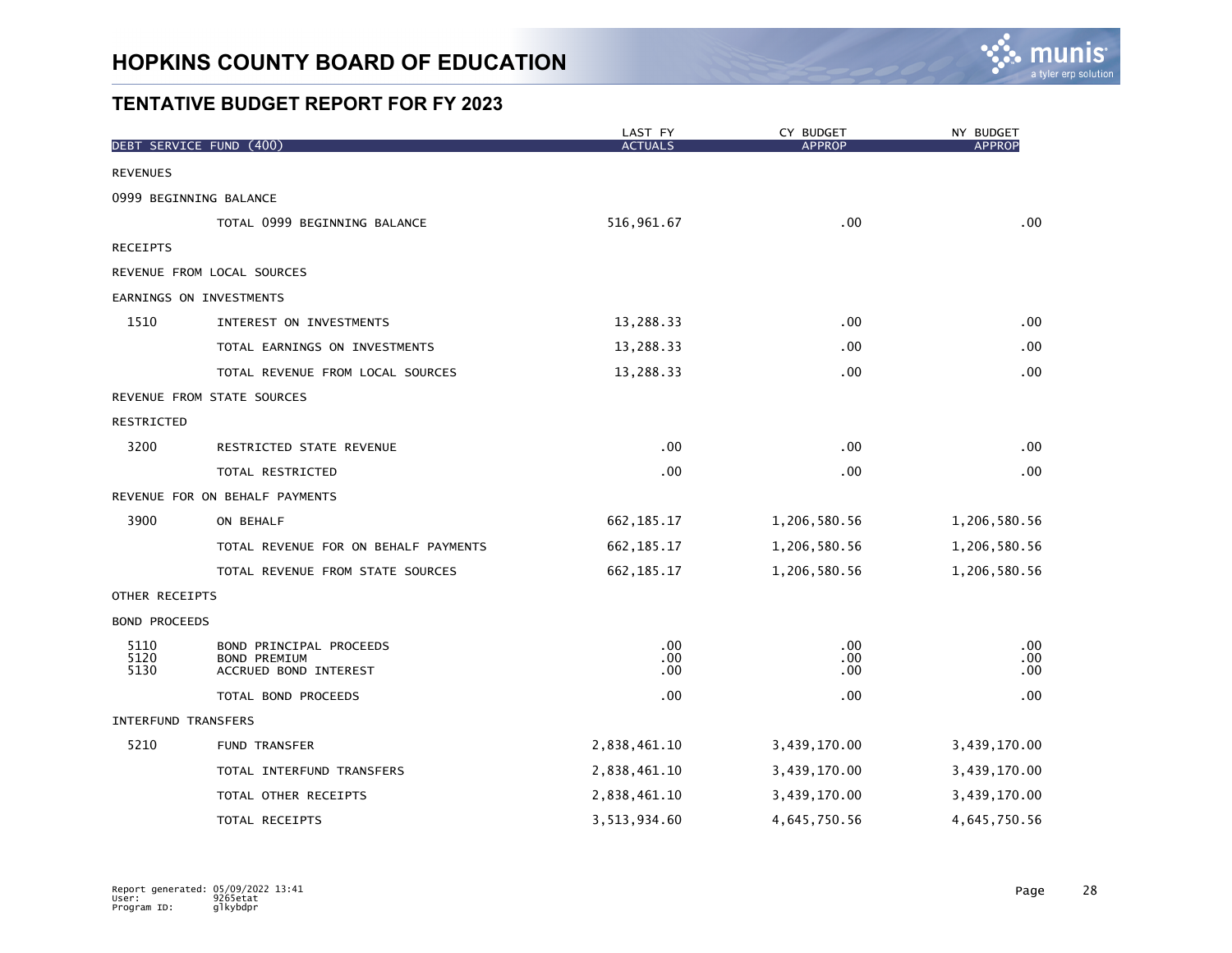

| DEBT SERVICE FUND (400) | LAST FY        | CY BUDGET     | NY BUDGET     |
|-------------------------|----------------|---------------|---------------|
|                         | <b>ACTUALS</b> | <b>APPROP</b> | <b>APPROP</b> |
| <b>TOTAL REVENUES</b>   | 4,030,896.27   | 4,645,750.56  | 4,645,750.56  |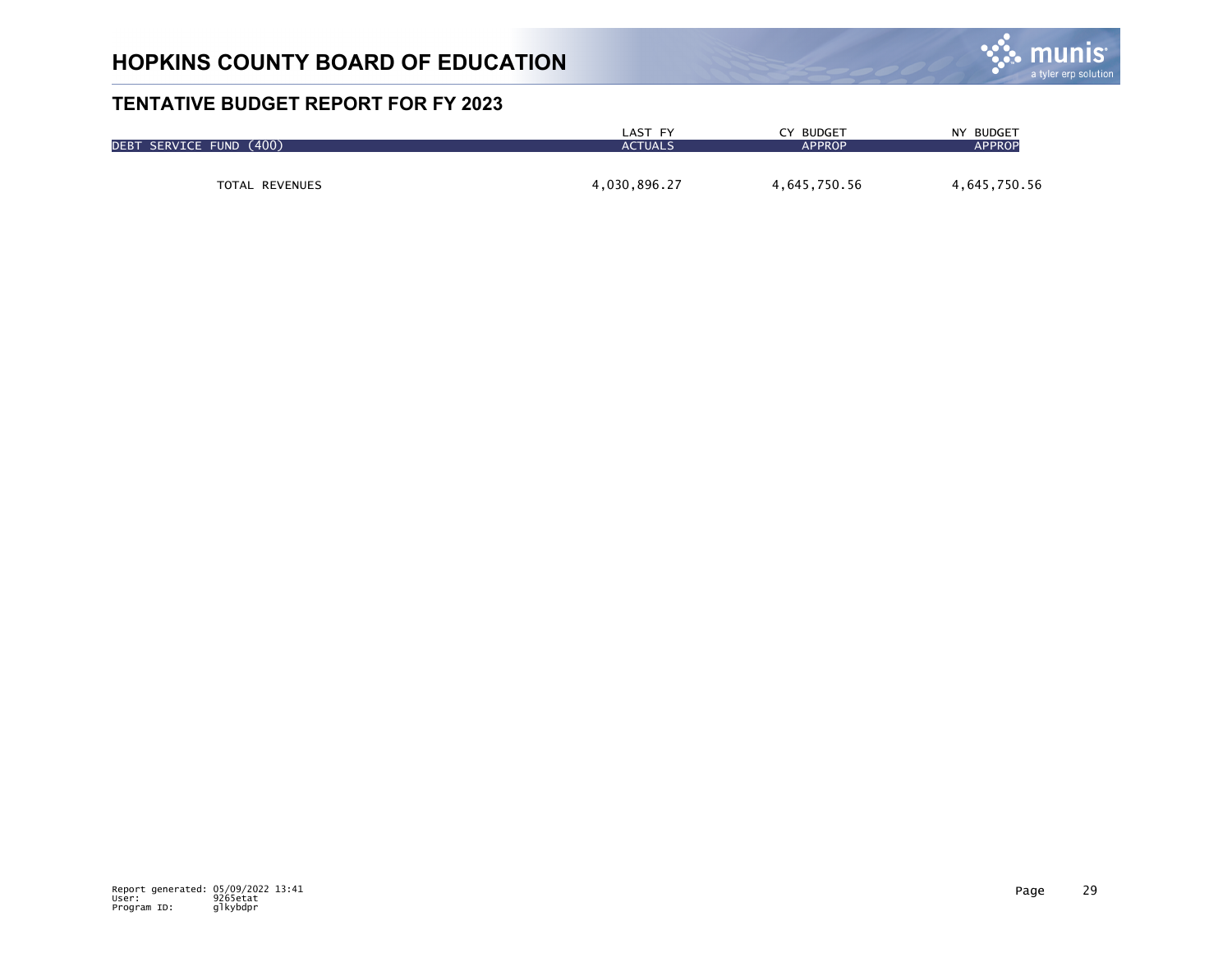

|                                                               | LAST FY             | CY BUDGET                | NY BUDGET            |
|---------------------------------------------------------------|---------------------|--------------------------|----------------------|
| DEBT SERVICE FUND (400)                                       | <b>ACTUALS</b>      | <b>APPROP</b>            | <b>APPROP</b>        |
| <b>EXPENDITURES</b>                                           |                     |                          |                      |
| RESTRICT TO REV & BAL SHT ONLY<br>0000                        |                     |                          |                      |
| DEBT SERVICE AND MISCELLANEOUS<br>0800                        | .00                 | .00                      | .00                  |
| TOTAL 0000<br>RESTRICT TO REV & BAL SHT ONLY                  | .00                 | .00                      | .00                  |
| 5100<br><b>DEBT SERVICE</b>                                   |                     |                          |                      |
| 0800<br>DEBT SERVICE AND MISCELLANEOUS<br>0900<br>OTHER ITEMS | 4,010,396.27<br>.00 | 4,645,750.56<br>$.00 \,$ | 4,645,750.56<br>.00. |
| TOTAL 5100<br><b>DEBT SERVICE</b>                             | 4,010,396.27        | 4,645,750.56             | 4,645,750.56         |
| 5200<br><b>FUND TRANSFERS</b>                                 |                     |                          |                      |
| 0900<br>OTHER ITEMS                                           | .00                 | .00                      | .00                  |
| TOTAL 5200<br><b>FUND TRANSFERS</b>                           | $.00 \,$            | .00                      | .00                  |
| TOTAL EXPENDITURES                                            | 4,010,396.27        | 4,645,750.56             | 4,645,750.56         |
| TOTAL FOR DEBT SERVICE FUND (400)                             | 20,500.00           | .00                      | .00                  |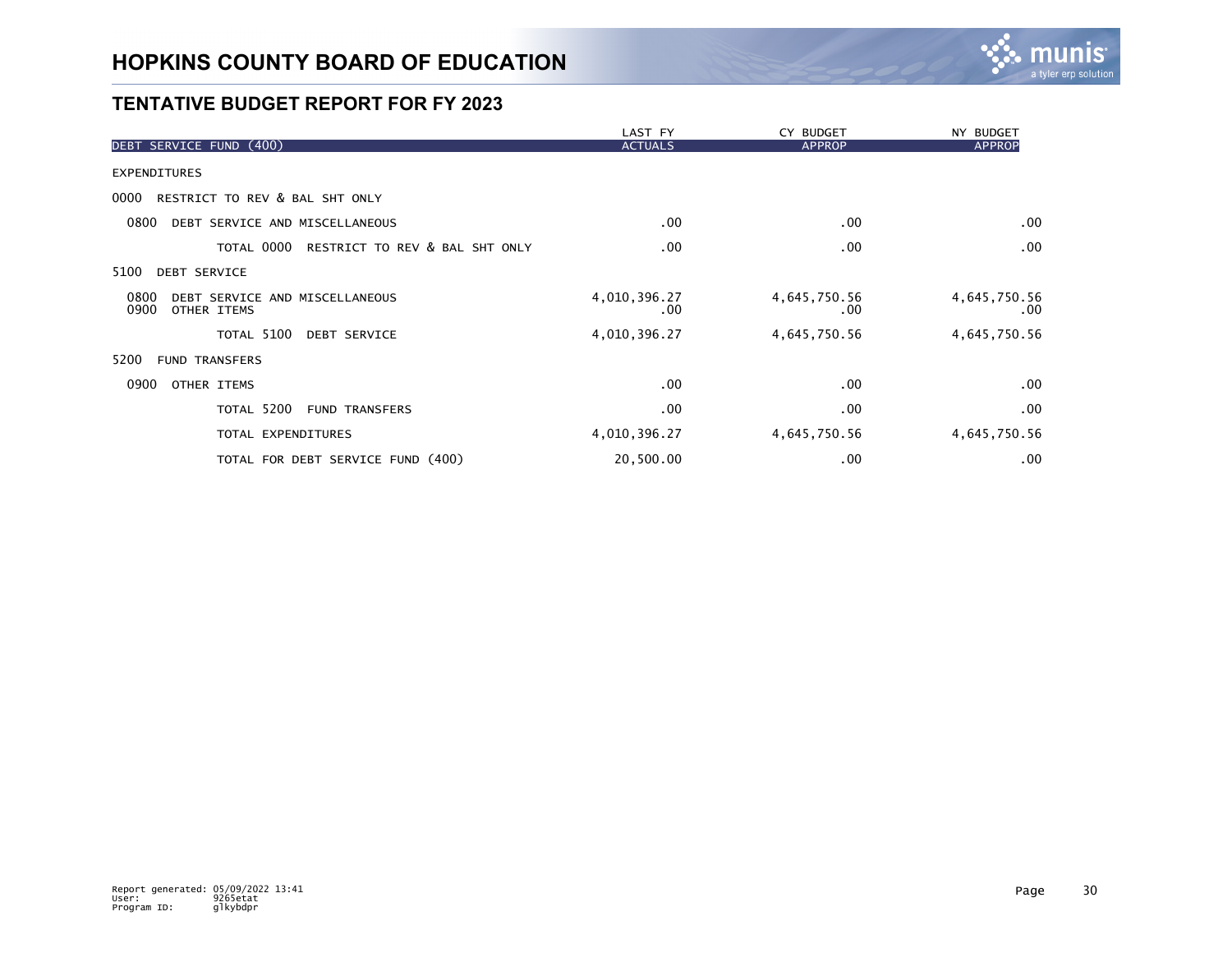

|                                                      | FOOD SERVICE FUND (51)                                                                                                                                                                                                       | LAST FY<br><b>ACTUALS</b>                          | CY BUDGET<br><b>APPROP</b>                                       | NY BUDGET<br><b>APPROP</b>                                     |
|------------------------------------------------------|------------------------------------------------------------------------------------------------------------------------------------------------------------------------------------------------------------------------------|----------------------------------------------------|------------------------------------------------------------------|----------------------------------------------------------------|
| <b>REVENUES</b>                                      |                                                                                                                                                                                                                              |                                                    |                                                                  |                                                                |
|                                                      | 0999 BEGINNING BALANCE                                                                                                                                                                                                       |                                                    |                                                                  |                                                                |
|                                                      | TOTAL 0999 BEGINNING BALANCE                                                                                                                                                                                                 | 1,671,353.11                                       | 989,276.27                                                       | 989,276.27                                                     |
| <b>RECEIPTS</b>                                      |                                                                                                                                                                                                                              |                                                    |                                                                  |                                                                |
|                                                      | REVENUE FROM LOCAL SOURCES                                                                                                                                                                                                   |                                                    |                                                                  |                                                                |
|                                                      | EARNINGS ON INVESTMENTS                                                                                                                                                                                                      |                                                    |                                                                  |                                                                |
| 1510                                                 | INTEREST ON INVESTMENTS                                                                                                                                                                                                      | 36,015.36                                          | 4,161.00                                                         | 4,161.00                                                       |
|                                                      | TOTAL EARNINGS ON INVESTMENTS                                                                                                                                                                                                | 36,015.36                                          | 4,161.00                                                         | 4,161.00                                                       |
| FOOD SERVICE                                         |                                                                                                                                                                                                                              |                                                    |                                                                  |                                                                |
| 1611<br>1612<br>1621<br>1622<br>1624<br>1629<br>1650 | REIMBURSABLE SCHOOL LUNCH PROG<br>REIMBURSABLE SCH BREAKFAST PRG<br>NON-REIMBURSABLE LUNCH PROG<br>NON-REIMBURSABLE BREAKFAST PRG<br>NON-REIMBURSBLE A LA CARTE PRG<br>NON-REIMBURSBLE OTHER FOOD PRG<br>SUMMER FOOD PROGRAM | 8,123.78<br>.00<br>.00<br>.00<br>.00<br>.00<br>.00 | 554, 105.47<br>$.00 \,$<br>.00<br>.00<br>.00<br>12,000.00<br>.00 | 554, 105.47<br>.00.<br>.00.<br>.00<br>.00<br>12,000.00<br>.00. |
|                                                      | TOTAL FOOD SERVICE                                                                                                                                                                                                           | 8,123.78                                           | 566, 105.47                                                      | 566, 105.47                                                    |
|                                                      | OTHER REVENUE FROM LOCAL SOURCES                                                                                                                                                                                             |                                                    |                                                                  |                                                                |
| 1920<br>1990                                         | CONTRIBUTIONS DONATIONS<br>MISCELLANEOUS REVENUE                                                                                                                                                                             | .00<br>26, 216. 15                                 | 3,800.00<br>40,382.95                                            | 3,800.00<br>40,382.95                                          |
|                                                      | TOTAL OTHER REVENUE FROM LOCAL SOURCES                                                                                                                                                                                       | 26, 216. 15                                        | 44, 182. 95                                                      | 44, 182.95                                                     |
|                                                      | TOTAL REVENUE FROM LOCAL SOURCES                                                                                                                                                                                             | 70,355.29                                          | 614,449.42                                                       | 614, 449.42                                                    |
|                                                      | REVENUE FROM STATE SOURCES                                                                                                                                                                                                   |                                                    |                                                                  |                                                                |
| RESTRICTED                                           |                                                                                                                                                                                                                              |                                                    |                                                                  |                                                                |
| 3200                                                 | RESTRICTED STATE REVENUE                                                                                                                                                                                                     | 32,981.52                                          | 43,539.00                                                        | 43,539.00                                                      |
|                                                      | TOTAL RESTRICTED                                                                                                                                                                                                             | 32,981.52                                          | 43,539.00                                                        | 43,539.00                                                      |
|                                                      | REVENUE FOR ON BEHALF PAYMENTS                                                                                                                                                                                               |                                                    |                                                                  |                                                                |
| 3900                                                 | ON BEHALF                                                                                                                                                                                                                    | 601,686.61                                         | 476,962.24                                                       | 476, 962.24                                                    |
|                                                      | TOTAL REVENUE FOR ON BEHALF PAYMENTS                                                                                                                                                                                         | 601,686.61                                         | 476,962.24                                                       | 476, 962.24                                                    |
|                                                      | TOTAL REVENUE FROM STATE SOURCES                                                                                                                                                                                             | 634,668.13                                         | 520, 501.24                                                      | 520, 501.24                                                    |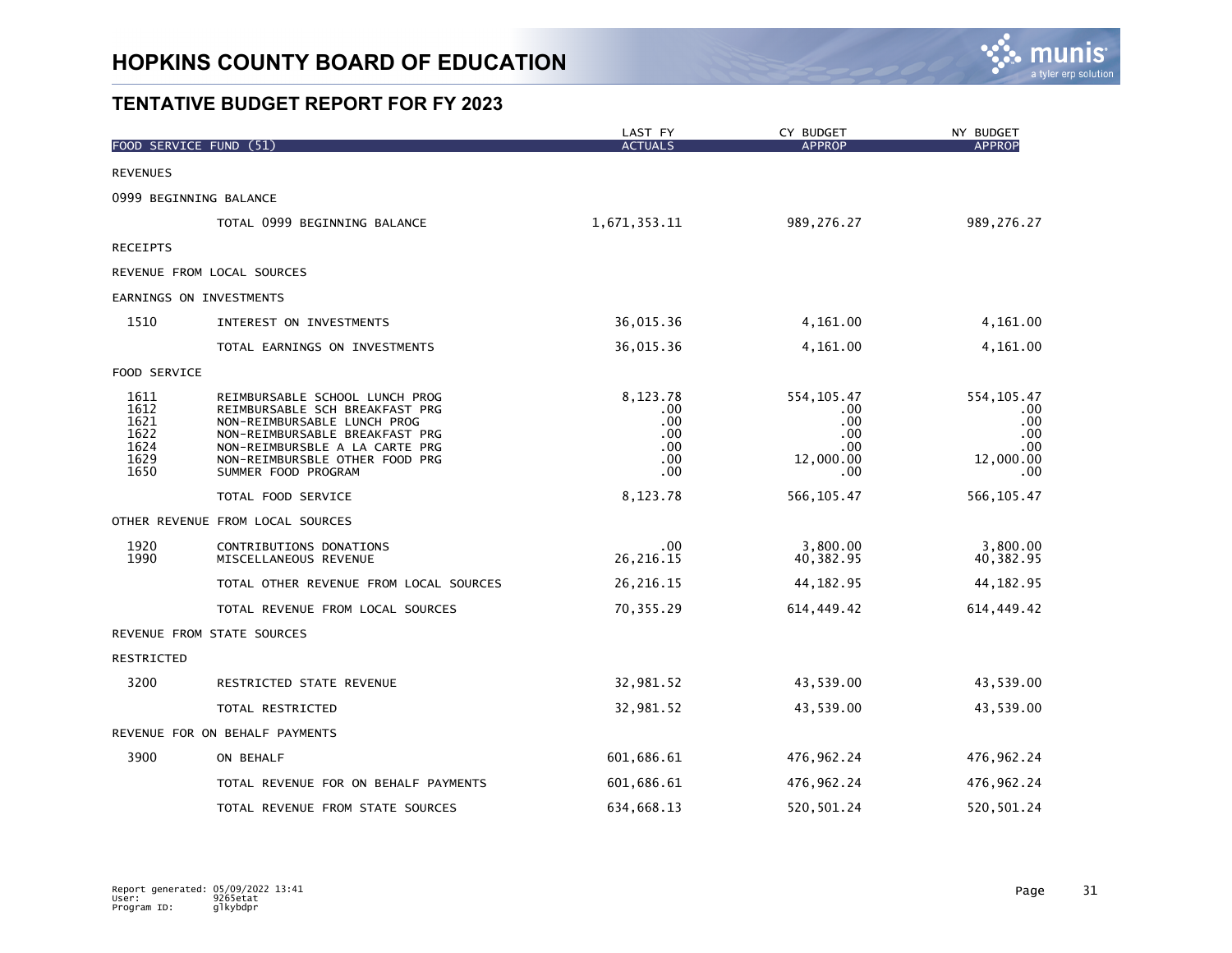

|                     |                                    | LAST FY        | CY BUDGET       | NY BUDGET       |
|---------------------|------------------------------------|----------------|-----------------|-----------------|
|                     | FOOD SERVICE FUND (51)             | <b>ACTUALS</b> | <b>APPROP</b>   | <b>APPROP</b>   |
|                     | REVENUE FROM FEDERAL SOURCES       |                |                 |                 |
|                     | RESTRICTED THROUGH THE STATE       |                |                 |                 |
| 4500                | RESTRICTED FED THRU STATE          | 2,148,587.70   | 3,051,681.20    | 3,051,681.20    |
|                     | TOTAL RESTRICTED THROUGH THE STATE | 2,148,587.70   | 3,051,681.20    | 3,051,681.20    |
| UNDEFINED REV TYPE  |                                    |                |                 |                 |
| 4950                | CHILD NUTR PRG DONATED COMMOD      | 146,973.00     | $.00 \,$        | .00             |
|                     | TOTAL UNDEFINED REV TYPE           | 146,973.00     | $.00 \,$        | .00             |
|                     | TOTAL REVENUE FROM FEDERAL SOURCES | 2,295,560.70   | 3,051,681.20    | 3,051,681.20    |
| OTHER RECEIPTS      |                                    |                |                 |                 |
| INTERFUND TRANSFERS |                                    |                |                 |                 |
| 5210                | <b>FUND TRANSFER</b>               | $.00 \,$       | $.00 \,$        | .00             |
|                     | TOTAL INTERFUND TRANSFERS          | .00            | $.00 \,$        | .00             |
|                     | TOTAL OTHER RECEIPTS               | $.00 \,$       | $.00 \,$        | .00             |
|                     | TOTAL RECEIPTS                     | 3,000,584.12   | 4,186,631.86    | 4,186,631.86    |
|                     | TOTAL REVENUES                     | 4,671,937.23   | 5, 175, 908. 13 | 5, 175, 908. 13 |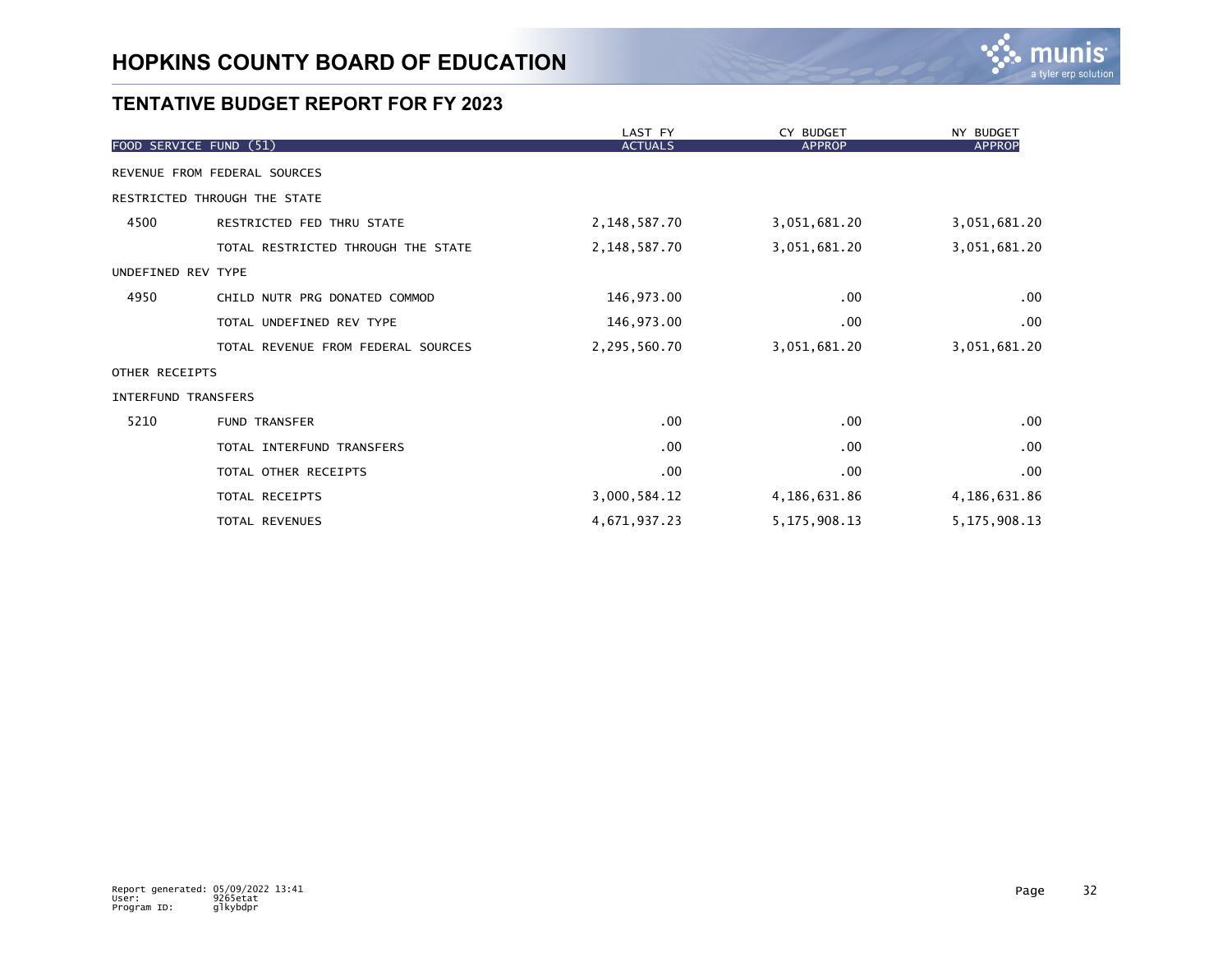

|                                                                                                                                                                                                                                                                                                                                        | LAST FY                                                                                                                | CY BUDGET                                                                                                                               | NY BUDGET                                                                                                                                   |
|----------------------------------------------------------------------------------------------------------------------------------------------------------------------------------------------------------------------------------------------------------------------------------------------------------------------------------------|------------------------------------------------------------------------------------------------------------------------|-----------------------------------------------------------------------------------------------------------------------------------------|---------------------------------------------------------------------------------------------------------------------------------------------|
| FOOD SERVICE FUND (51)                                                                                                                                                                                                                                                                                                                 | <b>ACTUALS</b>                                                                                                         | <b>APPROP</b>                                                                                                                           | <b>APPROP</b>                                                                                                                               |
| <b>EXPENDITURES</b>                                                                                                                                                                                                                                                                                                                    |                                                                                                                        |                                                                                                                                         |                                                                                                                                             |
| 3100<br>FOOD SERVICE OPERATION                                                                                                                                                                                                                                                                                                         |                                                                                                                        |                                                                                                                                         |                                                                                                                                             |
| 0100<br>SALARIES PERSONNEL SERVICES<br>0200<br><b>EMPLOYEE BENEFITS</b><br>0280<br>ON-BEHALF<br>0300<br>PURCHASED PROF AND TECH SERV<br>0400<br>PURCHASED PROPERTY SERVICES<br>0500<br>OTHER PURCHASED SERVICES<br>0600<br><b>SUPPLIES</b><br>0700<br><b>PROPERTY</b><br>0800<br>DEBT SERVICE AND MISCELLANEOUS<br>0840<br>CONTINGENCY | 1,224,728.30<br>611,409.13<br>601,686.61<br>4,469.59<br>20,226.62<br>11,695.68<br>1,139,100.65<br>.00<br>152.50<br>.00 | 1,294,296.95<br>451, 375.99<br>476,962.24<br>6,750.00<br>117,000.00<br>41,900.00<br>2,064,642.95<br>21,480.00<br>$.00 \,$<br>701,500.00 | 1,294,296.95<br>451, 375.99<br>476,962.24<br>6,750.00<br>117,000.00<br>41,900.00<br>2,064,642.95<br>21,480.00<br>$.00 \times$<br>701,500.00 |
| TOTAL 3100<br>FOOD SERVICE OPERATION                                                                                                                                                                                                                                                                                                   | 3,613,469.08                                                                                                           | 5, 175, 908. 13                                                                                                                         | 5, 175, 908. 13                                                                                                                             |
| TOTAL EXPENDITURES                                                                                                                                                                                                                                                                                                                     | 3,613,469.08                                                                                                           | 5, 175, 908. 13                                                                                                                         | 5, 175, 908. 13                                                                                                                             |
| TOTAL FOR FOOD SERVICE FUND (51)                                                                                                                                                                                                                                                                                                       | 1,058,468.15                                                                                                           | .00                                                                                                                                     | .00                                                                                                                                         |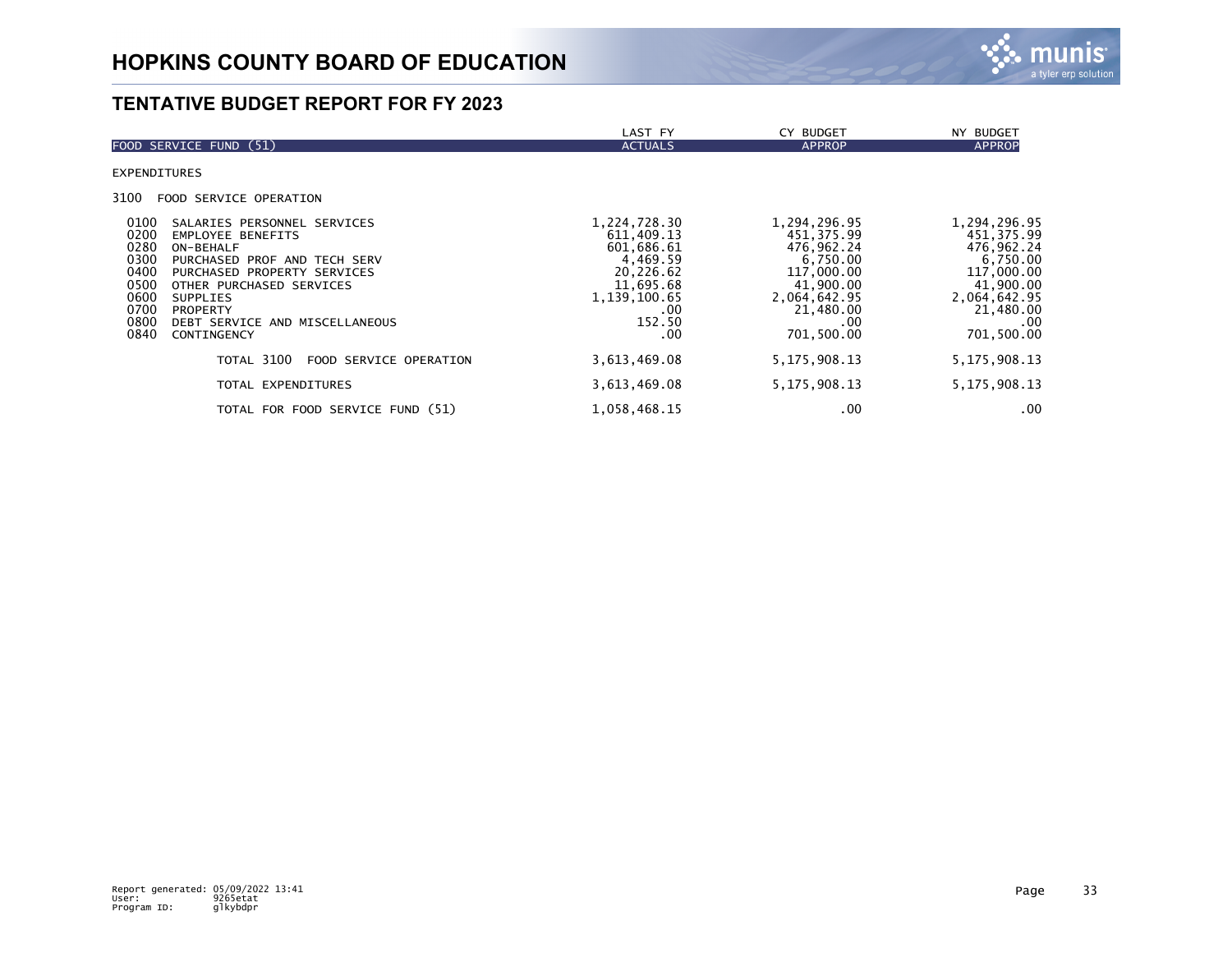

|                   | CHILD CARE CENTER (52)                                       | LAST FY<br><b>ACTUALS</b> | CY BUDGET<br><b>APPROP</b> | NY BUDGET<br><b>APPROP</b> |
|-------------------|--------------------------------------------------------------|---------------------------|----------------------------|----------------------------|
| <b>REVENUES</b>   |                                                              |                           |                            |                            |
|                   | 0999 BEGINNING BALANCE                                       |                           |                            |                            |
|                   | TOTAL 0999 BEGINNING BALANCE                                 | 76, 149. 31               | .00                        | .00                        |
| <b>RECEIPTS</b>   |                                                              |                           |                            |                            |
|                   | REVENUE FROM LOCAL SOURCES                                   |                           |                            |                            |
|                   | EARNINGS ON INVESTMENTS                                      |                           |                            |                            |
| 1510<br>1510A     | INTEREST ON INVESTMENTS<br>INTEREST ON INVESTMENTS           | 1,124.01<br>.00           | 190.00<br>.00.             | 190.00<br>$.00 \,$         |
|                   | TOTAL EARNINGS ON INVESTMENTS                                | 1,124.01                  | 190.00                     | 190.00                     |
|                   | COMMUNITY SERVICE ACTIVITIES                                 |                           |                            |                            |
| 1810<br>1810A     | COMMUNITY SERVICE ACTIVITIES<br>COMMUNITY SERVICE ACTIVITIES | 32,359.00<br>.00          | 91,024.87<br>.00           | 91,024.87<br>$.00 \,$      |
|                   | TOTAL COMMUNITY SERVICE ACTIVITIES                           | 32,359.00                 | 91,024.87                  | 91,024.87                  |
|                   | TOTAL REVENUE FROM LOCAL SOURCES                             | 33,483.01                 | 91,214.87                  | 91, 214.87                 |
|                   | REVENUE FROM STATE SOURCES                                   |                           |                            |                            |
| <b>RESTRICTED</b> |                                                              |                           |                            |                            |
| 3200<br>3200A     | RESTRICTED STATE REVENUE<br>RESTRICTED STATE REVENUE         | 7,450.00<br>.00           | 13,520.32<br>$.00 \,$      | 13,520.32<br>$.00 \,$      |
|                   | TOTAL RESTRICTED                                             | 7,450.00                  | 13,520.32                  | 13,520.32                  |
|                   | REVENUE FOR ON BEHALF PAYMENTS                               |                           |                            |                            |
| 3900              | ON BEHALF                                                    | 21, 193.82                | 27,361.02                  | 27,361.02                  |
|                   | TOTAL REVENUE FOR ON BEHALF PAYMENTS                         | 21, 193.82                | 27,361.02                  | 27,361.02                  |
|                   | TOTAL REVENUE FROM STATE SOURCES                             | 28,643.82                 | 40,881.34                  | 40,881.34                  |
|                   | TOTAL RECEIPTS                                               | 62,126.83                 | 132,096.21                 | 132,096.21                 |
|                   | TOTAL REVENUES                                               | 138,276.14                | 132,096.21                 | 132,096.21                 |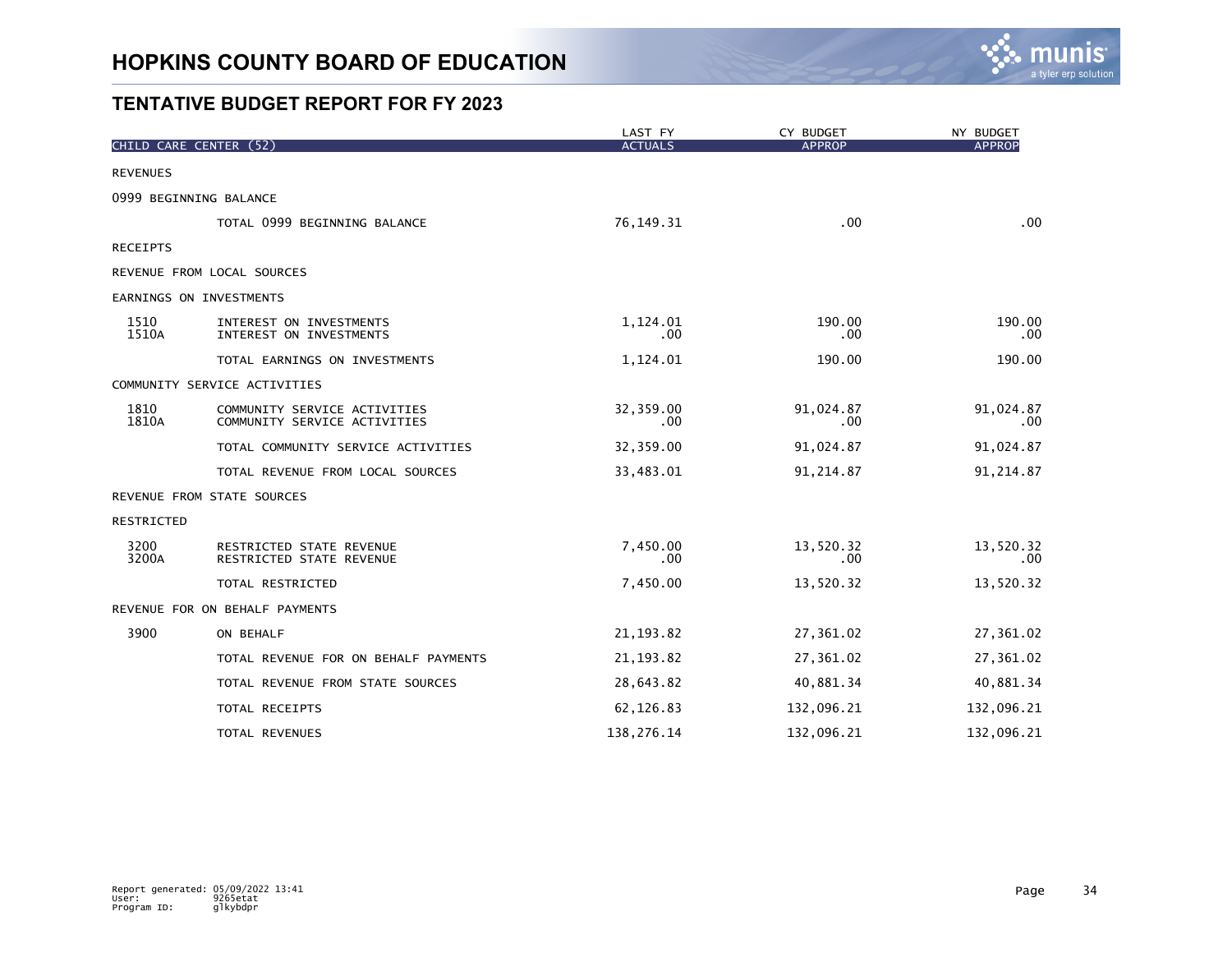

|                                                                                                                                                                                                                                                                                                                                 | LAST FY                                                                                             | CY BUDGET                                                                                           | NY BUDGET                                                                                           |
|---------------------------------------------------------------------------------------------------------------------------------------------------------------------------------------------------------------------------------------------------------------------------------------------------------------------------------|-----------------------------------------------------------------------------------------------------|-----------------------------------------------------------------------------------------------------|-----------------------------------------------------------------------------------------------------|
| CHILD CARE CENTER (52)                                                                                                                                                                                                                                                                                                          | <b>ACTUALS</b>                                                                                      | <b>APPROP</b>                                                                                       | <b>APPROP</b>                                                                                       |
| <b>EXPENDITURES</b>                                                                                                                                                                                                                                                                                                             |                                                                                                     |                                                                                                     |                                                                                                     |
| 0000<br>RESTRICT TO REV & BAL SHT ONLY                                                                                                                                                                                                                                                                                          |                                                                                                     |                                                                                                     |                                                                                                     |
| UNDEFINED EXP OBJ                                                                                                                                                                                                                                                                                                               | .00                                                                                                 | .00                                                                                                 | .00                                                                                                 |
| TOTAL 0000<br>RESTRICT TO REV & BAL SHT ONLY                                                                                                                                                                                                                                                                                    | .00                                                                                                 | .00                                                                                                 | .00                                                                                                 |
| 3200<br>DAY CARE OPERATIONS                                                                                                                                                                                                                                                                                                     |                                                                                                     |                                                                                                     |                                                                                                     |
| 0100<br>SALARIES PERSONNEL SERVICES<br>0200<br><b>EMPLOYEE BENEFITS</b><br>0280<br>ON-BEHALF<br>0300<br>PURCHASED PROF AND TECH SERV<br>0400<br>PURCHASED PROPERTY SERVICES<br>0500<br>OTHER PURCHASED SERVICES<br>0600<br><b>SUPPLIES</b><br>0700<br>PROPERTY<br>0800<br>DEBT SERVICE AND MISCELLANEOUS<br>0900<br>OTHER ITEMS | 43, 139.85<br>24,493.22<br>21, 193.82<br>956.00<br>.00<br>1,014.02<br>2,002.09<br>.00<br>.00<br>.00 | 74, 345. 11<br>18,878.40<br>27,361.02<br>800.00<br>.00<br>3,200.00<br>7,511.68<br>.00<br>.00<br>.00 | 74, 345. 11<br>18,878.40<br>27,361.02<br>800.00<br>.00<br>3,200.00<br>7,511.68<br>.00<br>.00<br>.00 |
| TOTAL 3200<br>DAY CARE OPERATIONS                                                                                                                                                                                                                                                                                               | 92,799.00                                                                                           | 132,096.21                                                                                          | 132,096.21                                                                                          |
| 5200<br><b>FUND TRANSFERS</b>                                                                                                                                                                                                                                                                                                   |                                                                                                     |                                                                                                     |                                                                                                     |
| 0900<br>OTHER ITEMS                                                                                                                                                                                                                                                                                                             | .00                                                                                                 | .00                                                                                                 | .00                                                                                                 |
| TOTAL 5200<br><b>FUND TRANSFERS</b>                                                                                                                                                                                                                                                                                             | .00                                                                                                 | .00                                                                                                 | .00                                                                                                 |
| TOTAL EXPENDITURES                                                                                                                                                                                                                                                                                                              | 92,799.00                                                                                           | 132,096.21                                                                                          | 132,096.21                                                                                          |
| TOTAL FOR CHILD CARE CENTER (52)                                                                                                                                                                                                                                                                                                | 45, 477. 14                                                                                         | .00                                                                                                 | .00                                                                                                 |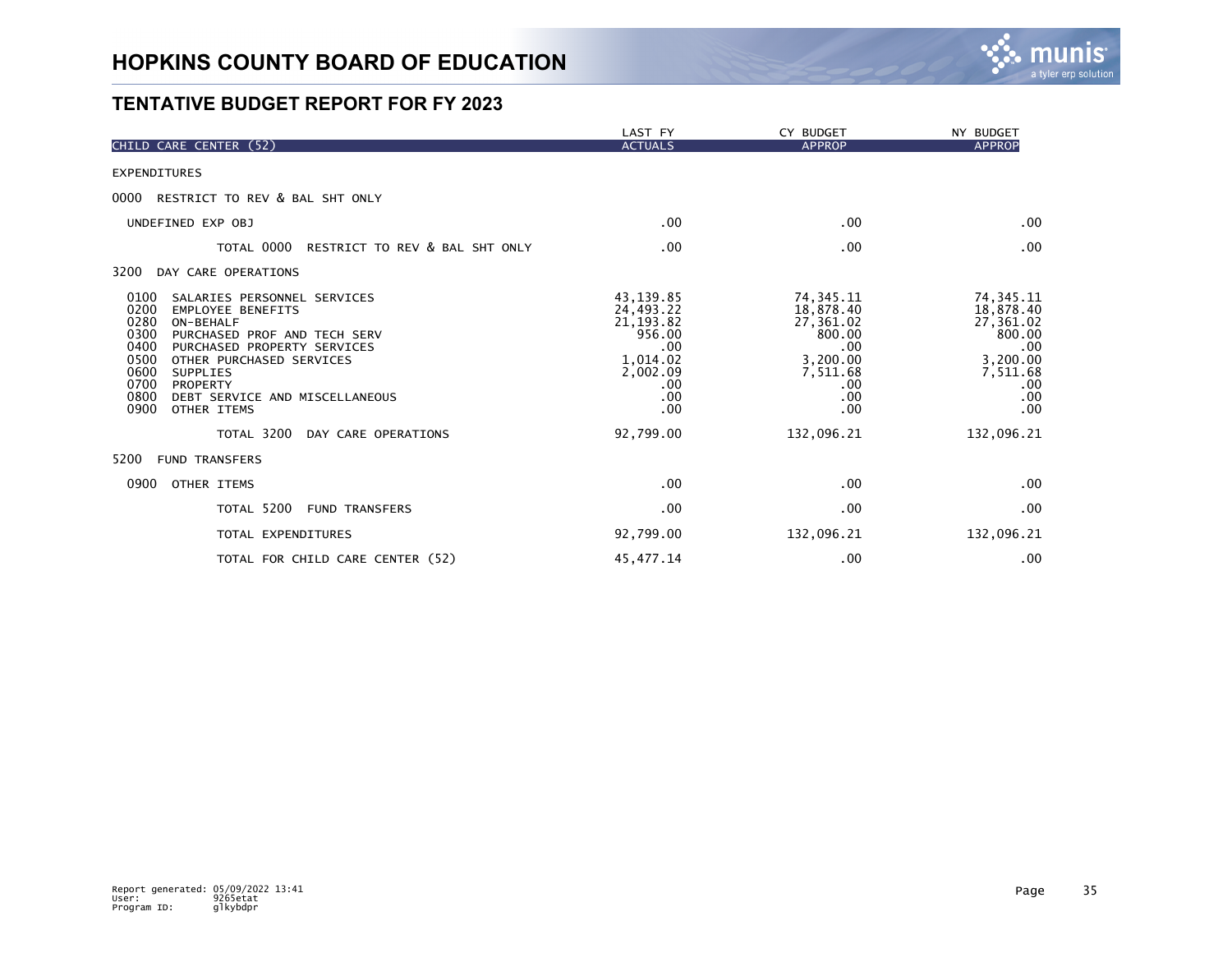

| FIDUCIARY FUND AGENCY FUNDS (61)           | LAST FY<br><b>ACTUALS</b> | CY BUDGET<br><b>APPROP</b> | NY BUDGET<br><b>APPROP</b> |
|--------------------------------------------|---------------------------|----------------------------|----------------------------|
| <b>EXPENDITURES</b>                        |                           |                            |                            |
| 3300<br>COMMUNITY SERVICES                 |                           |                            |                            |
| 0600<br>SUPPLIES                           | .00                       | .00                        | .00                        |
| TOTAL 3300 COMMUNITY SERVICES              | .00                       | .00                        | .00                        |
| TOTAL EXPENDITURES                         | .00                       | .00                        | .00                        |
| TOTAL FOR FIDUCIARY FUND AGENCY FUNDS (61) | .00                       | .00                        | .00                        |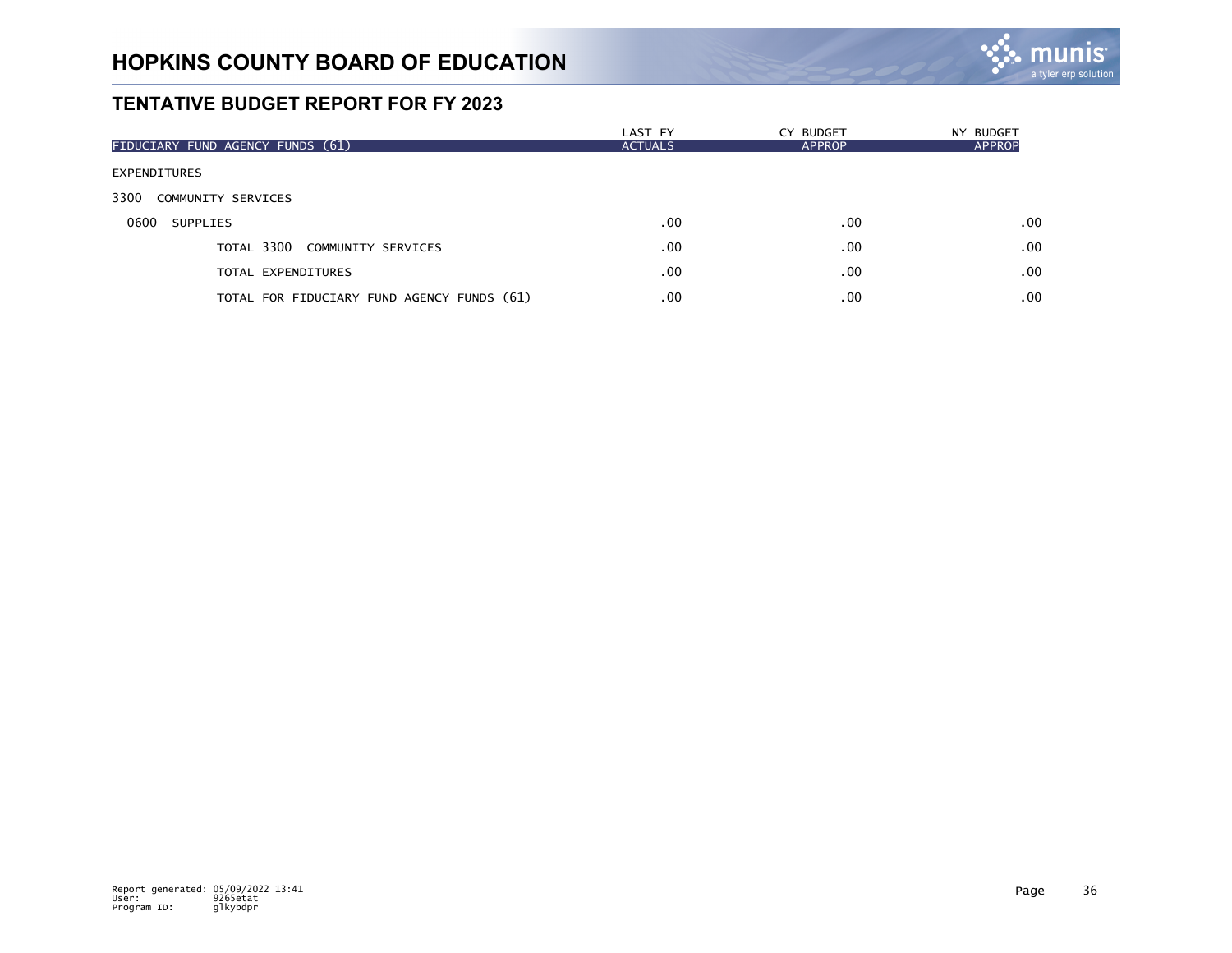

|                     |                                        | LAST FY        | CY BUDGET     | NY BUDGET     |
|---------------------|----------------------------------------|----------------|---------------|---------------|
|                     | FIDUCIARY PPP TRUST FUND (7000)        | <b>ACTUALS</b> | <b>APPROP</b> | <b>APPROF</b> |
| <b>REVENUES</b>     |                                        |                |               |               |
|                     | 0999 BEGINNING BALANCE                 |                |               |               |
|                     | TOTAL 0999 BEGINNING BALANCE           | 101, 136.72    | .00           | .00           |
| <b>RECEIPTS</b>     |                                        |                |               |               |
|                     | REVENUE FROM LOCAL SOURCES             |                |               |               |
|                     | EARNINGS ON INVESTMENTS                |                |               |               |
| 1510                | INTEREST ON INVESTMENTS                | 2,483.98       | .00           | .00           |
|                     | TOTAL EARNINGS ON INVESTMENTS          | 2,483.98       | .00           | .00           |
|                     | OTHER REVENUE FROM LOCAL SOURCES       |                |               |               |
| 1920                | CONTRIBUTIONS DONATIONS                | .00            | .00           | .00           |
|                     | TOTAL OTHER REVENUE FROM LOCAL SOURCES | .00            | .00           | .00           |
|                     | TOTAL REVENUE FROM LOCAL SOURCES       | 2,483.98       | .00           | .00           |
| OTHER RECEIPTS      |                                        |                |               |               |
| INTERFUND TRANSFERS |                                        |                |               |               |
| 5210                | <b>FUND TRANSFER</b>                   | .00            | .00           | .00           |
|                     | TOTAL INTERFUND TRANSFERS              | .00            | .00           | .00           |
|                     | TOTAL OTHER RECEIPTS                   | .00            | .00           | .00           |
|                     | TOTAL RECEIPTS                         | 2,483.98       | $.00 \times$  | .00           |
|                     | TOTAL REVENUES                         | 103,620.70     | .00           | .00           |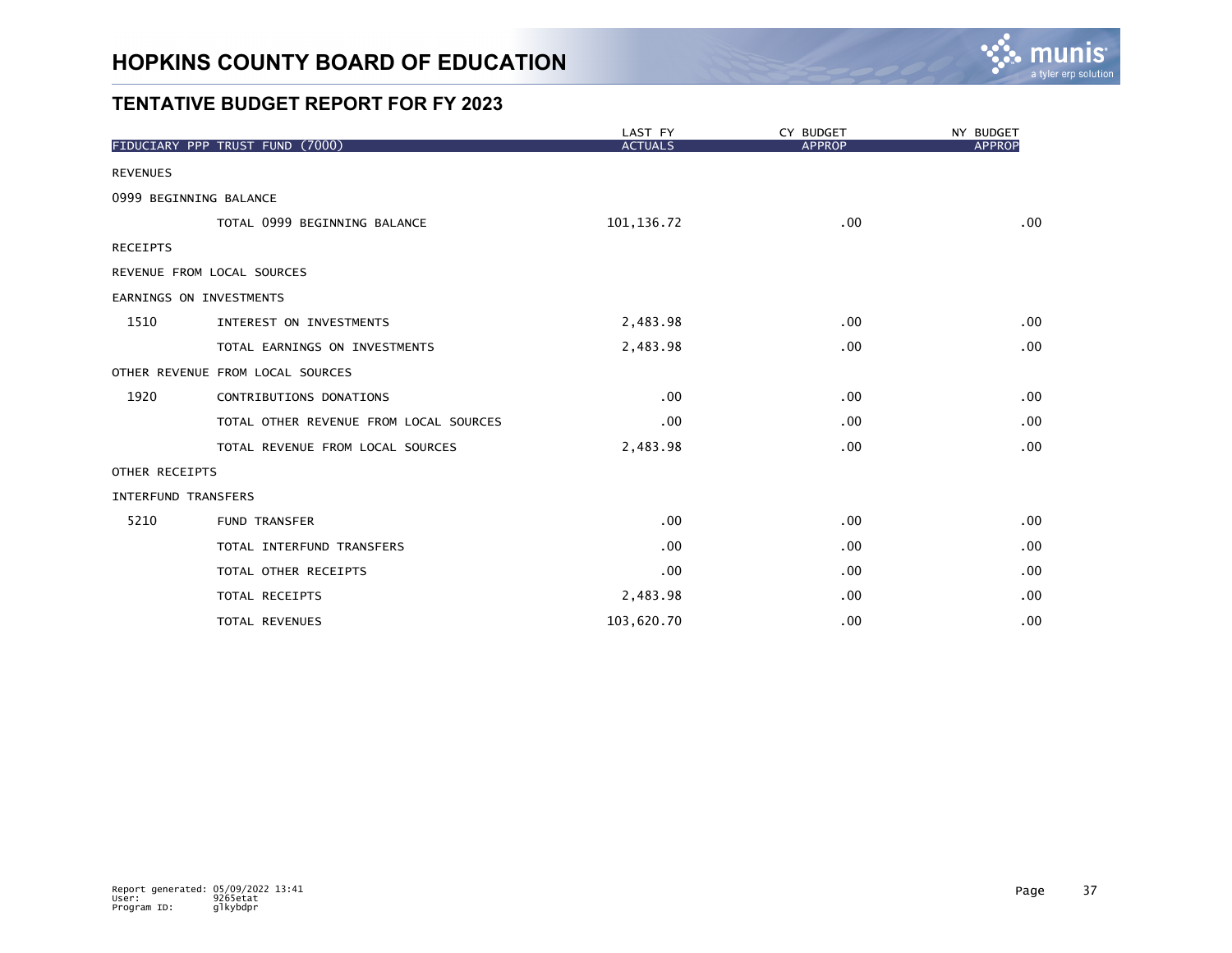

|                                           | LAST FY        | CY BUDGET | NY BUDGET     |
|-------------------------------------------|----------------|-----------|---------------|
| FIDUCIARY PPP TRUST FUND (7000)           | <b>ACTUALS</b> | APPROP    | <b>APPROP</b> |
| <b>EXPENDITURES</b>                       |                |           |               |
| 3300<br>COMMUNITY SERVICES                |                |           |               |
| 0600<br>SUPPLIES                          | 6,000.00       | .00       | .00           |
| TOTAL 3300 COMMUNITY SERVICES             | 6,000.00       | .00       | .00           |
| TOTAL EXPENDITURES                        | 6,000.00       | .00       | .00           |
| TOTAL FOR FIDUCIARY PPP TRUST FUND (7000) | 97,620.70      | $.00 \,$  | .00           |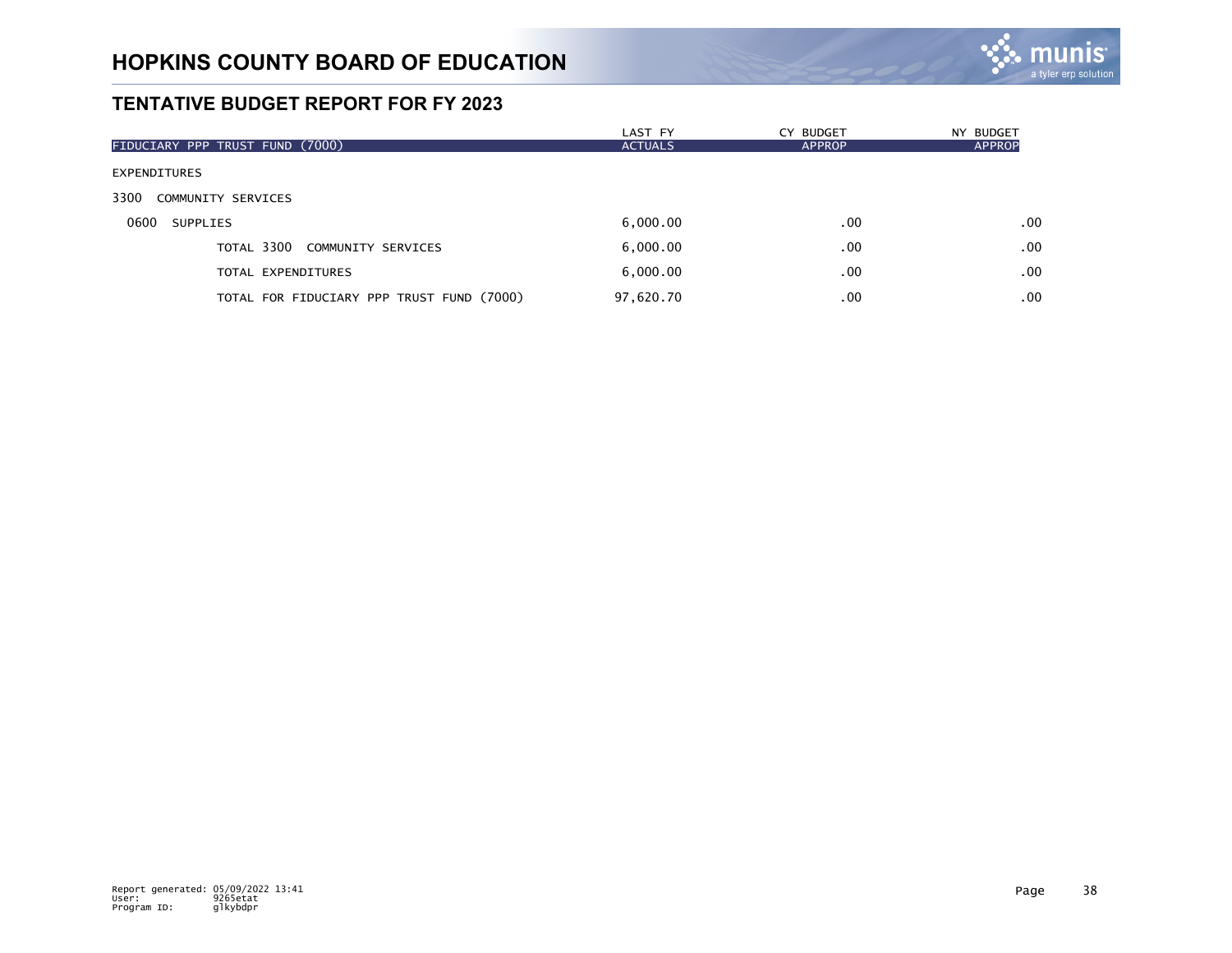

|                         |                                                                           | LAST FY                    | CY BUDGET              | NY BUDGET         |
|-------------------------|---------------------------------------------------------------------------|----------------------------|------------------------|-------------------|
| GOVERNMENTAL ASSETS (8) |                                                                           | <b>ACTUALS</b>             | <b>APPROP</b>          | <b>APPROP</b>     |
| <b>REVENUES</b>         |                                                                           |                            |                        |                   |
| <b>RECEIPTS</b>         |                                                                           |                            |                        |                   |
| OTHER RECEIPTS          |                                                                           |                            |                        |                   |
|                         | SALE OR COMP FOR LOSS OF ASSETS                                           |                            |                        |                   |
| 5311<br>5331<br>5341    | SALE OF LAND & IMPROVEMENTS<br>SALE OF BUILDINGS<br>SALE OF EQUIPMENT ETC | .00<br>.00<br>$-13,834.33$ | .00<br>.00<br>$.00 \,$ | .00<br>.00<br>.00 |
|                         | TOTAL SALE OR COMP FOR LOSS OF ASSETS                                     | $-13,834.33$               | $.00 \,$               | .00               |
|                         | TOTAL OTHER RECEIPTS                                                      | $-13,834.33$               | $.00 \,$               | .00               |
|                         | TOTAL RECEIPTS                                                            | $-13,834.33$               | $.00 \,$               | $.00 \,$          |
|                         | <b>TOTAL REVENUES</b>                                                     | $-13,834.33$               | .00                    | .00               |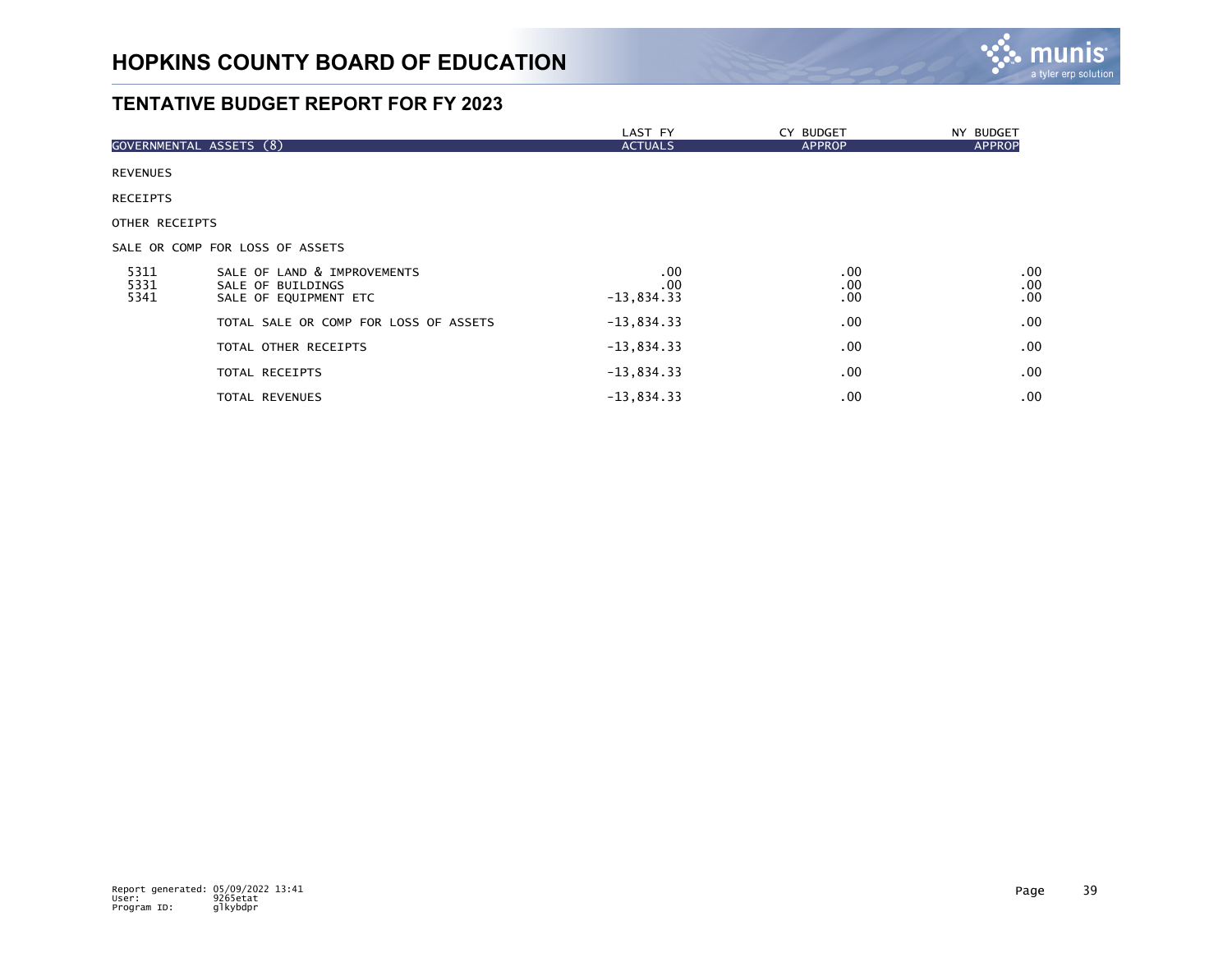

| GOVERNMENTAL ASSETS (8)                   | LAST FY<br><b>ACTUALS</b> | CY BUDGET<br><b>APPROP</b> | NY BUDGET<br><b>APPROP</b> |
|-------------------------------------------|---------------------------|----------------------------|----------------------------|
| <b>EXPENDITURES</b>                       |                           |                            |                            |
| 2100 STUDENT SUPPORT SERVICES             |                           |                            |                            |
| 0700 PROPERTY                             | 16, 154.07                | .00                        | .00                        |
| TOTAL 2100 STUDENT SUPPORT SERVICES       | 16, 154.07                | .00                        | .00                        |
| 2200 INSTRUCTIONAL STAFF SUPP SERV        |                           |                            |                            |
| 0700 PROPERTY                             | .00                       | .00                        | .00                        |
| TOTAL 2200 INSTRUCTIONAL STAFF SUPP SERV  | .00                       | .00                        | .00                        |
| 2300 DISTRICT ADMIN SUPPORT               |                           |                            |                            |
| 0700 PROPERTY                             | 2,428.45                  | .00                        | .00                        |
| TOTAL 2300 DISTRICT ADMIN SUPPORT         | 2,428.45                  | .00                        | .00                        |
| 2400 SCHOOL ADMIN SUPPORT                 |                           |                            |                            |
| 0700 PROPERTY                             | 31,859.77                 | .00                        | .00                        |
| TOTAL 2400 SCHOOL ADMIN SUPPORT           | 31,859.77                 | .00                        | .00                        |
| 2500 BUSINESS SUPPORT SERVICES            |                           |                            |                            |
| 0700 PROPERTY                             | 57,361.92                 | .00                        | .00                        |
| TOTAL 2500 BUSINESS SUPPORT SERVICES      | 57,361.92                 | .00                        | .00                        |
| 2600 PLANT OPERATIONS & MAINTENANCE       |                           |                            |                            |
| 0700 PROPERTY                             | 1,657,621.50              | .00                        | .00                        |
| TOTAL 2600 PLANT OPERATIONS & MAINTENANCE | 1,657,621.50              | .00                        | .00                        |
| 2700 STUDENT TRANSPORTATION               |                           |                            |                            |
| 0700 PROPERTY                             | 324,870.17                | .00                        | .00                        |
| TOTAL 2700 STUDENT TRANSPORTATION         | 324,870.17                | .00                        | .00                        |
| 3300 COMMUNITY SERVICES                   |                           |                            |                            |
| 0700 PROPERTY                             | .00                       | .00                        | .00                        |
| TOTAL 3300 COMMUNITY SERVICES             | .00                       | .00                        | .00                        |
| 4200 LAND IMPROVEMENTS                    |                           |                            |                            |
| 0700 PROPERTY                             | .00                       | .00                        | .00                        |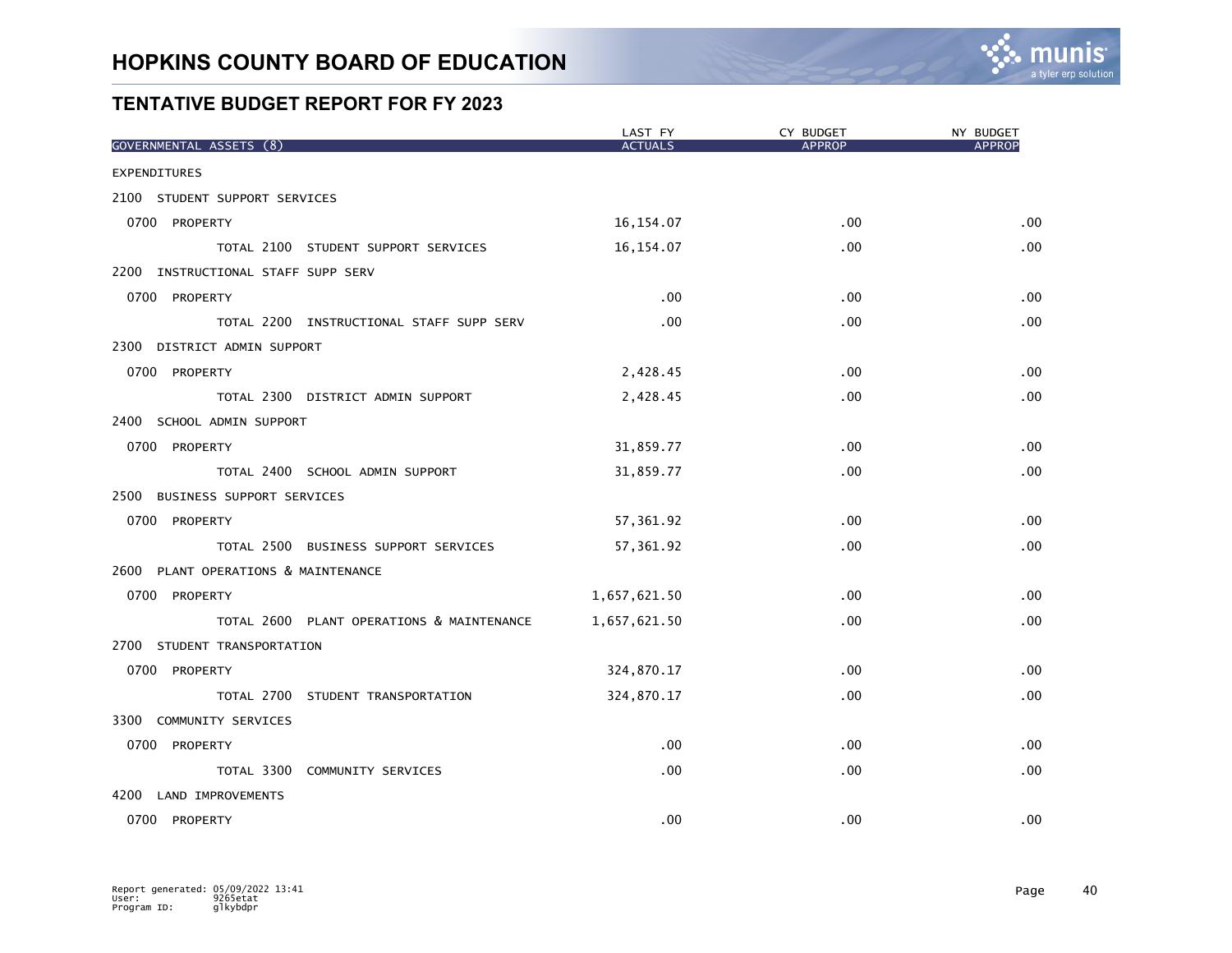

| GOVERNMENTAL ASSETS (8) |                                   | LAST FY<br><b>ACTUALS</b> | CY BUDGET<br><b>APPROP</b> | NY BUDGET<br><b>APPROP</b> |
|-------------------------|-----------------------------------|---------------------------|----------------------------|----------------------------|
|                         | TOTAL 4200 LAND IMPROVEMENTS      | .00                       | .00                        | .00                        |
|                         | TOTAL EXPENDITURES                | 2,090,295.88              | .00                        | .00                        |
|                         | TOTAL FOR GOVERNMENTAL ASSETS (8) | $-2, 104, 130.21$         | .00                        | .00                        |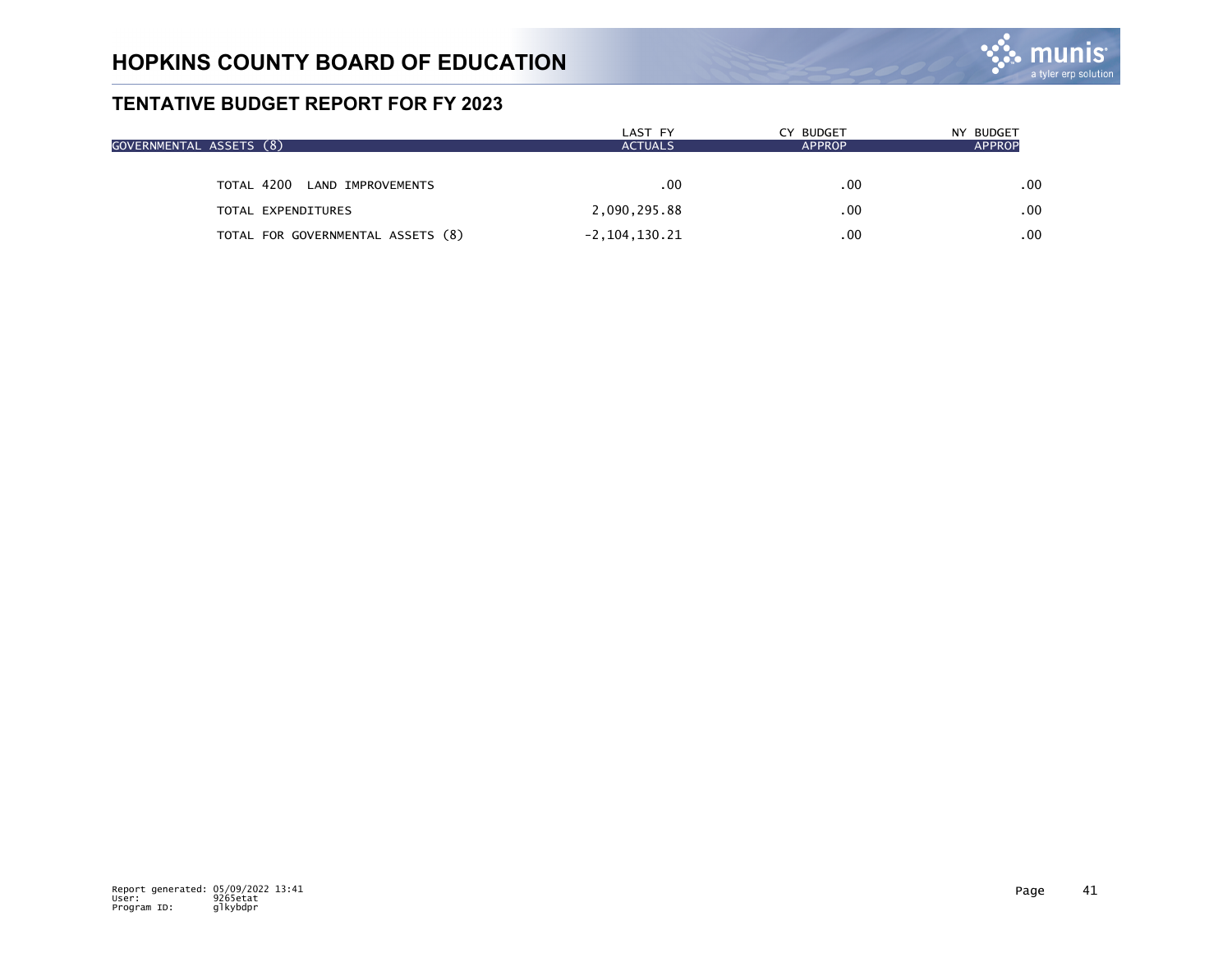

|                            |                                        | LAST FY        | CY BUDGET     | NY BUDGET        |
|----------------------------|----------------------------------------|----------------|---------------|------------------|
| FOOD SERVICE ASSETS (81)   |                                        | <b>ACTUALS</b> | <b>APPROP</b> | <b>APPROP</b>    |
| <b>REVENUES</b>            |                                        |                |               |                  |
| <b>RECEIPTS</b>            |                                        |                |               |                  |
| REVENUE FROM LOCAL SOURCES |                                        |                |               |                  |
|                            | OTHER REVENUE FROM LOCAL SOURCES       |                |               |                  |
| 1930                       | GAIN ORLOSS SALE CAPITAL ASSET         | $.00 \,$       | .00           | .00 <sub>1</sub> |
|                            | TOTAL OTHER REVENUE FROM LOCAL SOURCES | .00            | $.00 \,$      | .00 <sub>1</sub> |
|                            | TOTAL REVENUE FROM LOCAL SOURCES       | .00            | $.00 \,$      | .00 <sub>1</sub> |
|                            | TOTAL RECEIPTS                         | $.00 \,$       | $.00 \,$      | .00 <sub>1</sub> |
|                            | TOTAL REVENUES                         | .00            | $.00 \,$      | .00              |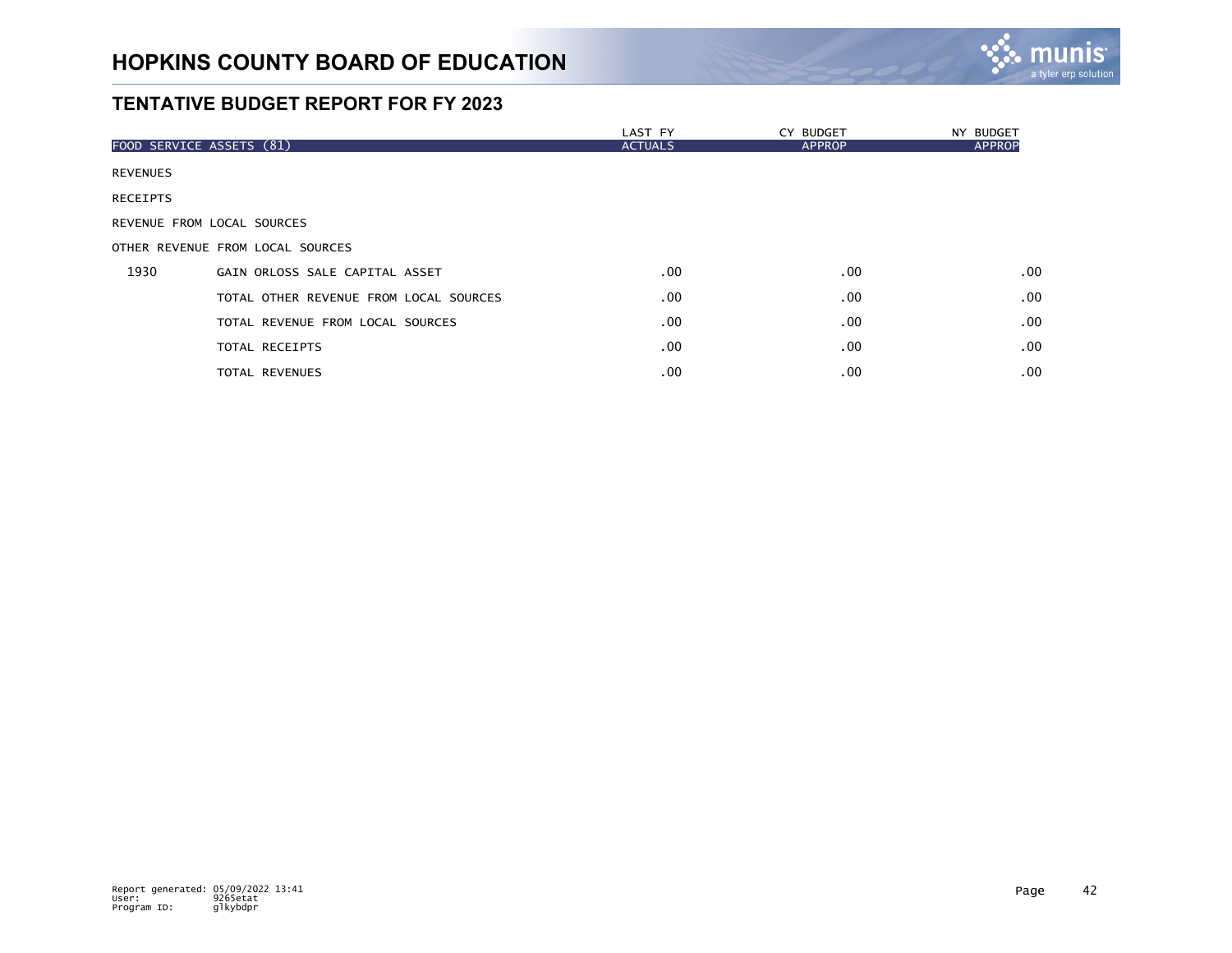

| FOOD SERVICE ASSETS (81)           | LAST FY<br><b>ACTUALS</b> | CY BUDGET<br><b>APPROP</b> | NY BUDGET<br><b>APPROP</b> |
|------------------------------------|---------------------------|----------------------------|----------------------------|
| <b>EXPENDITURES</b>                |                           |                            |                            |
| 3100 FOOD SERVICE OPERATION        |                           |                            |                            |
| 0700<br>PROPERTY                   | 13,914.62                 | .00                        | .00                        |
| TOTAL 3100 FOOD SERVICE OPERATION  | 13,914.62                 | .00                        | .00                        |
| TOTAL EXPENDITURES                 | 13,914.62                 | .00                        | .00                        |
| TOTAL FOR FOOD SERVICE ASSETS (81) | $-13,914.62$              | .00                        | .00                        |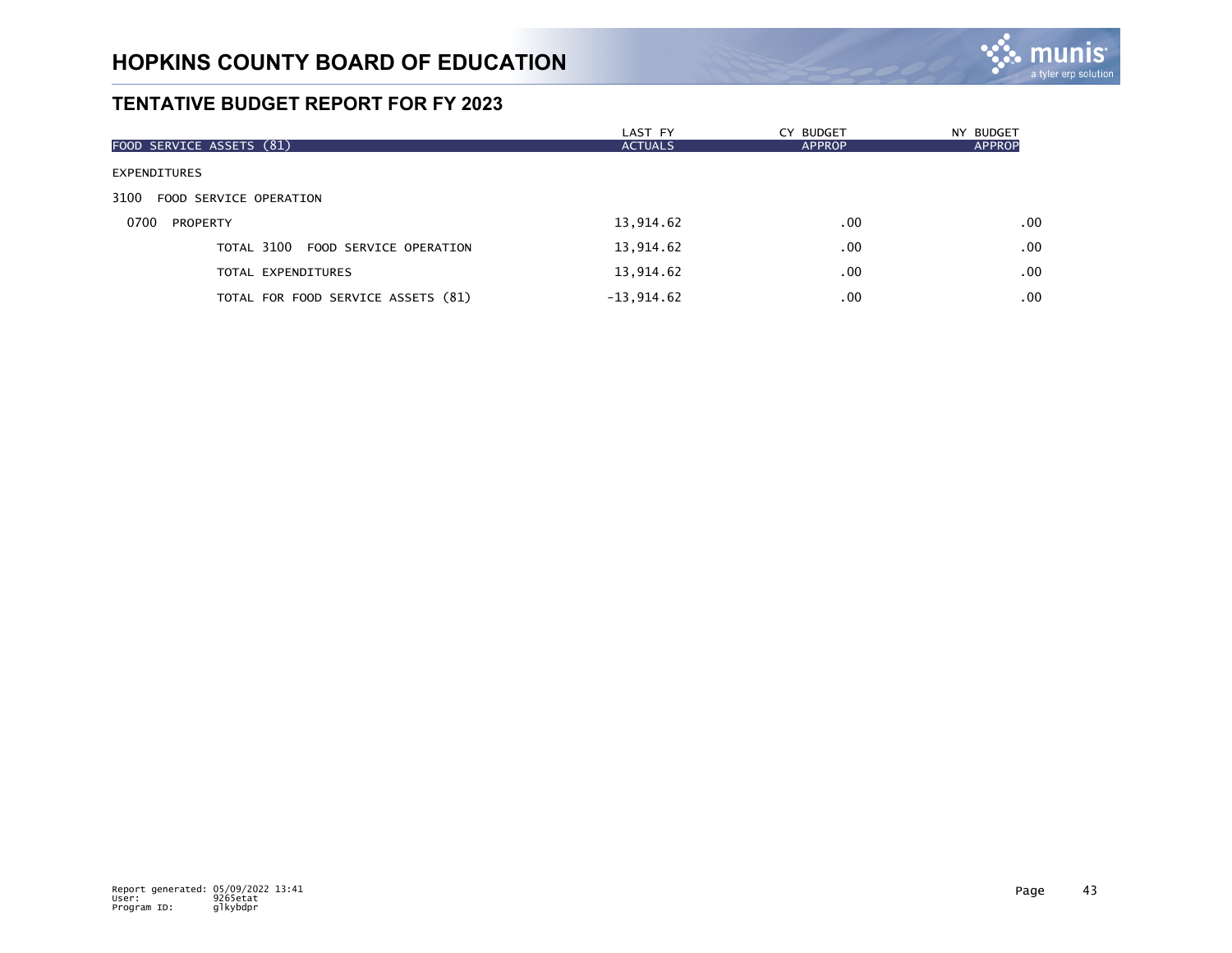| FOOD SERVICE ASSETS (81)        | LAST FY           | CY BUDGET       | NY BUDGET       |
|---------------------------------|-------------------|-----------------|-----------------|
|                                 | <b>ACTUALS</b>    | <b>APPROP</b>   | <b>APPROP</b>   |
| SUMMARY PAGE                    |                   |                 |                 |
| TOTAL OF REVENUES FUND 1        | 69,739,597.66     | 66,904,670.68   | 69,596,220.07   |
| TOTAL OF EXPENDITURES FUND 1    | 56, 356, 134.74   | 66,904,670.68   | 69,596,220.07   |
| TOTAL FOR FUND 1                | 13, 383, 462. 92  | .00.            | $.00 \,$        |
| TOTAL OF REVENUES FUND 2        | 10, 338, 325.98   | 19,487,651.20   | 6,548,021.60    |
| TOTAL OF EXPENDITURES FUND 2    | 10, 338, 325.98   | 19,487,651.20   | 6,548,021.60    |
| TOTAL FOR FUND 2                | $.00 \,$          | $.00 \,$        | .00             |
| TOTAL OF REVENUES FUND 21       | 543,881.52        | 596, 567.49     | .00             |
| TOTAL OF EXPENDITURES FUND 21   | 82, 253. 73       | 596,567.49      | .00             |
| TOTAL FOR FUND 21               | 461,627.79        | .00             | .00             |
| TOTAL OF REVENUES FUND 25       | 554,152.00        | .00             | .00             |
| TOTAL OF EXPENDITURES FUND 25   | 630,922.82        | .00             | .00             |
| TOTAL FOR FUND 25               | $-76,770.82$      | .00.            | .00             |
| TOTAL OF REVENUES FUND 310      | 601,767.00        | 616,339.00      | 616, 339.00     |
| TOTAL OF EXPENDITURES FUND 310  | 601,767.00        | 616, 339.00     | 616, 339.00     |
| TOTAL FOR FUND 310              | .00               | $.00 \,$        | .00             |
| TOTAL OF REVENUES FUND 320      | 2,753,446.67      | 2,822,831.00    | 2,822,831.00    |
| TOTAL OF EXPENDITURES FUND 320  | 2,422,558.21      | 2,822,831.00    | 2,822,831.00    |
| TOTAL FOR FUND 320              | 330,888.46        | .00.            | .00             |
| TOTAL OF REVENUES FUND 360      | 20, 978, 104.40   | .00             | .00             |
| TOTAL OF EXPENDITURES FUND 360  | 3,176,968.09      | .00             | .00             |
| TOTAL FOR FUND 360              | 17,801,136.31     | .00             | .00             |
| TOTAL OF REVENUES FUND 400      | 4,030,896.27      | 4,645,750.56    | 4,645,750.56    |
| TOTAL OF EXPENDITURES FUND 400  | 4,010,396.27      | 4,645,750.56    | 4,645,750.56    |
| TOTAL FOR FUND 400              | 20,500.00         | .00             | .00             |
| TOTAL OF REVENUES FUND 51       | 4,671,937.23      | 5, 175, 908. 13 | 5, 175, 908. 13 |
| TOTAL OF EXPENDITURES FUND 51   | 3,613,469.08      | 5, 175, 908. 13 | 5, 175, 908. 13 |
| TOTAL FOR FUND 51               | 1,058,468.15      | .00.            | $.00 \,$        |
| TOTAL OF REVENUES FUND 52       | 138,276.14        | 132,096.21      | 132,096.21      |
| TOTAL OF EXPENDITURES FUND 52   | 92,799.00         | 132,096.21      | 132,096.21      |
| TOTAL FOR FUND 52               | 45, 477. 14       | .00.            | .00             |
| TOTAL OF REVENUES FUND 61       | .00               | .00             | .00             |
| TOTAL OF EXPENDITURES FUND 61   | .00               | .00.            | .00             |
| TOTAL FOR FUND 61               | .00               | .00.            | .00             |
| TOTAL OF REVENUES FUND 7000     | 103,620.70        | .00             | .00             |
| TOTAL OF EXPENDITURES FUND 7000 | 6,000.00          | .00.            | .00             |
| TOTAL FOR FUND 7000             | 97,620.70         | .00             | .00             |
| TOTAL OF REVENUES FUND 8        | $-13,834.33$      | .00             | .00             |
| TOTAL OF EXPENDITURES FUND 8    | 2,090,295.88      | .00             | .00             |
| TOTAL FOR FUND 8                | $-2, 104, 130.21$ | .00             | .00             |

m

IS a tyler erp solutior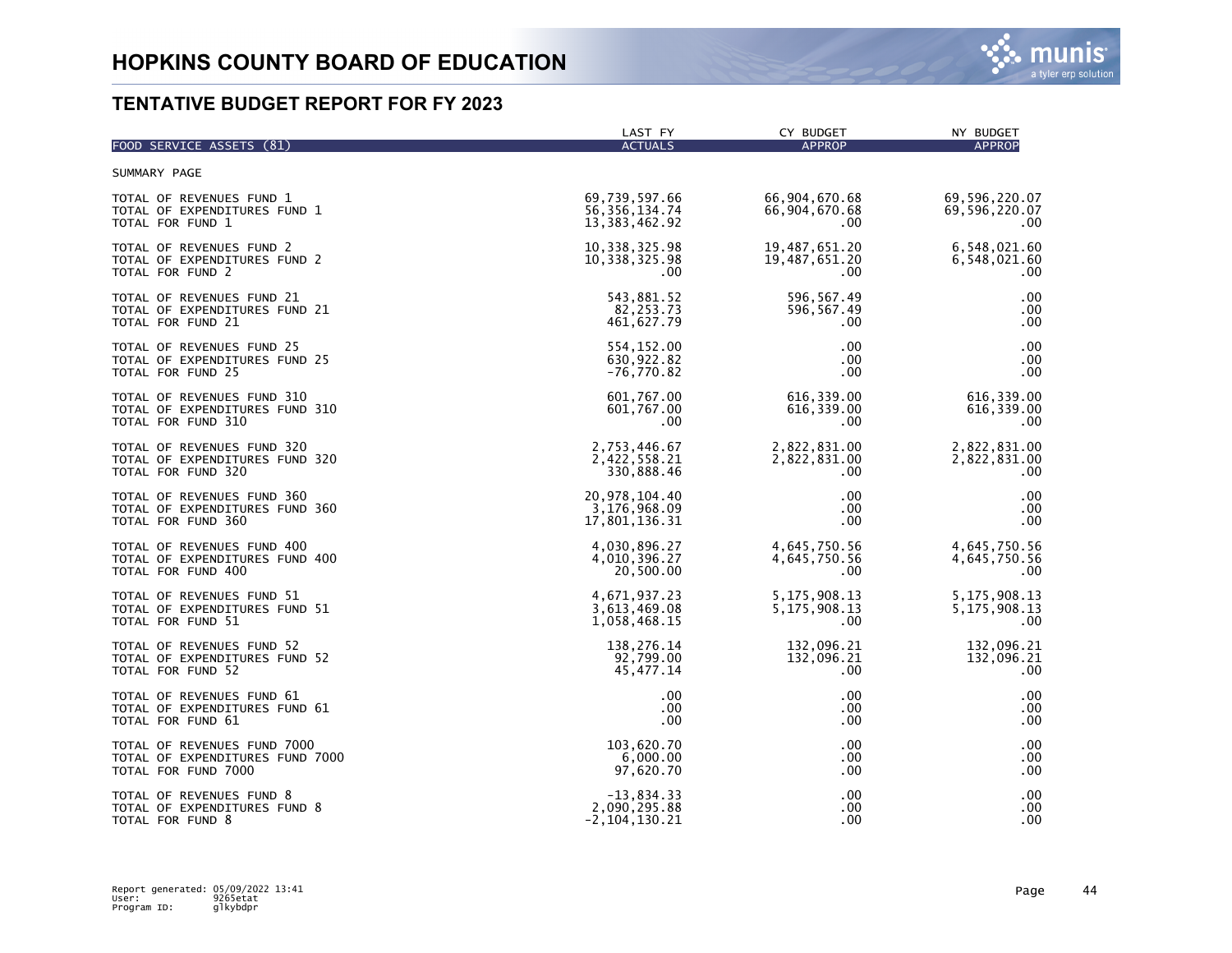

| FOOD SERVICE ASSETS (81)                                                     | LAST FY          | CY BUDGET     | NY BUDGET        |
|------------------------------------------------------------------------------|------------------|---------------|------------------|
|                                                                              | <b>ACTUALS</b>   | <b>APPROP</b> | <b>APPROP</b>    |
| TOTAL OF REVENUES FUND 81                                                    | .00              | .00           | $.00 \,$         |
| TOTAL OF EXPENDITURES FUND 81                                                | 13,914.62        | .00           | .00              |
| TOTAL FOR FUND 81                                                            | $-13,914.62$     | .00           | .00 <sub>1</sub> |
| GRAND TOTALS EXCLUDE THE TOTALS FOR FUNDS 360, 4XX, 6XX, 7XXX, 8XXX AND 9XXX |                  |               |                  |
| <b>GRAND TOTAL OF REVENUES</b>                                               | 89, 341, 384, 20 | 95,736,063.71 | 84,891,416.01    |
| GRAND TOTAL OF EXPENDITURES                                                  | 74, 138, 230. 56 | 95,736,063.71 | 84, 891, 416.01  |
| <b>GRAND TOTAL</b>                                                           | 15, 203, 153.64  | .00           | .00.             |